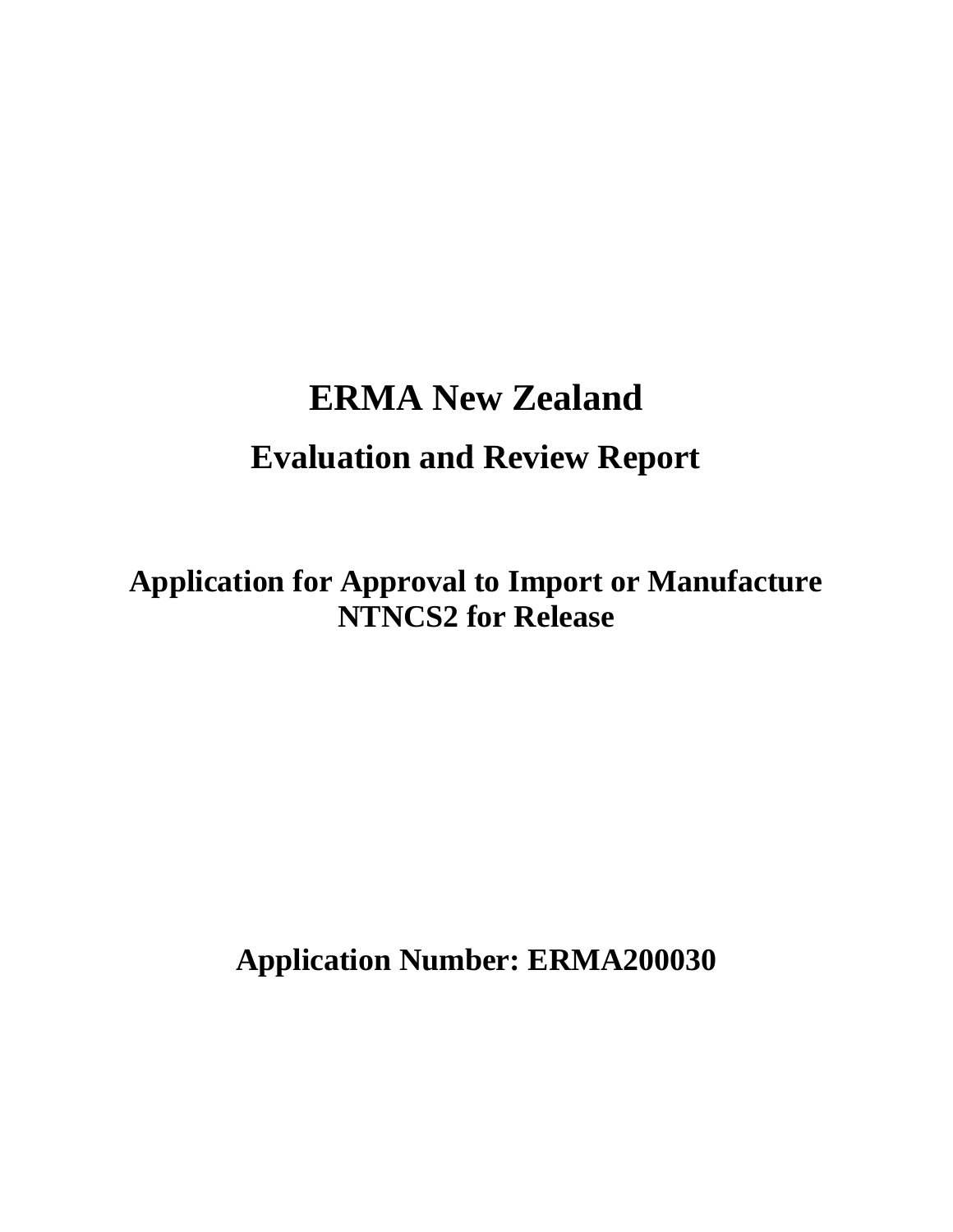# **Executive Summary**

### **Background information**

- Bayer New Zealand Limited is seeking approval to import or manufacture  $\bullet$ NTNCS2 for release.
- NTNCS2 is a veterinary medicine for the control of ectoparasites on sheep.
- NTNCS2 will be sold as a ready-to-use pour-on formulation with a dedicated  $\bullet$ applicator to allow effective product application by the user.
- NTNCS2 will be applied at the recommended maximum dose rate of 14 mls per 10 kg live weight.
- The active ingredients present in NCNTS2 are present in other products available in New Zealand.

### **Classification**

The Agency has classified NTNCS2 based on the composition of NTNCS2  $\bullet$ and the effects of its components.

| <b>Hazardous Property</b>                         | <b>Assessment</b> |
|---------------------------------------------------|-------------------|
| Flammable Liquid                                  | 3.1D              |
| Skin Irritancy/Corrosivity                        | 6.3A              |
| Eye Irritancy/Corrosivity                         | 6.4A              |
| Reproductive/developmental toxicity               | 6.8A              |
| Reproductive/developmental toxicity via lactation | 6.8C              |
| <b>Target Organ Toxicity</b>                      | 6.9B              |
| <b>Aquatic Ecotoxicity</b>                        | 9.1A              |
| Soil Ecotoxicity                                  | 9.2B              |
| Ecotoxicity to terrestrial vertebrates            | 9.3B              |
| Ecotoxicity to terrestrial invertebrates          | 9.4A              |

### **Risk Assessment**

- The Agency's assessment of the risks posed by NTNCS2 to the environment  $\bullet$ and to human health, during the substance"s lifecycle, is based on qualitative assessment.
- The Agency considers that the risk assessments indicate that the risks  $\bullet$ associated with the use of NTNCS2 are *negligible* with the proposed controls in place.
- $\bullet$ The Agency has evaluated information supplied by the applicant about the benefits of NTNCS2 and considers that benefits are likely to be realised through the release of this substance.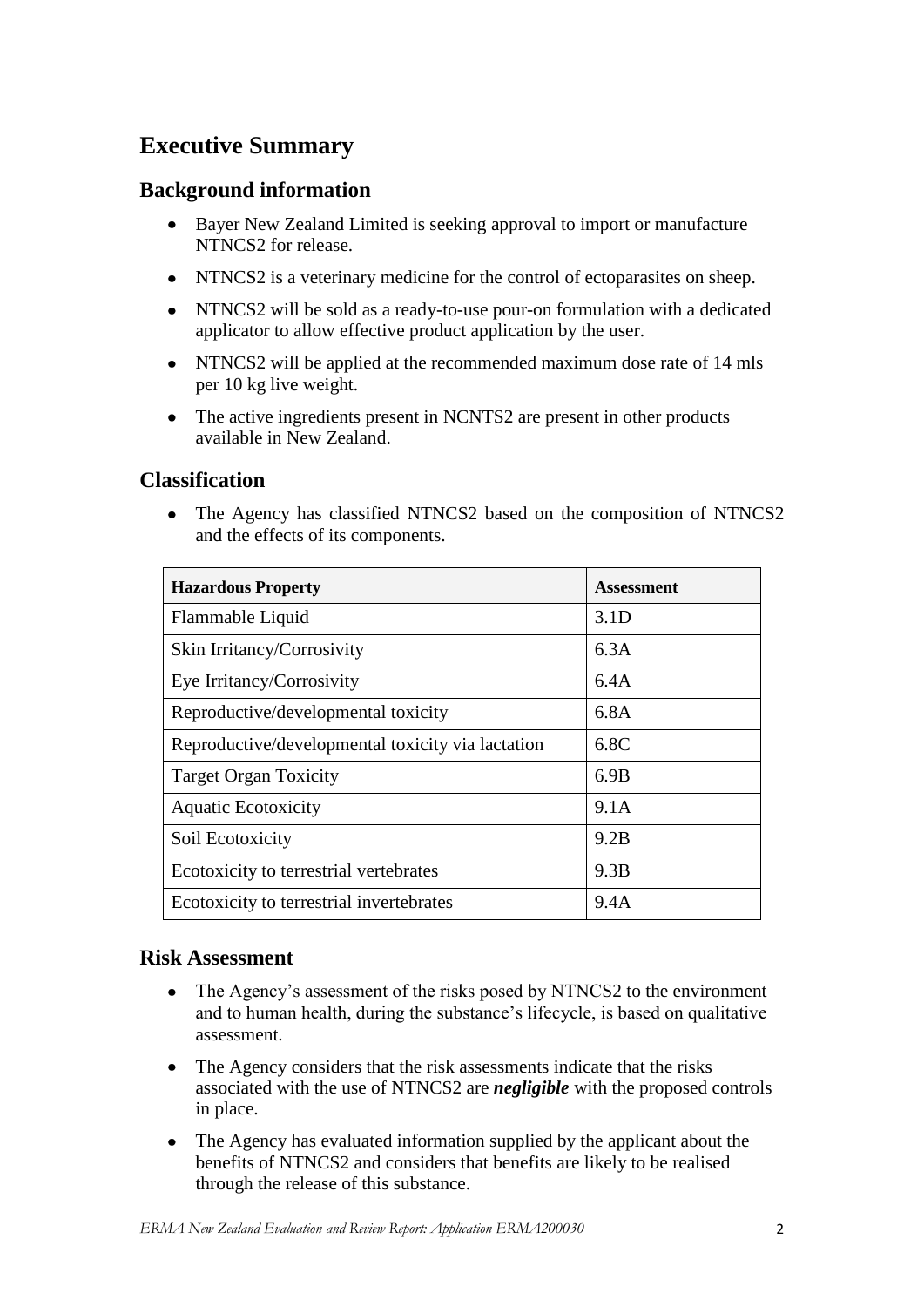### **Controls**

- The Agency has proposed that the default controls for NTNCS2 be modified, such that:
	- no Tolerable Exposure Limits (TELs) are set at this present time;
	- Workplace Exposure Standards (WESs) have been proposed based on Department of Labour values for components D, E and F.
	- no Environmental Exposure Limits (EELs) are set at the present time and any default values are deleted;
	- further controls regarding stationary containment systems are added.
- The Agency considers that it is appropriate for certain other variations to be  $\bullet$ made to the default controls. These variations are discussed in Section 4 of this E&R Report and further in Appendix 3.

### **Conclusion**

The Agency considers that there are *negligible* risks to human health and to  $\bullet$ the environment and potentially significant benefits associated with the release of NTNCS2. Therefore, the Agency considers that it is evident that the benefits of releasing NTNCS2 outweigh the costs and the application may be approved in accordance with clause 26.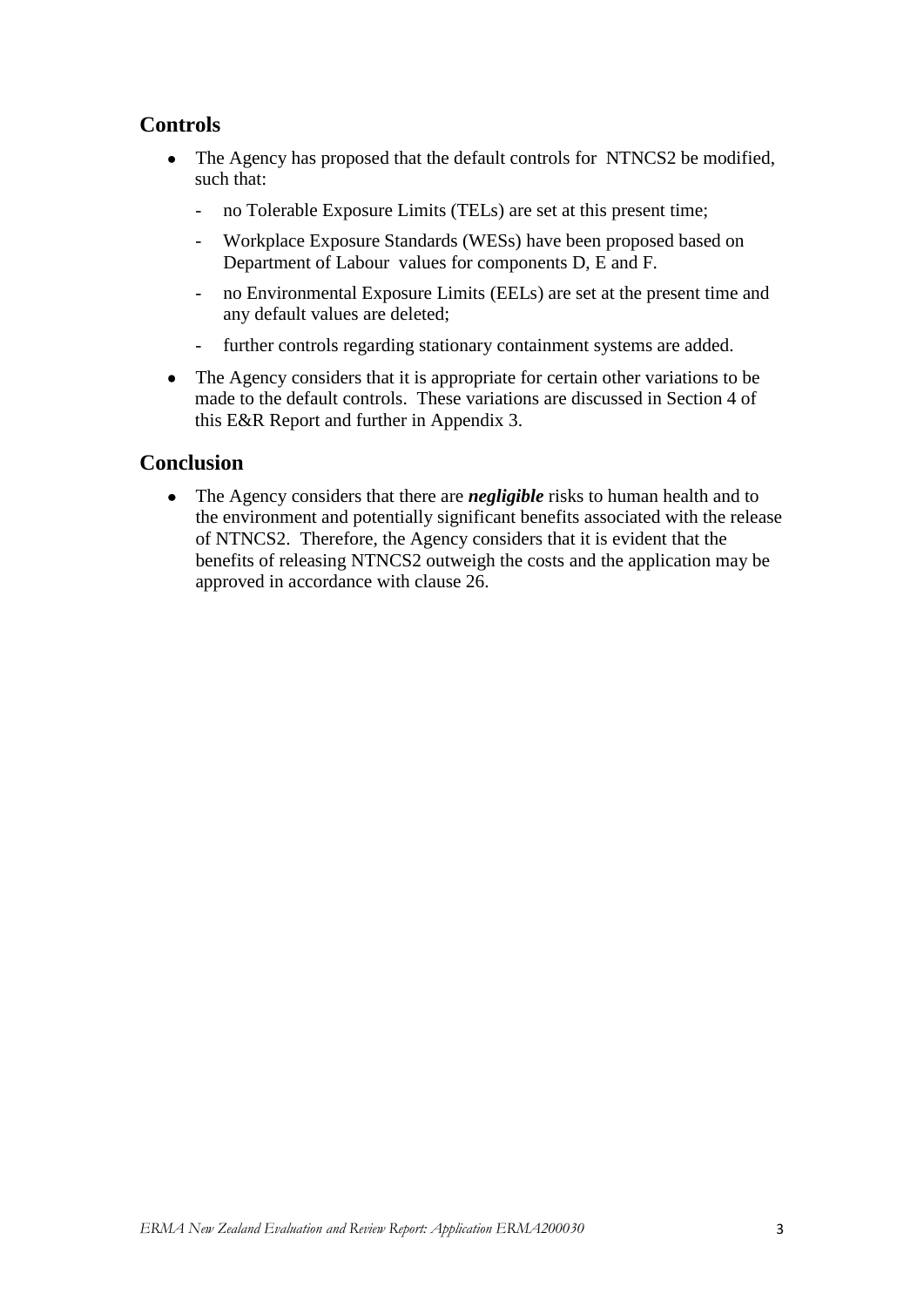# **Table of Contents**

| 1. |             |                                                                                    |  |
|----|-------------|------------------------------------------------------------------------------------|--|
| 2. |             |                                                                                    |  |
| 3. |             |                                                                                    |  |
| 4. |             |                                                                                    |  |
| 5. |             |                                                                                    |  |
|    | Appendix 1: |                                                                                    |  |
|    | Appendix 2: |                                                                                    |  |
|    | Appendix 3: |                                                                                    |  |
|    | Appendix 4: |                                                                                    |  |
|    | Appendix 5: |                                                                                    |  |
|    | Appendix 6: |                                                                                    |  |
|    | Appendix 7: |                                                                                    |  |
|    |             |                                                                                    |  |
| 1. |             |                                                                                    |  |
| 2. |             | Legislation that will affect the use of hazardous substances within New Zealand 38 |  |
| 3. |             |                                                                                    |  |
| 4. |             |                                                                                    |  |
| 5. |             |                                                                                    |  |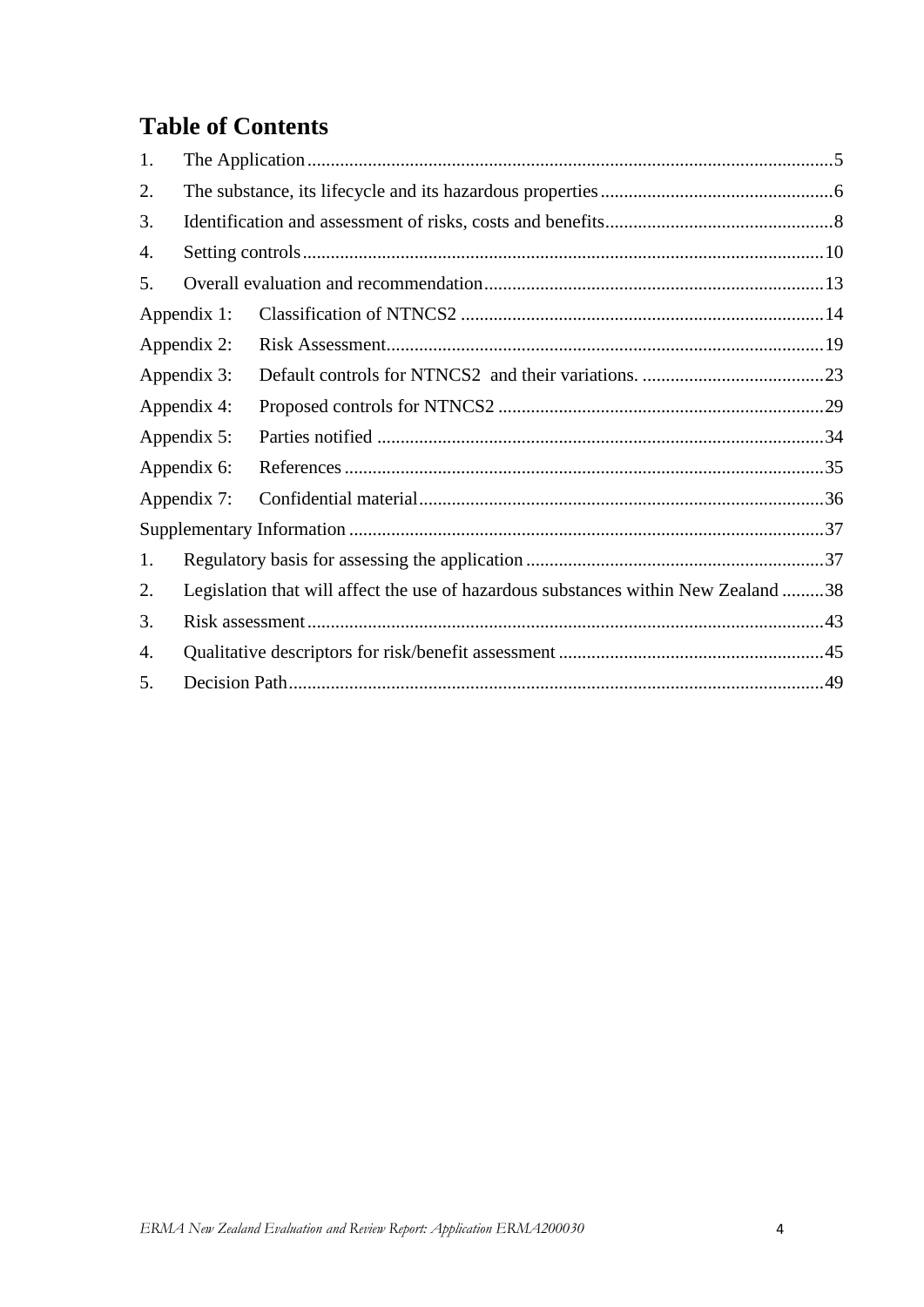# <span id="page-4-0"></span>**1. The Application**

1.1. The application details are summarised in Table 1.

#### **Table 1 Details of the application**

| <b>Application Code</b>                            | <b>ERMA200030</b>                                                                                                                                                                                                                                |
|----------------------------------------------------|--------------------------------------------------------------------------------------------------------------------------------------------------------------------------------------------------------------------------------------------------|
| <b>Application Type</b>                            | To import or manufacture for release any hazardous<br>substance under Section 28 of the Hazardous<br>Substances and New Organisms Act 1996 ("the Act")                                                                                           |
| <b>Application Sub-Type</b>                        | Notified - Category A                                                                                                                                                                                                                            |
| <b>Applicant</b>                                   | <b>Bayer New Zealand Ltd</b>                                                                                                                                                                                                                     |
| <b>Date Application Received</b>                   | 20 July 2009                                                                                                                                                                                                                                     |
| <b>Submission Period</b>                           | 31 July 2009 -11 September 2009                                                                                                                                                                                                                  |
| <b>Consideration</b>                               | Due to delays in completing this E&R Report the<br>Authority postponed the consideration until 13<br>November 2009.                                                                                                                              |
| <b>Purpose of the Application</b>                  | To import or manufacture NTNCS2 as a veterinary<br>medicine to control ectoparasites on sheep after<br>external application.                                                                                                                     |
| <b>Parties Notified</b>                            | On 31 July 2009 the following were notified<br>the Minister for the Environment, the<br>Department of Labour and the New Zealand<br>Food Safety Authority (ACVM Group),<br>interested parties listed in Appendix 5,<br>the public <sup>1</sup> . |
| <b>Submissions received</b>                        | None                                                                                                                                                                                                                                             |
| <b>ERMA</b> staff involved in<br>the assessment    | Haydn Murdoch – Advisor (Hazardous Substances)<br>Sekove Tinalevu – Advisor (Hazardous Substances)<br>Cora Drijver – Advisor (Hazardous Substances)<br>Patrick Gemmell – Senior Advisor (Kaupapa Kura<br>Taiao).                                 |
| <b>ERMA</b> staff member<br>responsible for review | Noel McCardle - Senior Advisor (Hazardous<br>Substances).                                                                                                                                                                                        |
| <b>Information assessed</b>                        | The application<br>Confidential appendices.<br>٠                                                                                                                                                                                                 |

- 1.2. This report should be read in conjunction with the attached Supplementary Information which contains information on:
	- $\bullet$ The legislative criteria.

**.** 

- $\bullet$ Approach to risk assessment.
- $\bullet$ Decision pathway used in the decision process.

<sup>&</sup>lt;sup>1</sup> The application was advertised in the Dominion Post, the New Zealand Herald, The Christchurch Press and the Otago Daily times and placed on the ERMA New Zealand website.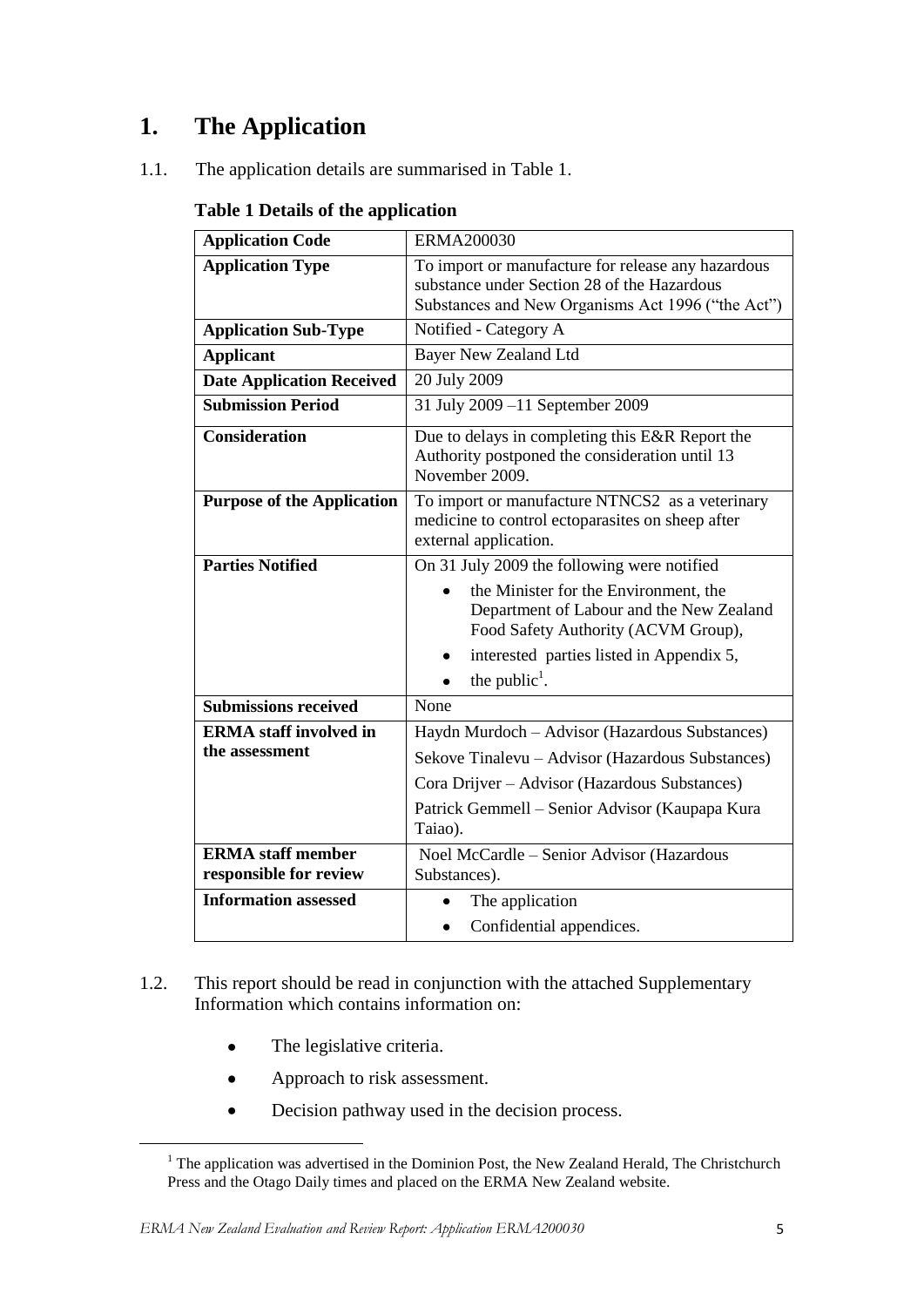1.3. The Agency considers that it accessed sufficient information to undertake a full assessment of the substance from a scientific and technical perspective and that there are no other significant uncertainties that need to be considered by the Authority.

# <span id="page-5-0"></span>**2. The substance, its lifecycle and its hazardous properties**

### **The substance and its lifecycle**

- 2.1. NTNCS2 is an ectoparasiticide that is used as a pour on for the control of parasites (biting lice and blowfly strike) on sheep.
- 2.2. The applicant has provided the following details about the lifecycle of NTNCS2.
	- 2.2.1. **Manufacture and Packaging** NTNCS2 will be manufactured under conditions of Good Manufacturing Practice (GMP), at an ACVM approved manufacturing facility in Auckland. The product will be shipped from this facility to a Bayer warehouse, pre-packed into labelled 1 L, 5 L and 20 L HDPE screw top containers. 1 and 5 L containers are placed in cardboard cartons and the 20 L containers are shrink-wrapped on standard shipping pallets.
	- 2.2.2. **Transport** Production, packaging and transportation of NTNCS2 will conform to domestic requirements for transportation and will occur by road and sea.
	- 2.2.3. **Storage** NTNCS2 will be stored in Bayer"s standard warehouse facilities prior to distribution. From there NTNCS2 will be distributed to mercantile and veterinary premises for sale to farmers. Several containers of NTNCS2 could be stored on farming premises prior to use.
	- 2.2.4. **Use.** NTNCS2 will be used by farmers, dipping contractors, veterinarians and farm workers to control parasites (sheep biting lice and sheep blowfly strike) on sheep. The product will be decanted into the application equipment through a decanting tap supplied with the product. NTNCS2 will be applied through a closed applicator system applicator allowing the product to be placed accurately on the sheep"s back.
	- 2.2.5. **Disposal.** The preferable route of disposal is by use. Unused product and used packaging may be disposed of in approved landfills. Cleaned, used packaging may also be recycled via the DrumMuster program.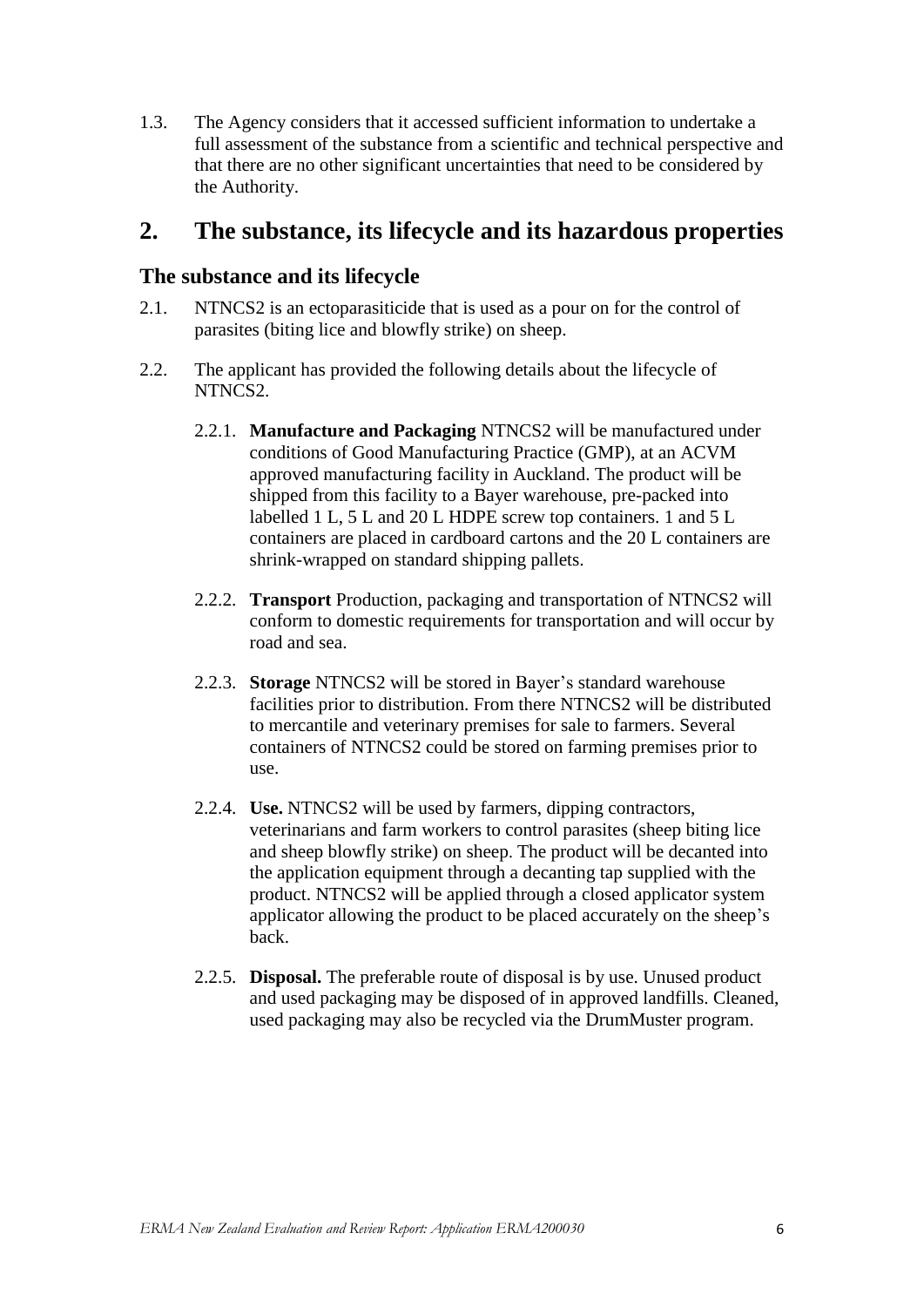### **Classification of the substance**

2.3. The Agency has classified NTNCS2 based on the composition of NTNCS2 and the effects of its components. The Agency"s classifications are the same as the applicant"s proposed HSNO classifications (Table 2).

| <b>Hazardous Property</b>                            | Applicant's<br><b>Assessment</b> | Agency's<br><b>Assessment</b> |
|------------------------------------------------------|----------------------------------|-------------------------------|
| Flammable Liquid                                     | 3.1 <sub>D</sub>                 | 3.1 <sub>D</sub>              |
| Skin Irritancy/Corrosivity                           | 6.3A                             | 6.3A                          |
| Eye Irritancy/Corrosivity                            | 6.4A                             | 6.4A                          |
| Reproductive/developmental<br>toxicity               | 6.8A                             | 6.8A                          |
| Reproductive/developmental<br>toxicity via lactation | 6.8C                             | 6.8C                          |
| <b>Target Organ Toxicity</b>                         | 6.9B                             | 6.9B                          |
| <b>Aquatic Ecotoxicity</b>                           | 9.1A                             | 9.1A                          |
| Soil Ecotoxicity                                     | 9.2B                             | 9.2B                          |
| Ecotoxicity to terrestrial<br>vertebrates            | 9.3B                             | 9.3B                          |
| Ecotoxicity to terrestrial<br>invertebrates          | 9.4A                             | 9.4A                          |

**Table 2: Summary of the applicant's and the Agency's classifications of NTNCS2** 

### **Regulatory context**

- 2.4. Before the substance can be released for sale and use in New Zealand, it must be registered under the Agricultural Compounds and Veterinary Medicines (ACVM) Act 1997. This process will assess the substance for food residue implications and potentially set withholding periods and residue limits.
- 2.5. The Agency notes that the importation, manufacture, transport, use and disposal of the substances will be subject to other legislation such as the Health and Safety in Employment Act 1992, the Resource Management Act 1991 and the Land Transport Act 1998 (see Supplementary Information, Section 2).

### **Default controls**

2.6. The HSNO Regulations specify a number of controls based on the classification of the substance. These default controls are designed to mitigate the potential risks associated with each of the hazardous properties and are listed in Appendix 3. The Authority is able to vary the default controls and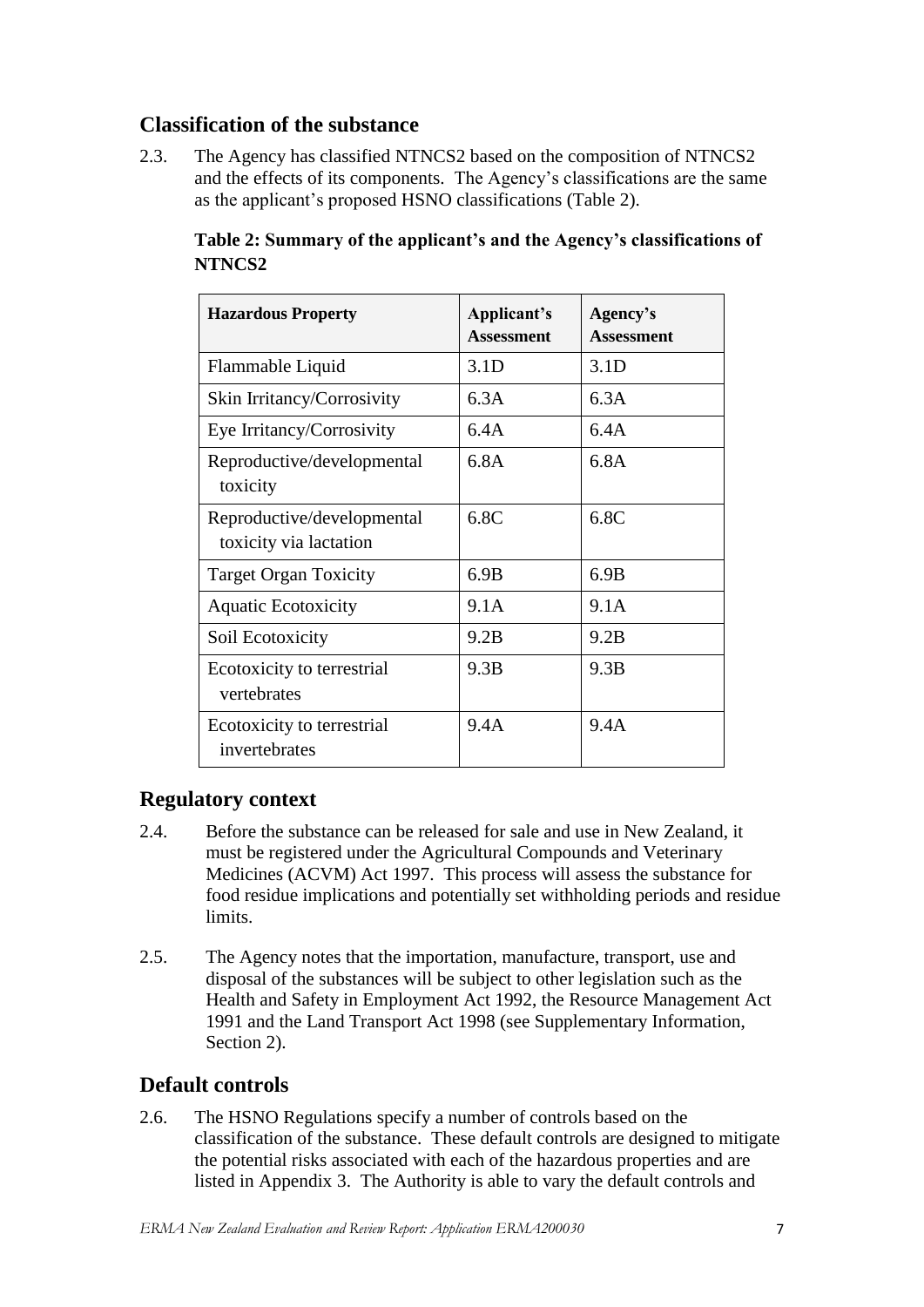impose controls under sections 77 and 77A to produce a set of controls relevant to NTNCS2. Variations and additional controls are considered in section 4 of this report.

2.7. The analysis of risk takes into account the controls that derive from the HSNO Regulations (in particular the default controls identified in Appendix 3) and from other legislation. The identification and assessment of effects assumes the controls are in place.

# <span id="page-7-0"></span>**3. Identification and assessment of risks, costs and benefits**

3.1. The Agency"s identification and assessment of risks and costs (adverse effects) and benefits (positive effects) is set out in this section and supported by information in Appendix 2 and the Supplementary Information (sections 3 and 4).

### **Risks and costs**

#### **Human health**

- 3.2. The Agency has evaluated the potential of NTNCS2 to cause adverse effects to the health and safety of humans during all stages of the substance"s lifecycle using qualitative risk assessment methodologies.
- 3.3. The Agency has classified NTNCS2 as a skin irritant (6.3A), an eye irritant (6.4A), a reproductive/developmental toxicant (6.8A and 6.8C) and a target organ toxicant (6.9B).
- 3.4. In addition, NTNCS2 is classified as presenting a low flammability hazard (3.1D) and thus has the potential to cause *minimal* to *major* adverse health effects (ranging from smoke inhalation to burns, for example). However, the Agency considers that adherence to the HSNO controls on flammable substances will ensure that the level of risk to human health associated with its flammable properties is *negligible*.
- 3.5. The risks of NTNCS2 to human health and safety (with controls in place) at various stages of the lifecycle are summarised below in Table 3.1 and discussed more fully in Appendix 2.

| Lifecycle stage     | <b>Potential Adverse</b><br><b>Effect</b> | Likelihood<br>of Adverse<br><b>Effect</b><br><b>Occurring</b> | <b>Magnitude</b><br>of Adverse<br><b>Effect</b> | <b>Level of Risk</b> |  |
|---------------------|-------------------------------------------|---------------------------------------------------------------|-------------------------------------------------|----------------------|--|
| Manufacture/packing | Skin irritancy<br>Eye irritancy           | Highly<br>improbable                                          | Minimal                                         | Negligible           |  |

#### **Table 3.1 Level of risk of NTNCS2 to human health and safety**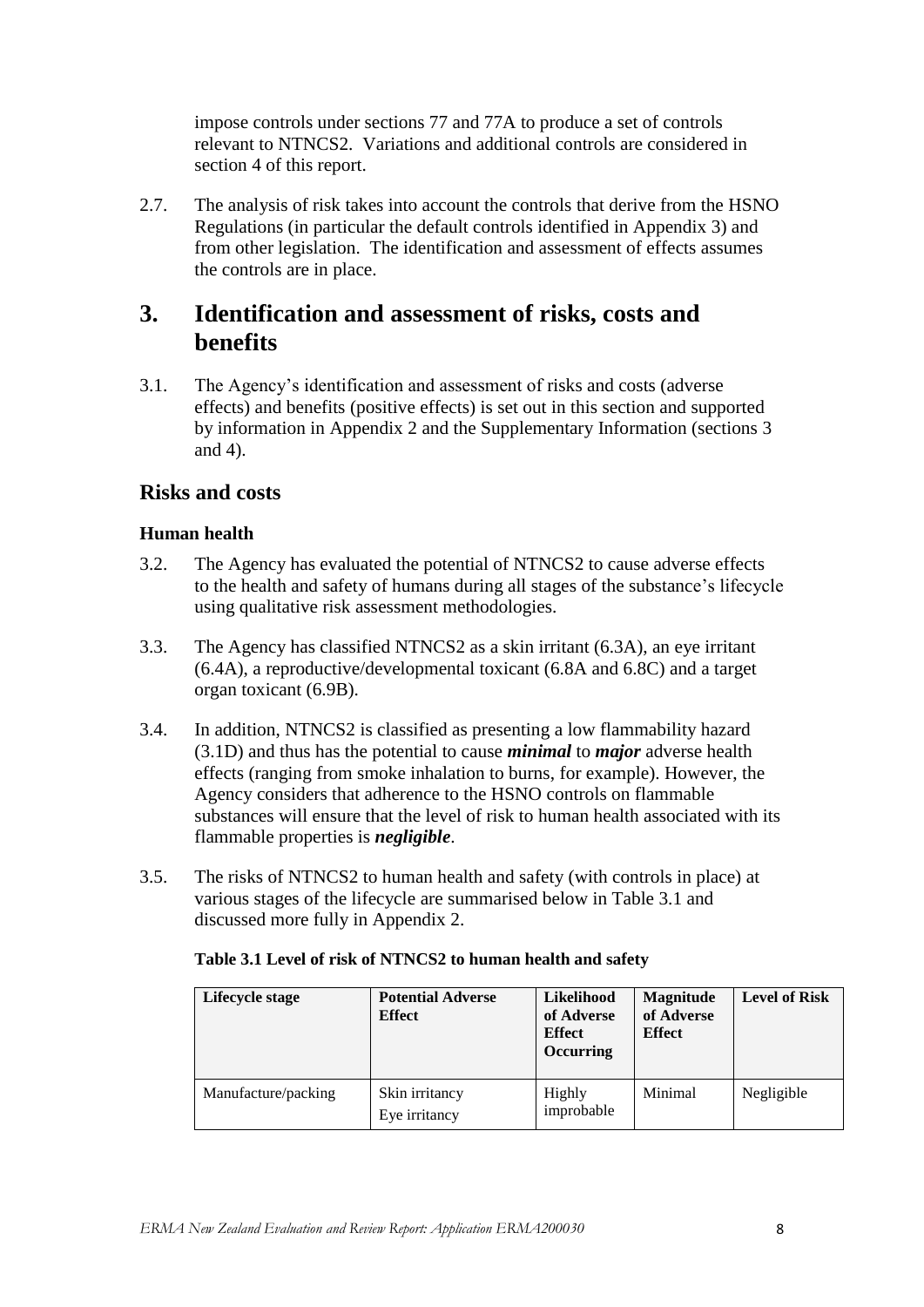| Lifecycle stage                      | <b>Potential Adverse</b><br><b>Effect</b>                        | Likelihood<br>of Adverse<br><b>Effect</b><br>Occurring | Magnitude<br>of Adverse<br><b>Effect</b> | <b>Level of Risk</b> |
|--------------------------------------|------------------------------------------------------------------|--------------------------------------------------------|------------------------------------------|----------------------|
|                                      | Reproductive/<br>developmental toxicity<br>Target organ toxicity | Highly<br>improbable                                   | Major                                    | Negligible           |
| Importation, transport or<br>storage | Skin irritancy<br>Eye irritancy                                  | Highly<br>improbable                                   | Minimal                                  | Negligible           |
|                                      | Reproductive/<br>developmental toxicity<br>Target organ toxicity | Highly<br>improbable                                   | Major                                    | Negligible           |
| Use                                  | Skin irritancy<br>Eye irritancy                                  | Highly<br>improbable                                   | Minimal                                  | Negligible           |
|                                      | Reproductive/<br>developmental toxicity<br>Target organ toxicity | Highly<br>improbable                                   | Major                                    | Negligible           |
| Disposal                             | Skin irritancy<br>Eye irritancy                                  | Highly<br>improbable                                   | Minimal                                  | Negligible           |
|                                      | Reproductive/<br>developmental toxicity<br>Target organ toxicity | Highly<br>improbable                                   | Major                                    | Negligible           |

#### **Environmental**

- 3.6. The Agency has evaluated the potential of NTNCS2 to cause adverse effects to the environment (non-target organisms) during all stages of the substance"s lifecycle using qualitative risk assessment methodologies.
- 3.7. The Agency has classified NTNCS2 as being very toxic in the aquatic environment (9.1A), toxic to the soil environment (9.2B), toxic to terrestrial invertebrates (9.3B) and very toxic to terrestrial vertebrates (9.4A).
- 3.8. In addition to its ecotoxic properties, NTNCS2 has been classified by the Agency as being flammable  $(3.1D - low$  hazard). The Agency considers that there is potential for damage to the environment to occur if NTNCS2 were to be ignited at any stage of its lifecycle. However, the Agency considers that adherence to the HSNO controls on flammable substances will ensure that the level of risk to the environment associated with its flammable properties is *negligible*.
- 3.9. The risks of NTNCS2 to the environment (with controls in place) at various stages of its lifecycle are summarised in Table 3.2 and discussed more fully in Appendix 2.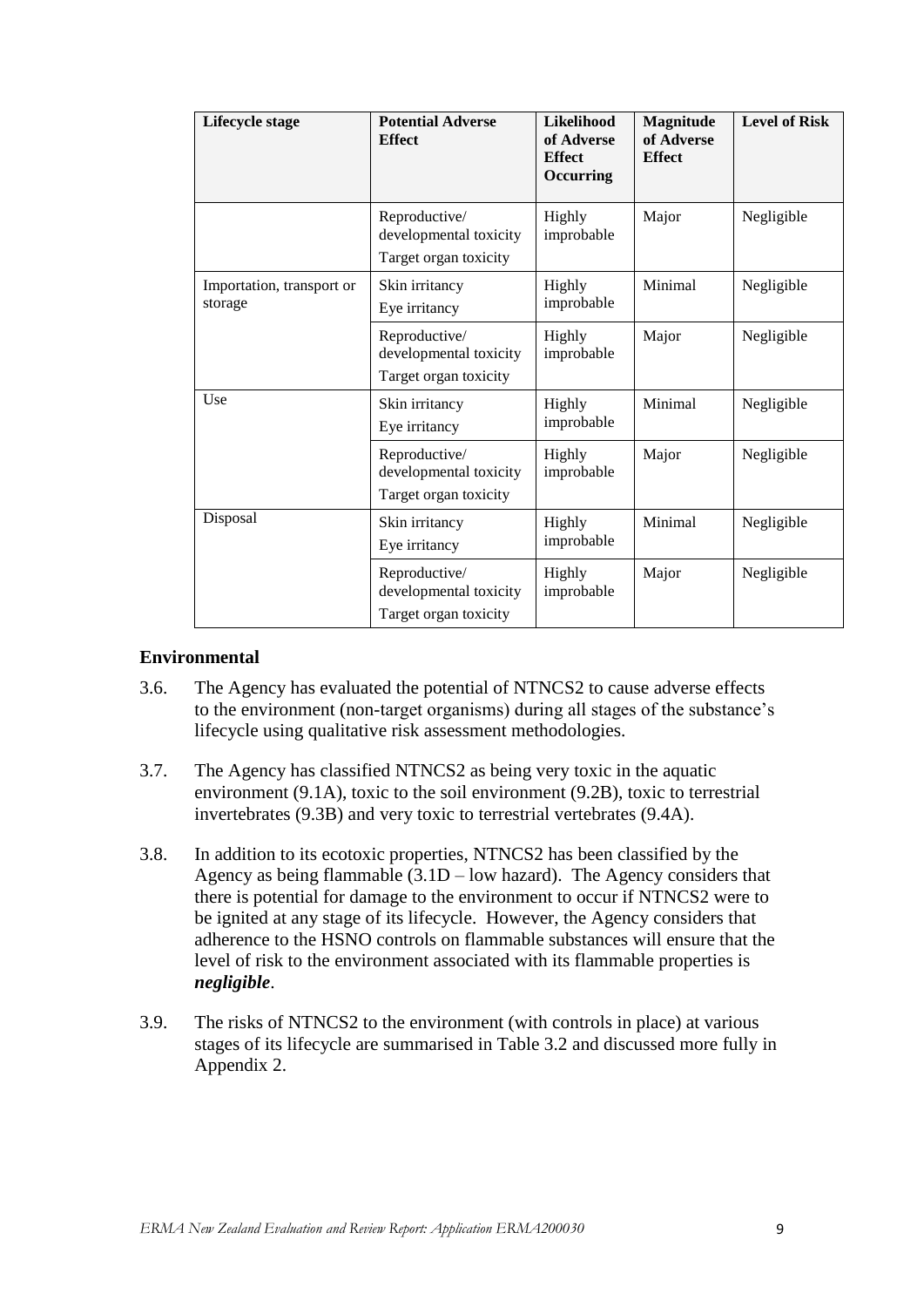| <b>Lifecycle Stage</b> | <b>Potential Adverse</b>  | Likelihood of         | <b>Magnitude of</b> | Level of    |
|------------------------|---------------------------|-----------------------|---------------------|-------------|
|                        | <b>Effect</b>             | <b>Adverse Effect</b> | <b>Adverse</b>      | <b>Risk</b> |
|                        |                           | <b>Occurring</b>      | <b>Effect</b>       |             |
| Manufacture,           | Spillage resulting in     | Highly                | Moderate            | Negligible  |
| importation,           | death or adverse effects  | improbable            |                     |             |
| transport and storage  | to aquatic or terrestrial |                       |                     |             |
|                        | organisms in the          |                       |                     |             |
|                        | environment.              |                       |                     |             |
| Use                    | Use resulting in death    | Highly                | Moderate            | Negligible  |
|                        | or adverse effects to     | improbable            |                     |             |
|                        | aquatic or terrestrial    |                       |                     |             |
|                        | organisms in the          |                       |                     |             |
|                        | environment.              |                       |                     |             |
| Disposal               | Disposal resulting in     | Highly                | Minor               | Negligible  |
|                        | death or adverse effects  | improbable            |                     |             |
|                        | to aquatic or terrestrial |                       |                     |             |
|                        | organisms in the          |                       |                     |             |
|                        | environment               |                       |                     |             |

### **Benefits**

- 3.10. The applicant considers that the availability of NTNCS2 will provide farmers with a cost-efficient environmentally-sustainable approach to controlling ecotparasites on sheep.
- 3.11. The applicant notes that, while this substance does not have any particular benefits that are peculiar to this substance, NTNCS2 is not an organophosphate and may create some benefit for the environment by replacing some of the older organophosphate based products that are currently used for fly strike.
- 3.12. The Agency notes that benefits may be derived for New Zealand by allowing the use of NTNCS2.

### **Likely effects of the substance being unavailable**

3.13. The Agency notes that the likely effects of NTNCS2 being unavailable would be a reduction in consumer choice for end-users.

# <span id="page-9-0"></span>**4. Setting controls**

### **Variations to Default Controls**

4.1. As a result of the risk assessment, the Agency considers that the following variations should be made to the default controls. These variations are summarised in Table 4 below. A full description of the rationale for these variations is documented in Appendix 3.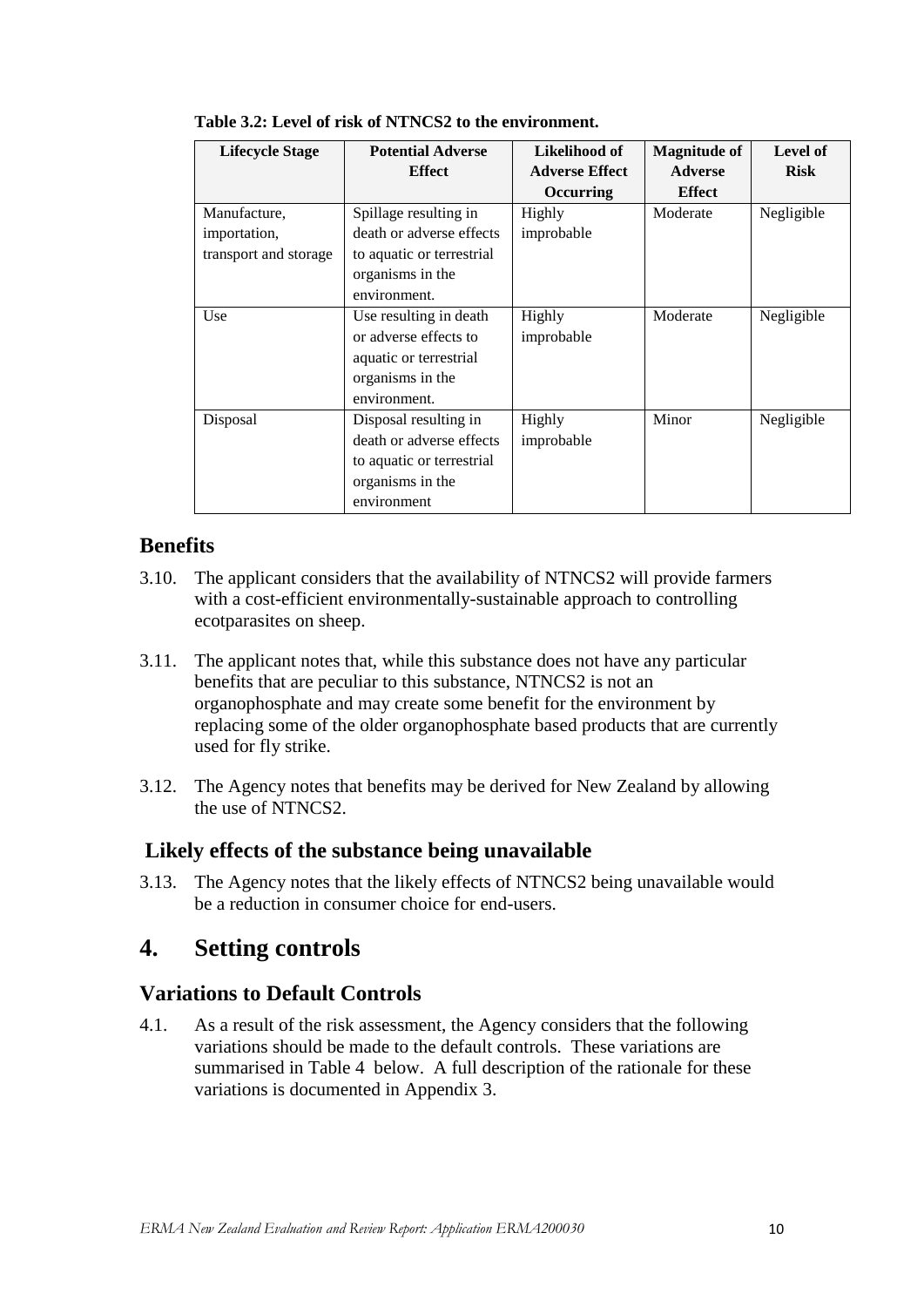| <b>Control</b><br>Code | <b>Subject matter</b>                                                              | <b>Variation</b>                                                                                                                                      | <b>Comment</b>                                                                                                                                                                                                                                                                                                          |
|------------------------|------------------------------------------------------------------------------------|-------------------------------------------------------------------------------------------------------------------------------------------------------|-------------------------------------------------------------------------------------------------------------------------------------------------------------------------------------------------------------------------------------------------------------------------------------------------------------------------|
| T1                     | Limiting<br>exposure to toxic<br>substances<br>through the<br>setting of TELs      | No TEL values are set at this time.                                                                                                                   | The Agency is intending to<br>review the setting of ADEs,<br>PDEs and TELs under s77B<br>of the Act. Until this<br>review is complete, the<br>Agency proposes not to set<br>any ADEs, PDEs or TELs<br>for any components of<br>NTNCS2.                                                                                  |
| T <sub>2</sub>         | Controlling<br>exposure to in<br>places of work<br>through the<br>setting of WESs  | WES are proposed as determined by<br>the Department of Labour for<br>Components D, E and F                                                            | The Agency notes that WES<br>values have been set by the<br>Department of Labour for<br>Components D, E and F.                                                                                                                                                                                                          |
| E1                     | Limiting<br>exposure to<br>ecotoxic<br>substances<br>though the<br>setting of EELs | No EEL values are set at this time<br>and the default EELs are deleted.                                                                               | Until the Agency has<br>developed formal policy on<br>the implementation of<br>section 77B, it proposes not<br>to set any EEL values for<br>components of NTNCS2<br>and the default EEL water<br>and soil values are deleted.                                                                                           |
| E2                     | Restriction on<br>the use of<br>substances in<br>application areas                 | Deleted.                                                                                                                                              | As the substance is not<br>intended for application to<br>an area of land and no EEL<br>has been set, this control<br>may be deleted.                                                                                                                                                                                   |
| E <sub>3</sub>         | Protection of<br>terrestrial<br>invertebrates e.g.<br>beneficial insects           | Deleted.                                                                                                                                              | As the substance is intended<br>for use as a pour-on for<br>animals, the risks to bees<br>are considered minimal and<br>therefore this control may<br>be deleted.                                                                                                                                                       |
| E7                     | Approved<br>handler<br>requirements for<br>ecotoxic<br>substances                  | Deleted.                                                                                                                                              | It is considered that, based<br>on the use pattern of the<br>substance, the risks to the<br>environment will be lower<br>than for substances which<br>are widely dispersed. The<br>reduced environmental risks<br>will be managed by other<br>controls and therefore the<br>approved handler control<br>can be deleted. |
| I16                    | Secondary<br>identifiers for<br>toxic substances                                   | The concentration cut-offs that apply<br>to a component with a hazard<br>classification of $6.5, 6.6, 6.7, 6.8$ or<br>6.9are varied to the following: | The Agency, consistent with<br>the guidance provided by<br>the Global Harmonised<br>System (GHS), considers<br>that regulation 25(e) should<br>be varied.                                                                                                                                                               |

**Table 4 Variations to the default controls for NTNCS2.**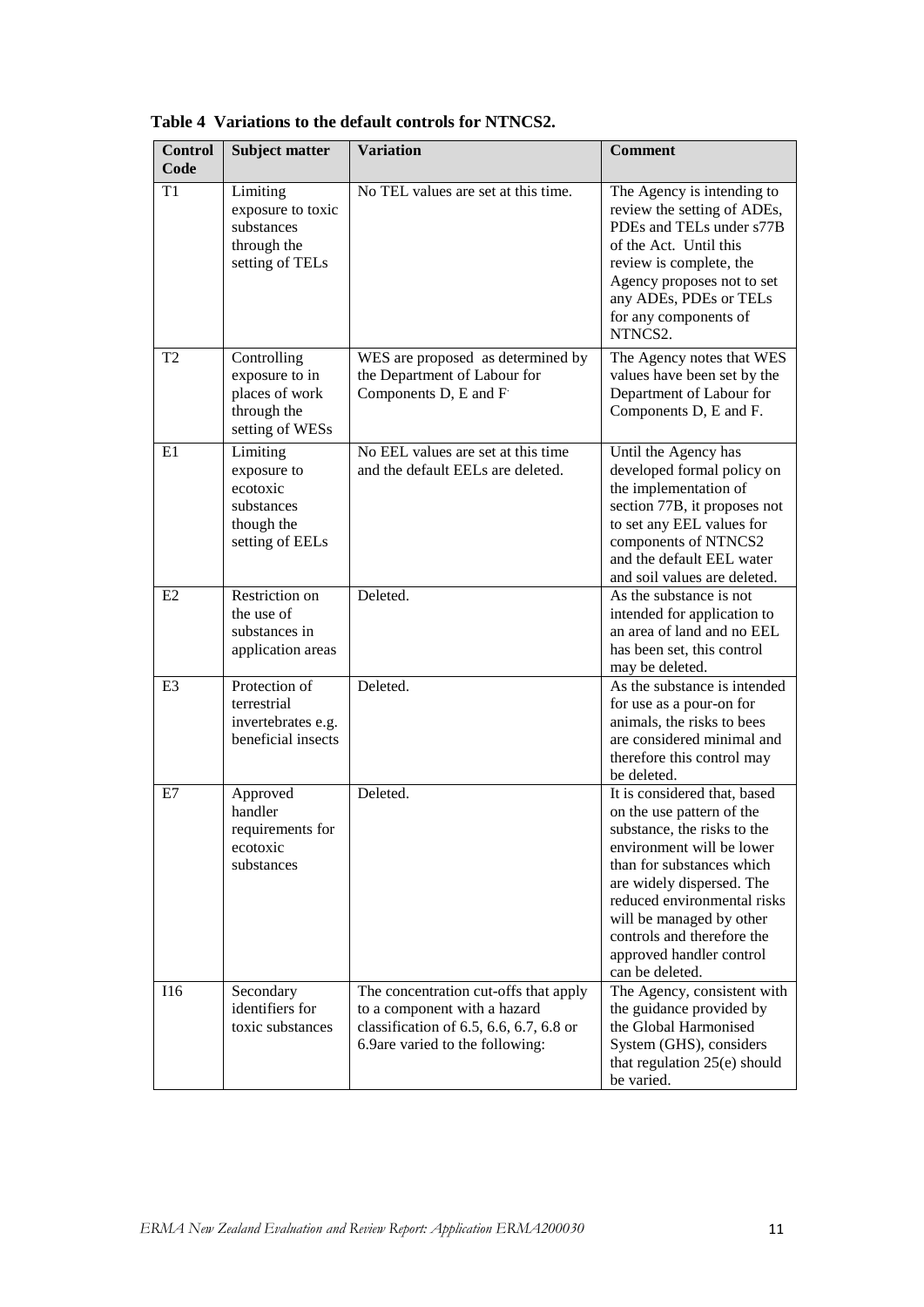|                |                                                           | <b>HSNO</b>              | <b>Concentration</b> |                                                                                                                                                                                                                                                                                    |
|----------------|-----------------------------------------------------------|--------------------------|----------------------|------------------------------------------------------------------------------------------------------------------------------------------------------------------------------------------------------------------------------------------------------------------------------------|
|                |                                                           | <b>Classification of</b> | <b>Cut-off for</b>   |                                                                                                                                                                                                                                                                                    |
|                |                                                           | Component                | Label $(\% )$        |                                                                                                                                                                                                                                                                                    |
|                |                                                           | 6.5A, 6.5B               | $0.1^2$              |                                                                                                                                                                                                                                                                                    |
|                |                                                           | 6.6A, 6.7A               | 0.1                  |                                                                                                                                                                                                                                                                                    |
|                |                                                           | 6.6B, 6.7B               | 1                    |                                                                                                                                                                                                                                                                                    |
|                |                                                           | 6.8A, 6.8C               | 0.3                  |                                                                                                                                                                                                                                                                                    |
|                |                                                           | 6.8B                     | 3                    |                                                                                                                                                                                                                                                                                    |
|                |                                                           | 6.9A, 6.9B               | 10                   |                                                                                                                                                                                                                                                                                    |
| TR1            | Tracking<br>requirement<br>during use of the<br>substance | Deleted.                 |                      | It is considered that the<br>risks that may arise during<br>the substance's lifecycle<br>will adequately be managed<br>by other controls such as<br>packaging, labelling and<br>emergency management<br>requirements and therefore<br>the tracking requirements<br>can be deleted. |
| D2/D4/         | Disposal                                                  | Combined                 |                      | These controls can be                                                                                                                                                                                                                                                              |
| D <sub>5</sub> | requirements for<br>flammable, toxic,                     |                          |                      | combined because they<br>relate to the same                                                                                                                                                                                                                                        |
|                | corrosive and                                             |                          |                      | requirements.                                                                                                                                                                                                                                                                      |
|                | ecotoxic                                                  |                          |                      |                                                                                                                                                                                                                                                                                    |
|                | substances                                                |                          |                      |                                                                                                                                                                                                                                                                                    |
| <b>T3/E5</b>   | Requirements for<br>keeping records<br>of use.            |                          |                      |                                                                                                                                                                                                                                                                                    |
| <b>T4/E6</b>   | Requirements for                                          |                          |                      |                                                                                                                                                                                                                                                                                    |
|                | equipment used                                            |                          |                      |                                                                                                                                                                                                                                                                                    |
|                | to handle<br>substances                                   |                          |                      |                                                                                                                                                                                                                                                                                    |
| P13/P15        |                                                           |                          |                      |                                                                                                                                                                                                                                                                                    |
|                | Requirements for<br>packaging of                          |                          |                      |                                                                                                                                                                                                                                                                                    |
|                | hazardous                                                 |                          |                      |                                                                                                                                                                                                                                                                                    |
|                | substances                                                |                          |                      |                                                                                                                                                                                                                                                                                    |
| F2/T7          | Requirements for                                          |                          |                      |                                                                                                                                                                                                                                                                                    |
|                | the carriage of                                           |                          |                      |                                                                                                                                                                                                                                                                                    |
|                | hazardous<br>substances on                                |                          |                      |                                                                                                                                                                                                                                                                                    |
|                | passenger                                                 |                          |                      |                                                                                                                                                                                                                                                                                    |
|                | vehicles.                                                 |                          |                      |                                                                                                                                                                                                                                                                                    |

4.2. The Agency notes that similar variations were made to veterinary medicines on their transfer to the HSNO regime.

# **Proposed additional controls**

**.** 

4.3. The Agency notes that its risk assessment has been undertaken on the basis that the substance is administered as a veterinary medicine. Accordingly, the Agency considers that the approval should be restricted to the use of the substance as a veterinary medicine.

<sup>&</sup>lt;sup>2</sup> Identification of sensitising components may be required below the 0.1% level if a lower value has been used for classification.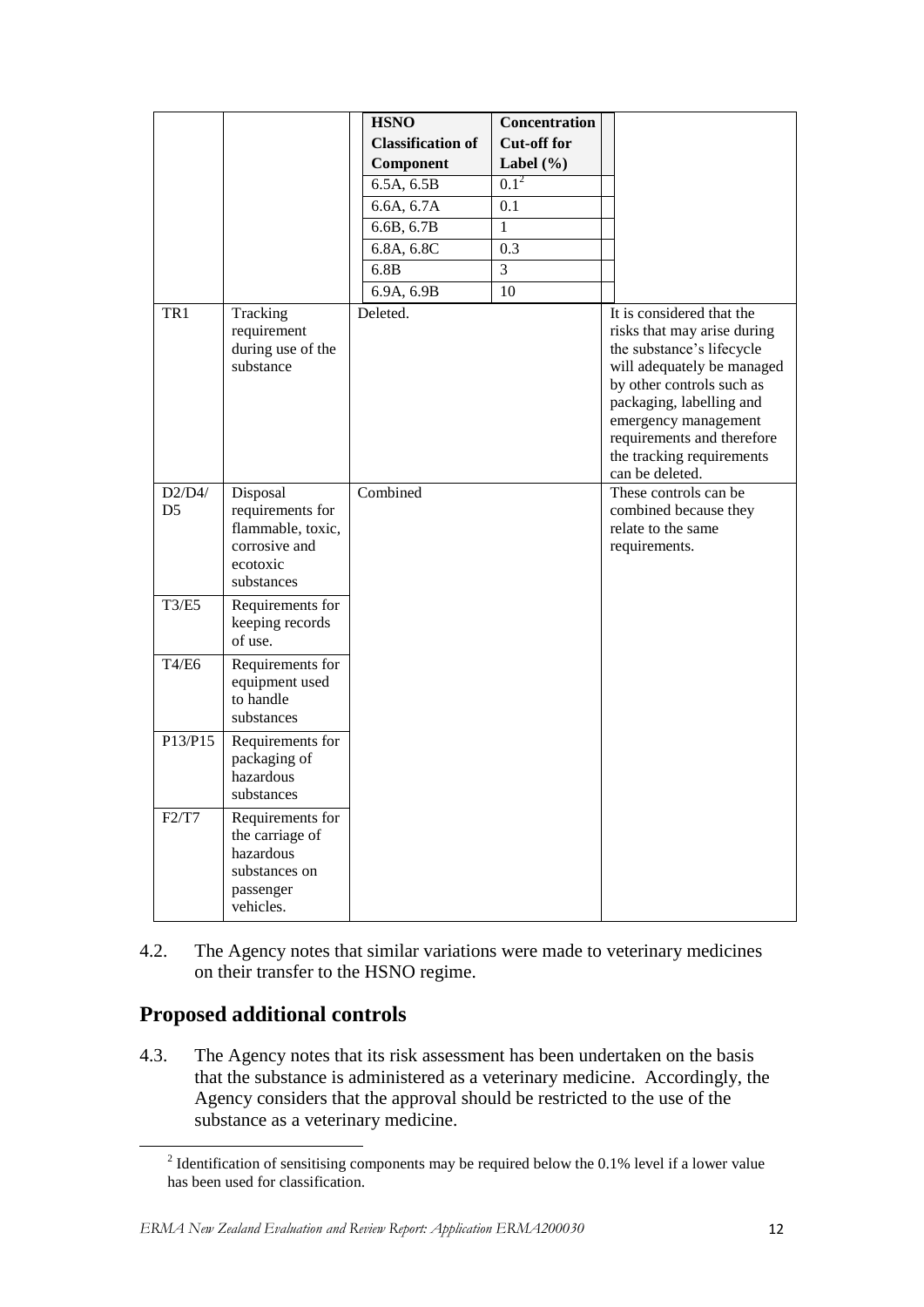4.4. The Agency notes that the specified controls do not address the risks associated with stationary container systems, nor do they allow for dispensation where it is unnecessary for any associated pipework to have secondary containment. They also do not address all the risks associated with the unintended ignition of flammable substances. Accordingly, the Agency considers that the application of controls addressing these risks will be more effective than the specified (default) controls in terms of their effect on the management, use and risks of the substance<sup>3</sup>. The proposed controls are shown in Table A4.1 of Appendix 4.

# <span id="page-12-0"></span>**5. Overall evaluation and recommendation**

5.1. The Agency considers that there are *negligible* risks to human health and to the environment and no potentially significant costs associated with the release of NTNCS2. Therefore, the Agency considers that it is evident that the benefits of releasing NTNCS2 outweigh the costs and the application may be approved in accordance with clause 26, with the controls documented in Appendix 4.

**.** 

 $3$  section 77A(4)(a)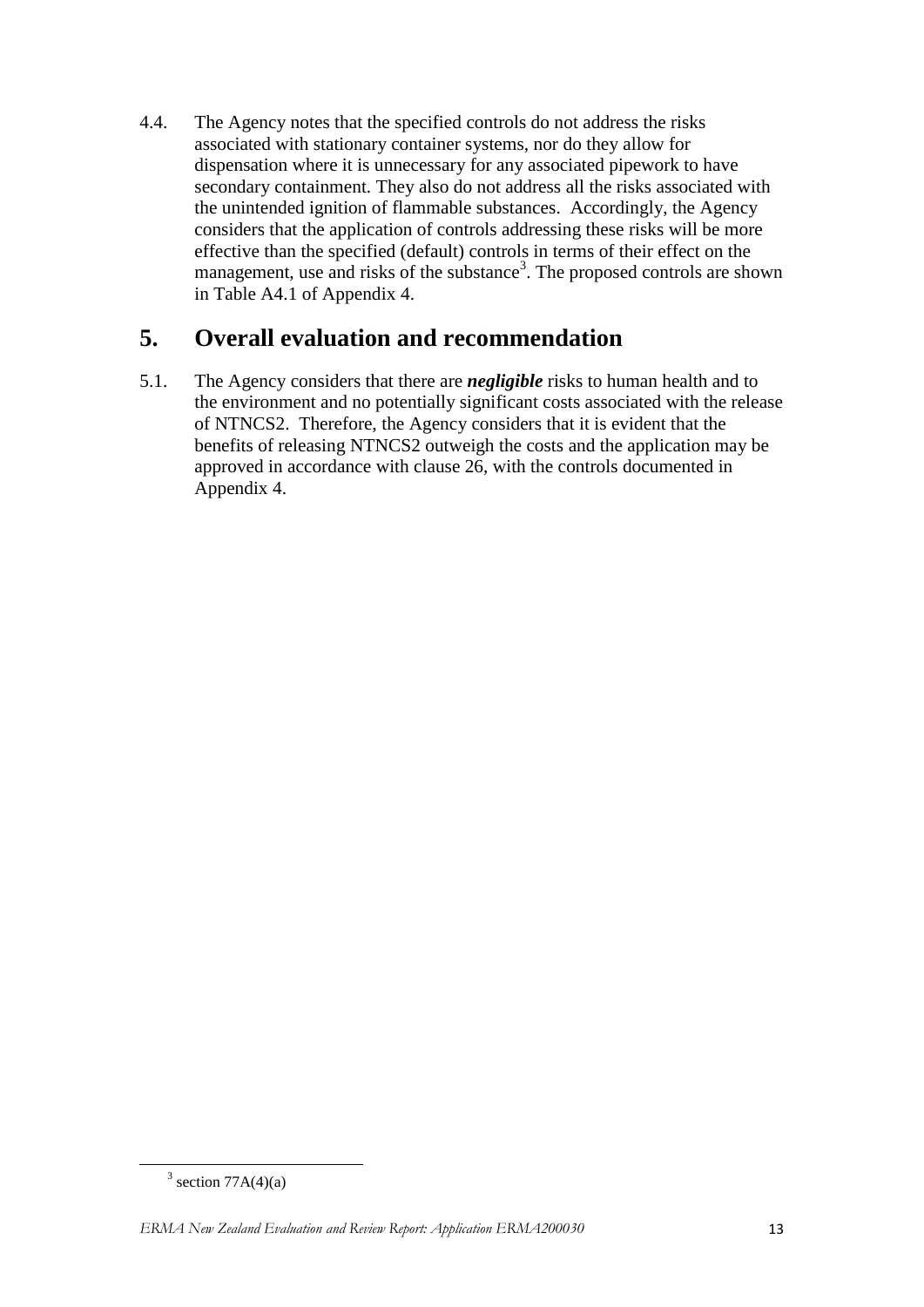# <span id="page-13-0"></span>**Appendix 1: Classification of NTNCS2**

### **Classification of NTNCS2**

Data from effects testing of the formulation were not provided for all endpoints of NTNCS2. Where no data were available, classification was estimated using mixture rules based on information on the components. A summary of the physical, toxicity and ecotoxicity hazard classification associated with NTNCS2 and its components is provided in Table A2.1 to A2.3. Formulation test data are detailed in these tables where applicable. The relevant sections of the User Guide to Thresholds and Classifications under the HSNO Act (ERMA 2008a) that describe the mixture rules are listed in Table A2.4.

### **Data quality – overall evaluation**

The Agency has adopted the Klimisch et al (1997) data reliability scoring system for evaluating data used in the hazard classification and risk assessment of chemicals (section 1.2.4 in ERMA 2008a). The data used by the Agency to classify NTNCS2are predominantly the classifications which have been officially gazetted during the transfer process and are publicly available through the HSNO Chemical Classification Information Database (CCID) (ERMA 2008b). Where additional data has been provided by the applicant, the Agency has assigned Klimisch data reliability scores to that information and these are included in tables XX and YY. Generally these data are high quality by current international standards.

The Agency acknowledges that there are frequently data gaps in the hazard classification for chemicals which have been in use internationally for a long time. International programmes such as the OECD High Production Volume programme (OECD 1990) and REACH (EU 2006) are progressively working towards filling these data gaps. As new information becomes available, and resources permit, the Agency will endeavour to update the HSNO classifications for those substances.

The effect of the lower quality data on the overall evaluation of the effects of NTNCS2 was not significant because the individual components making up this substance are not new in New Zealand.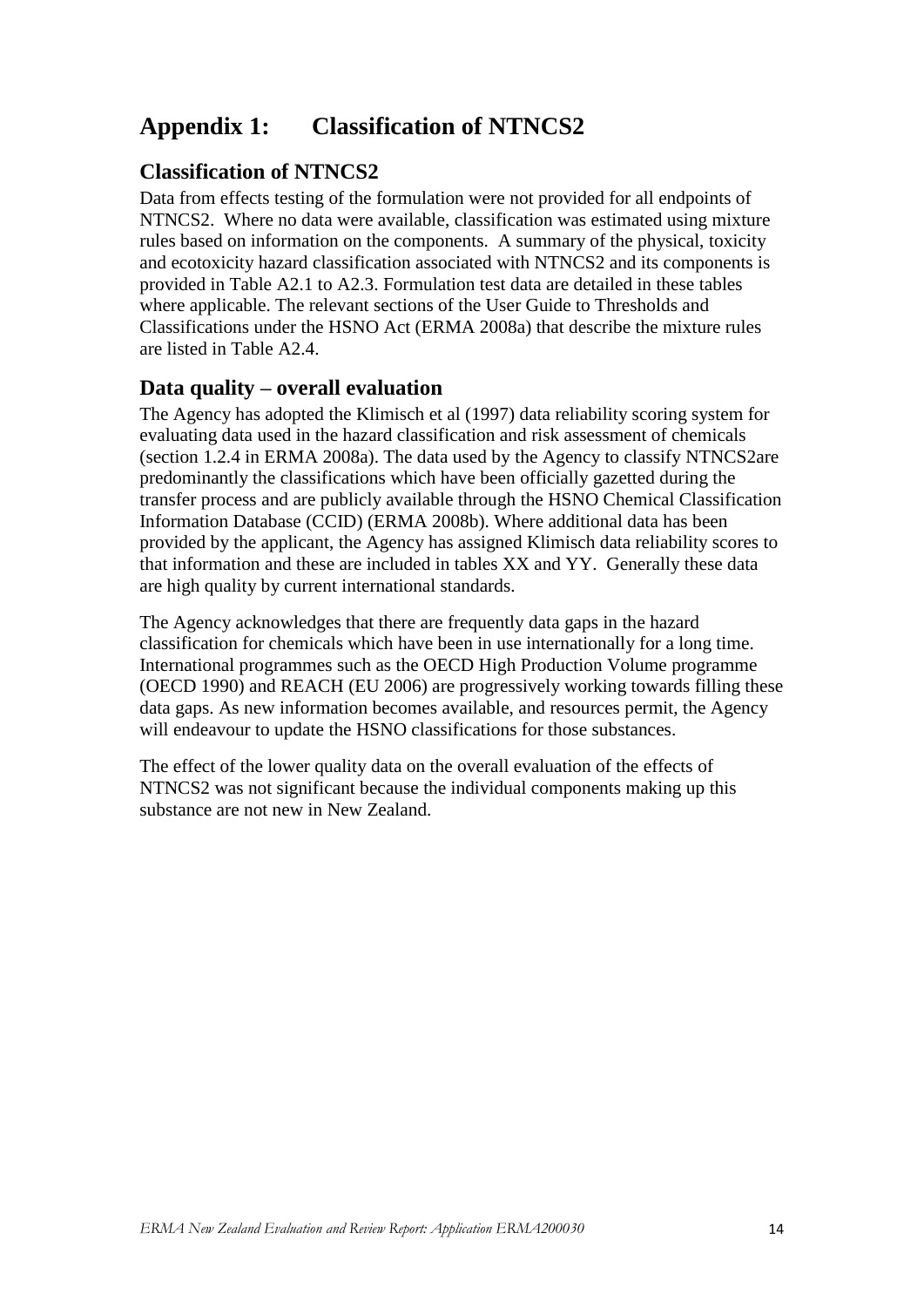| <b>Endpoint</b>  | 2.1.1     | 2.1.2     | 3.1              | 3.2            | 4.1.1     | 4.2       | 4.3       | 5.1.1          | 5.1.2     | 8.1       | ${\bf 1.1}$    | 1.2       | 1.3            | 1.4            | 1.5            | $\overline{1.6}$ |
|------------------|-----------|-----------|------------------|----------------|-----------|-----------|-----------|----------------|-----------|-----------|----------------|-----------|----------------|----------------|----------------|------------------|
| <b>Component</b> |           |           |                  |                |           |           |           |                |           |           |                |           |                |                |                |                  |
| NTNCS2           | <b>ND</b> | <b>ND</b> | $3.1D*$          | <b>ND</b>      | <b>ND</b> | <b>ND</b> | <b>ND</b> | <b>ND</b>      | <b>ND</b> | <b>ND</b> | ND             | <b>ND</b> | <b>ND</b>      | <b>ND</b>      | <b>ND</b>      | <b>ND</b>        |
| A                | <b>ND</b> | <b>ND</b> | <b>ND</b>        | <b>ND</b>      | <b>ND</b> | <b>ND</b> | ND        | <b>ND</b>      | <b>ND</b> | <b>ND</b> | <b>ND</b>      | <b>ND</b> | <b>ND</b>      | <b>ND</b>      | <b>ND</b>      | <b>ND</b>        |
| B                | <b>NA</b> | <b>NA</b> | <b>NA</b>        | <b>NA</b>      | <b>ND</b> | <b>ND</b> | ND        | <b>ND</b>      | NA        | <b>ND</b> | N <sub>o</sub> | No        | N <sub>o</sub> | N <sub>o</sub> | N <sub>0</sub> | N <sub>0</sub>   |
| $\sqrt{ }$<br>◡  | <b>ND</b> | <b>ND</b> | <b>ND</b>        | <b>ND</b>      | <b>ND</b> | <b>ND</b> | ND.       | <b>ND</b>      | <b>ND</b> | <b>ND</b> | <b>NA</b>      | <b>NA</b> | <b>NA</b>      | <b>NA</b>      | <b>NA</b>      | <b>NA</b>        |
| D                | NA        | NA        | 3.1D             | <b>NA</b>      | <b>NA</b> | <b>NA</b> | <b>NA</b> | <b>ND</b>      | NA        | <b>ND</b> | <b>ND</b>      | <b>ND</b> | <b>ND</b>      | <b>ND</b>      | <b>ND</b>      | <b>ND</b>        |
| E                | NA        | <b>NA</b> | N <sub>0</sub>   | <b>NA</b>      | <b>ND</b> | <b>ND</b> | ND        | <b>ND</b>      | NA        | <b>ND</b> | <b>NA</b>      | <b>NA</b> | <b>NA</b>      | <b>NA</b>      | <b>NA</b>      | <b>NA</b>        |
| F.               | <b>NA</b> | <b>NA</b> | 3.1 <sub>D</sub> | N <sub>o</sub> | <b>ND</b> | <b>ND</b> | <b>NA</b> | N <sub>0</sub> | <b>NA</b> | <b>ND</b> | N <sub>0</sub> | No        | N <sub>o</sub> | N <sub>o</sub> | No             | No               |

#### **Table A2.1: Summary of the physical hazard classifications of NTNCS2**

ND = no data/insufficient data/inconclusive data

 $NA = not applicable$ 

 $*$  Flashpoint of the product is 88  $^{\circ}$ C

#### **Table A2.2: Summary of the toxicity hazard classifications of NTNCS2**

| <b>Endpoint</b>  | 6.1                      | 6.1            | 6.1               | 6.3/8.2             | 6.4/8.3             | 6.5A      | 6.5B           | 6.6            | 6.7            | <b>6.8AB</b>   | 6.8C      | 6.9                 |
|------------------|--------------------------|----------------|-------------------|---------------------|---------------------|-----------|----------------|----------------|----------------|----------------|-----------|---------------------|
| <b>Component</b> | Oral                     | <b>Dermal</b>  | <b>Inhalation</b> |                     |                     |           |                |                |                |                |           |                     |
| NTNCS2           | $\mathbf{N}\mathbf{o}^*$ | <b>ND</b>      | <b>ND</b>         | $6.3A$ <sup>#</sup> | $6.4A$ <sup>#</sup> | <b>ND</b> | $No^{\dagger}$ | <b>ND</b>      | <b>ND</b>      | 6.8A           | $6.8C$ #  | $6.9B$ <sup>#</sup> |
| A                | N <sub>o</sub>           | No             | ND                | N <sub>o</sub>      | No                  | ND        | No             | N <sub>0</sub> | No             | N <sub>o</sub> | No        | 6.9B                |
| B                | 6.1C                     | No             | N <sub>o</sub>    | N <sub>o</sub>      | N <sub>o</sub>      | <b>ND</b> | No             | N <sub>o</sub> | N <sub>o</sub> | N <sub>o</sub> | <b>ND</b> | 6.9B                |
| $\cap$<br>◡      | <b>ND</b>                | <b>ND</b>      | ND                | <b>ND</b>           | <b>ND</b>           | <b>ND</b> | ND             | ND             | <b>ND</b>      | <b>ND</b>      | <b>ND</b> | ND                  |
| D                | N <sub>o</sub>           | N <sub>o</sub> | <b>ND</b>         | N <sub>o</sub>      | N <sub>o</sub>      | ND        | N <sub>0</sub> | ND             | <b>ND</b>      | N <sub>o</sub> | <b>ND</b> | N <sub>o</sub>      |
| E                | 6.1D                     | <b>ND</b>      | ND                | N <sub>o</sub>      | No                  | <b>ND</b> | 6.5B           | N <sub>0</sub> | <b>ND</b>      | No             | 6.8C      | 6.9B                |
| F.               | 6.1E                     | N <sub>o</sub> | N <sub>o</sub>    | 6.3A                | 6.4A                | <b>ND</b> | <b>ND</b>      | N <sub>0</sub> | <b>ND</b>      | 6.8A           | ND        | N <sub>0</sub>      |

 $ND = no data/insufficient data/inconclusive data$ 

#Classification based on data from components / mixture rules

\*Classification based on formulation data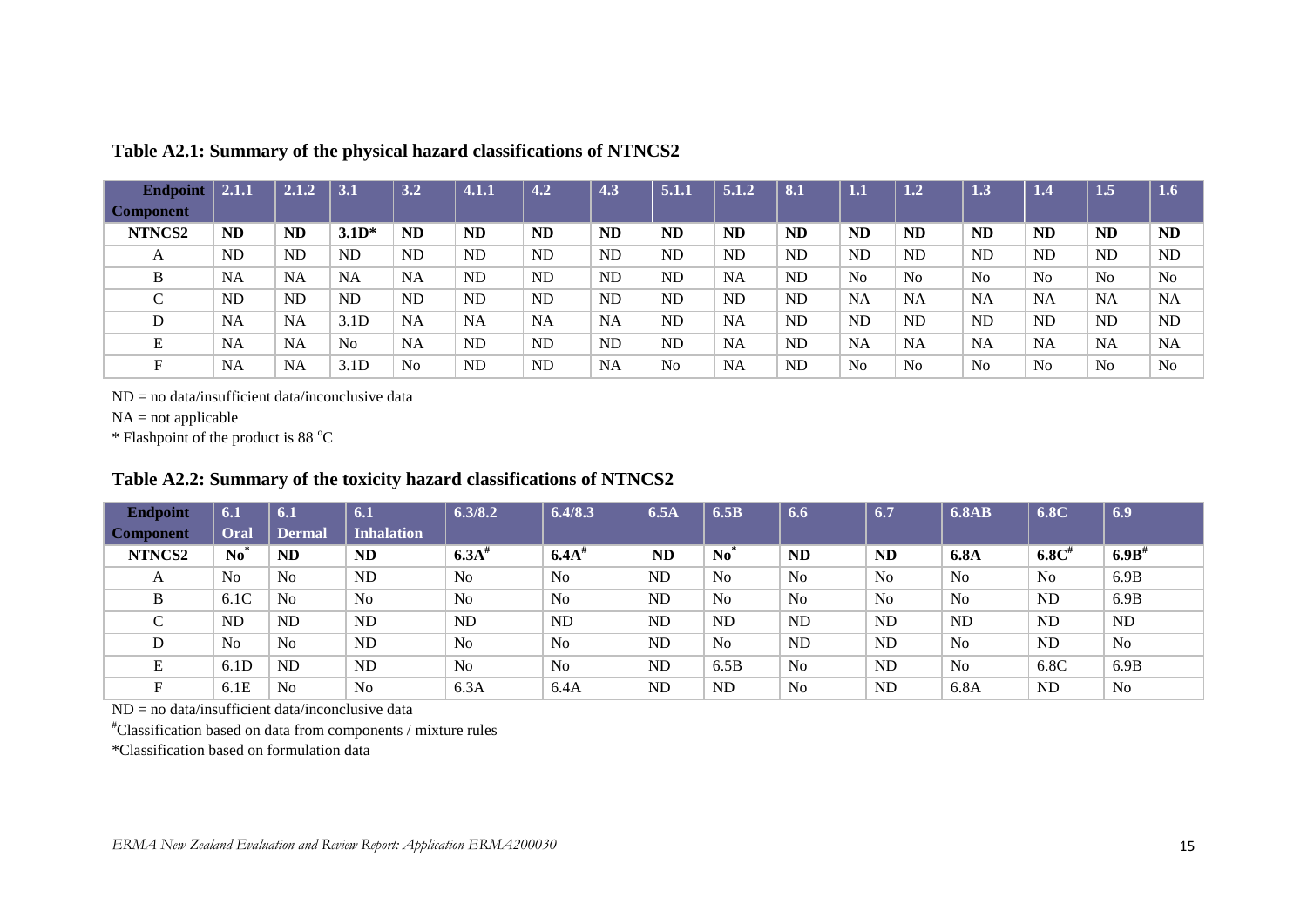#### **Formulation data**

#### **Acute Oral Toxicity**

SPECIES: Rats STRAIN: Wistar TEST SUBSTANCE: imdacloprid+triflumuron pour-on formulation DOSE LEVELS: 2000 mg/kg bw NO/SEX/GROUP: 3 female rats  $ENDPOINT: LD<sub>50</sub>$ VALUE: > 5000 mg/kg bw GLP: Yes TEST GUIDELINES: OECD 423 REFERENCE SOURCE: Gillissen U, 2009. Acute toxicity in the rat after oral administration, Bayer Schering Pharma AF, Germany. RELIABILITY (KLIMISCH SCORE): 1

#### **Acute Dermal Toxicity**

SPECIES: Rats STRAIN: Wistar TEST SUBSTANCE: imdacloprid+triflumuron pour-on formulation DOSE LEVELS: 2000 mg/kg bw NO/SEX/GROUP: 5 male and 5 female rats ENDPOINT: LD50 VALUE:  $>$  2000 mg/kg bw GLP: Yes TEST GUIDELINES: OECD 434 REFERENCE SOURCE: Gillissen U, 2009. Acute toxicity in the rat after dermal administration, Bayer Schering Pharma AF, Germany. RELIABILITY (KLIMISCH SCORE): 1

#### **Contact sensitization**

SPECIES: Guinea pigs TEST SUBSTANCE: imdacloprid+triflumuron pour-on formulation NO./SEX/GROUP: 30 female guinea pigs RESULT: No positive response 24 and 48 hours following the challenge dose. GLP: Yes TEST GUIDELINES: OECD 406 REFERENCE SOURCE: Vohr HW, 2009. Study For The Skin Sensitisation Effect In Guinea Pigs, Bayer Schering Pharma AF, Germany. RELIABILITY (KLIMISCH SCORE): 1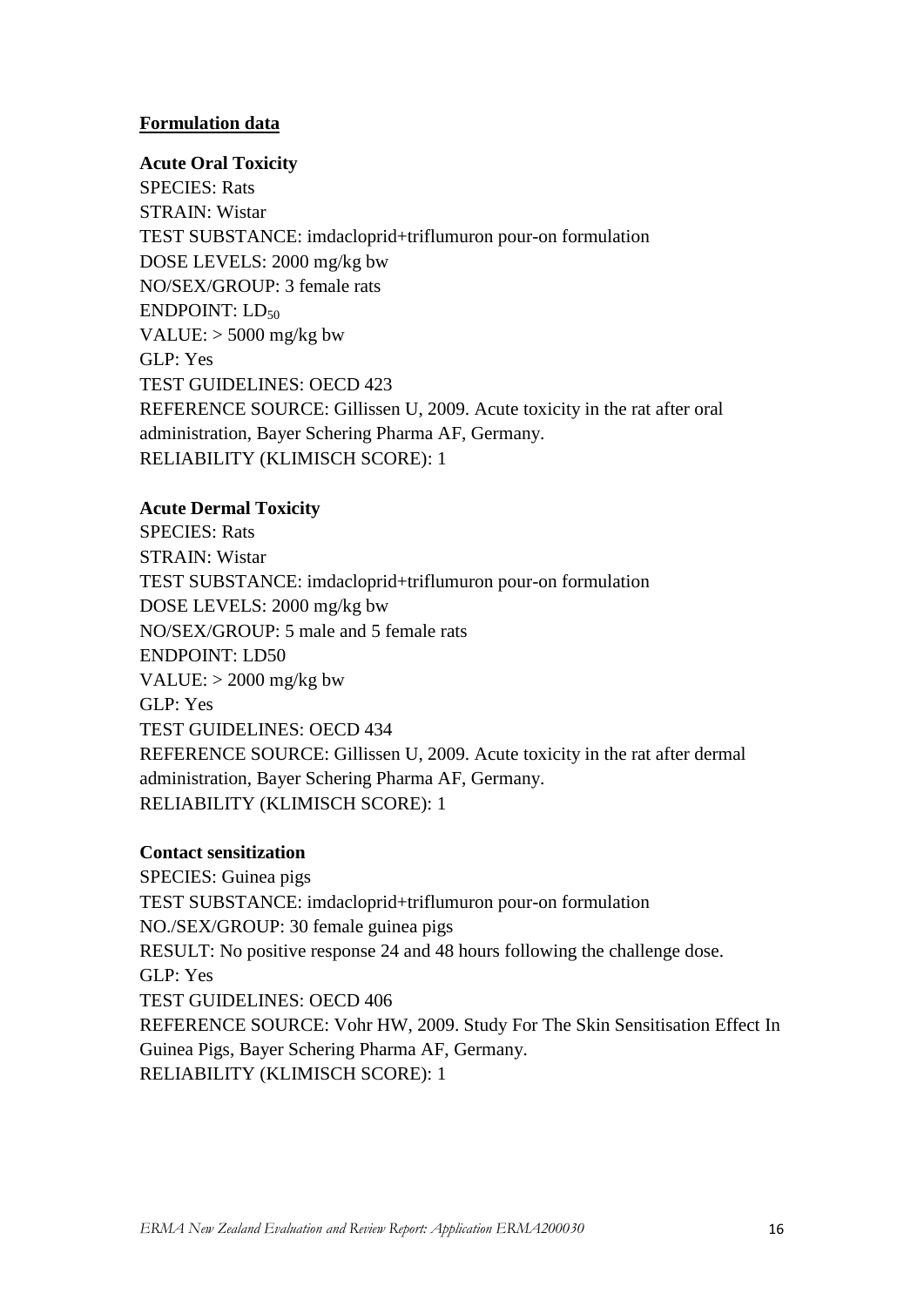| Endpoint   9.1 Fish<br><b>Component</b> |                | 9.1 Crustacean | <b>9.1 Algal</b> | Bio accumulative $+$ \$. | <b>Rapidly</b><br><b>Degradable</b><br>$+^{\Lambda}$ | 9.2       | <b>Soil DT50&gt;30</b><br><b>Days</b><br>$+^{\Lambda}$ | 9.3            | 9.4         |
|-----------------------------------------|----------------|----------------|------------------|--------------------------|------------------------------------------------------|-----------|--------------------------------------------------------|----------------|-------------|
| NTNCS2#                                 | No.            | <b>9.1A</b>    | N <sub>0</sub>   | N <sub>0</sub>           | $\bf No$                                             | 9.2B      | $\bf No$                                               | 9.3B           | <b>9.4A</b> |
| A                                       | N <sub>0</sub> | 9.1A           | ND               | Yes                      | ND                                                   | No        | no                                                     | N <sub>o</sub> | 9.4A        |
| B                                       | 9.1C           | 9.1A           | No               | No                       | N <sub>o</sub>                                       | 9.2A      | yes                                                    | 9.3A           | 9.4A        |
| $\sim$<br>◡                             | 9.1A           | 9.1A           | 9.1A             | N <sub>0</sub>           | N <sub>o</sub>                                       | ND        | ND                                                     | ND.            | <b>ND</b>   |
| D                                       | N <sub>0</sub> | N <sub>0</sub> | ND               | No                       | Yes                                                  | ND        | no                                                     | N <sub>o</sub> | <b>ND</b>   |
| E                                       | ND             | 9.1D           | 9.1D             | Yes                      | N <sub>o</sub>                                       | ND        | no                                                     | 9.3C           | <b>ND</b>   |
| Е                                       | N <sub>o</sub> | ND             | No               | No                       | Yes                                                  | <b>ND</b> | no                                                     | N <sub>o</sub> | <b>ND</b>   |

#### **Table A2.3: Summary of the ecotoxicity hazard classifications of NTNCS2**

 $ND = no data/insufficient data/inconclusive data$ 

#Classification based on data from components / mixture rules

<sup>+</sup> in the case of ND the Agency default is bioaccumulation and not rapidly degradable

 $\sin$  the case of the weighted sum of components that are bioaccumulative being >25%, then it can be said that the mixture contains toxic components that are bioaccumulative

^ in the case of the weighted sum of components that are not rapidly degradable being >25%, then it can be said that the mixture contains toxic components that are not rapidly degradable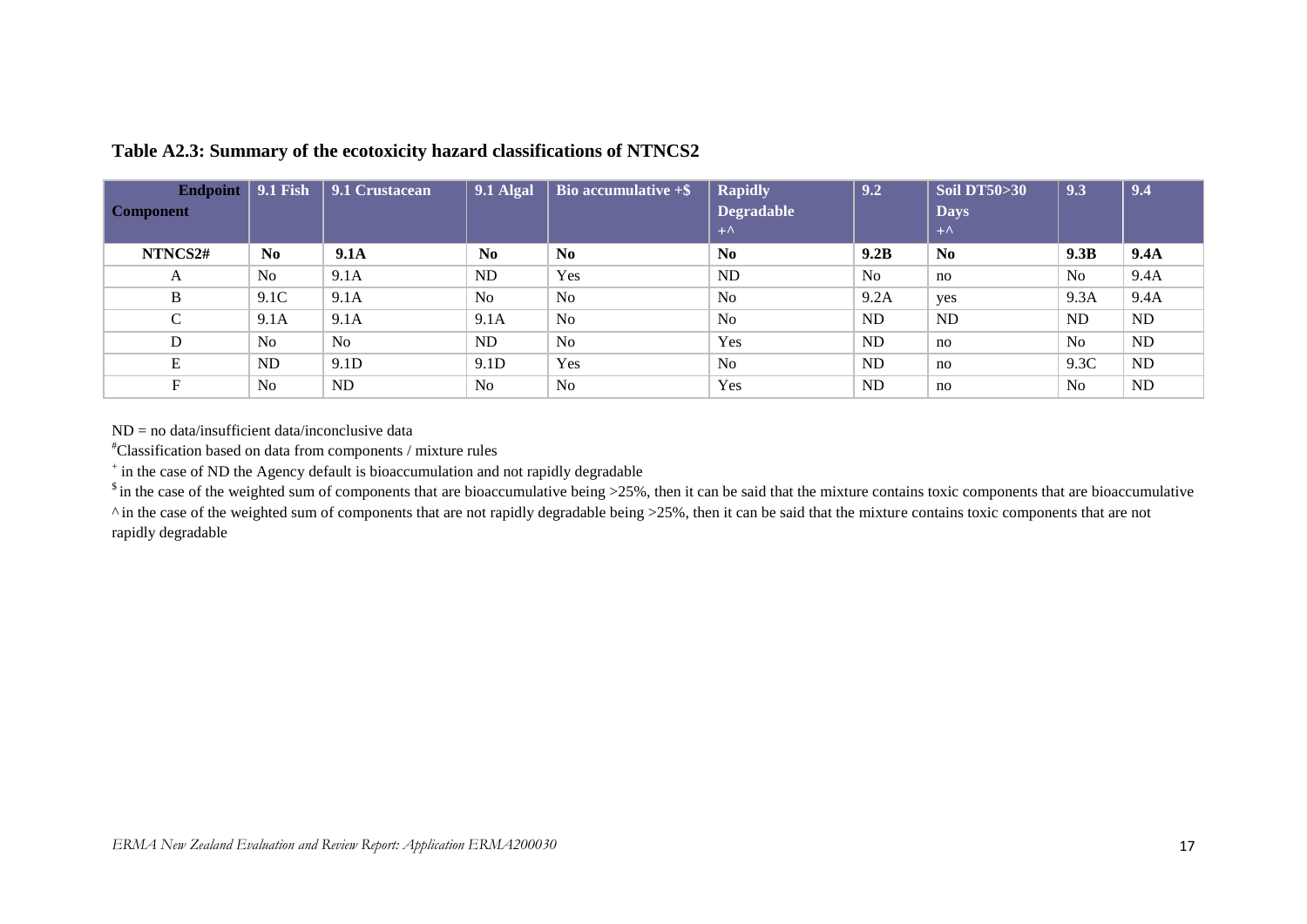**Table A2.4: Location of mixture rules within the User Guide to the Thresholds and Classifications in the HSNO Act (V2.0. March 2008) (ERMA 2008a).**

| <b>Hazard</b>                                             | <b>User Guide to HSNO</b>        |
|-----------------------------------------------------------|----------------------------------|
|                                                           | <b>Thresholds and</b>            |
|                                                           | <b>Classifications Reference</b> |
|                                                           |                                  |
| Subclass 6.1 Acute Toxicity                               | Part V, Chapter 10, Page 12      |
| Subclass 6.3/8.2 Skin Irritancy/Corrosivity               | Part V, Chapter 11, Page 7       |
| Subclass 6.4/8.3 Eye Irritancy/Corrosivity                | Part V, Chapter 12, Page 9       |
| <b>Subclass 6.5 Contact and Respiratory Sensitisation</b> | Part V, Chapter 13, Page 8       |
| Subclass 6.6 Mutagenicity                                 | Part V, Chapter 14, Page 5       |
| Subclass 6.7 Carcinogenicity                              | Part V, Chapter 15, Page 8       |
| Subclass 6.8 Reproductive Developmental Toxicity          | Part V, Chapter 16, Page 11      |
| Subclass 6.9 Target Organ Systemic Toxicity               | Part V, Chapter 17, Page 10      |
| Subclass 9.1 Aquatic Ecotoxicity                          | Part VI, Chapter 19, Page 18     |
| Subclass 9.2 Soil Ecotoxicity                             | Part VI, Chapter 20, Page 8      |
| Subclass 9.3 Terrestrial Vertebrate Ecotoxicity           | Part VI, Chapter 21, Page 7      |
| Subclass 9.4 Terrestrial Invertebrate Ecotoxicity         | Part VI, Chapter 22, Page 5      |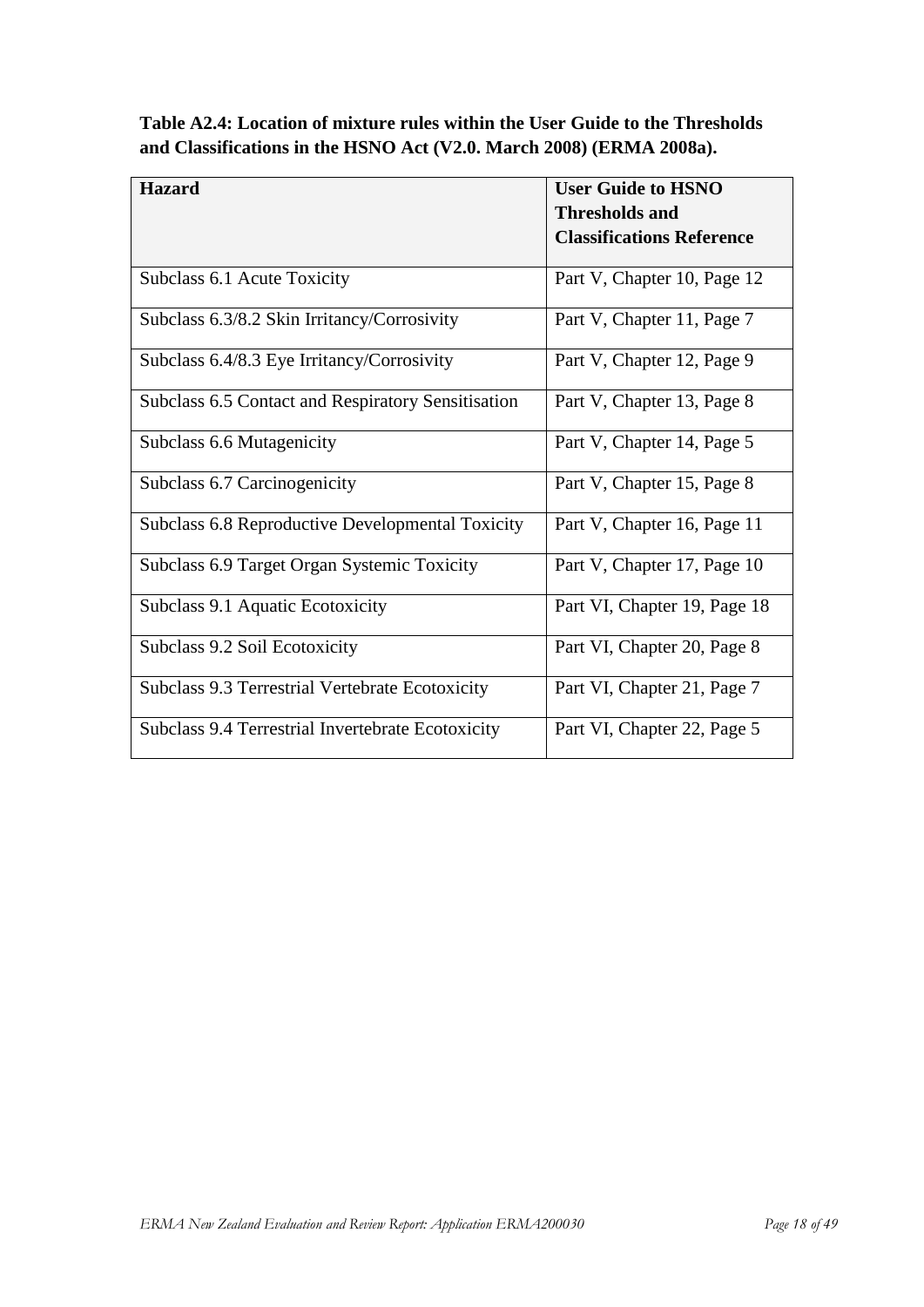# <span id="page-18-0"></span>**Appendix 2: Risk Assessment**

The methodology involved in assessing risk is outlined in the Supplementary Information section.

Qualitative assessments have been undertaken for all stages of the lifecycle. In these cases, the level of risk has been evaluated on the basis of the magnitude and likelihood of adverse effects occurring to people or the environment.

The Agency did not identify any risks associated with society and the community, the market economy or New Zealand"s international obligations.

### **Relationship of Māori to the environment**

The Agency notes that the substance triggers a number of hazardous properties giving rise to the potential for cultural risk. However, based on the information provided, the Agency considers that the risks will be *negligible***.** The rationale for this approach is outlined in the Supplementary Information (section 3).

### **Human health risk assessment**

#### *Assessment of risks to human health – manufacture and packaging*

The Agency has qualitatively assessed the risks of NTNCS2 to human health and safety during manufacture and packaging and considers the risks to be *negligible*.

This assessment is based on the following considerations:

- Manufacturing and packaging facilities for NTNCS2 will be required to meet  $\bullet$ the HSNO requirements for equipment, emergency management and provision of information (e.g. Safety Data Sheets (SDS)) as well as the requirements of Good Manufacturing Practice (GMP) and the Health and Safety in Employment Act (H&SE Act).
- The Agency considers that it is *highly improbable* that workers will suffer  $\bullet$ skin or eye irritancy from NTNCS2, given requirements for personal protective equipment (PPE), and compliance with HSNO information provisions (e.g. labels, advertising, SDS). Furthermore, the magnitude of skin and eye irritancy is considered *minimal*, given the temporary nature of effects.
- The Agency considers that it is *highly improbable* that workers will receive  $\bullet$ repeated exposure to NTNCS2 at levels required to cause reproductive/developmental toxicity or target organ toxicity, given requirements for PPE compliance with HSNO information provisions (e.g. labels, advertising, SDS). While reproductive/developmental toxicity and target organ toxicity effects are considered *major*, the Agency considers that the voluntary risk will be sufficiently managed by workers involved in the manufacture and packing of the substance to reduce the level of risk to human health during manufacture and packing to *negligible*.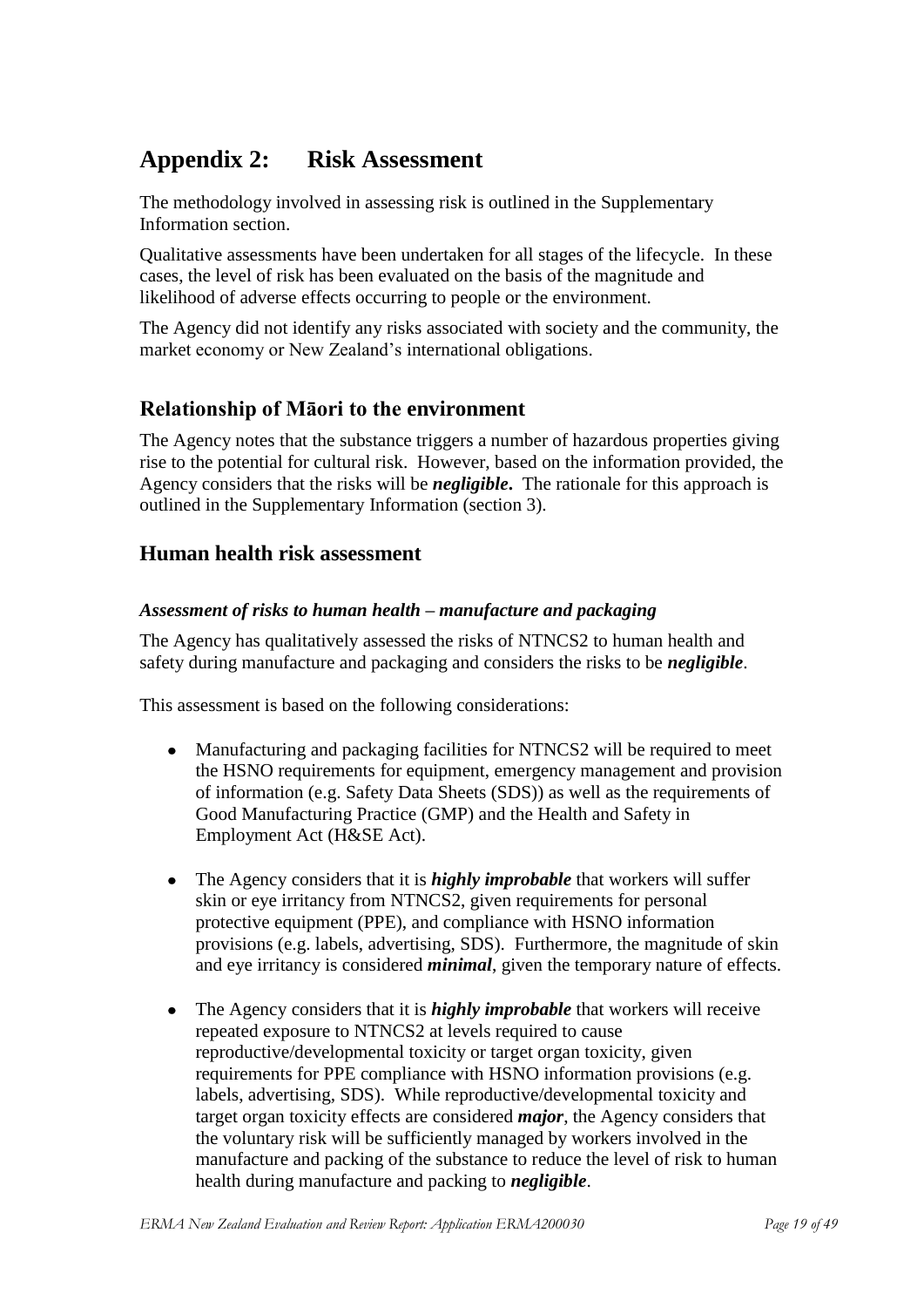The Agency considers the risk of repeated exposure to bystanders during  $\bullet$ manufacture and packing is sufficiently remote that it is not necessary to address, given that the general public are normally excluded from manufacturing facilities.

#### *Assessment of risks to human health – importation, storage and transport*

The Agency has qualitatively assessed the risk of NTNCS2 to human health and safety during importation, transportation and storage and considers the risks to be *negligible*.

This assessment is based on the following considerations:

- Workers and bystanders could only be exposed to the substance during transport and storage in isolated incidents where spillage occurs.
- The Agency considers that it is *highly improbable* that a spillage of NTNCS2  $\bullet$ will occur during importation, transport or storage and workers or bystanders will suffer skin or eye irritancy, given adherence to the HSNO controls (e.g. packaging, identification and emergency management) and the Land Transport Rule 45001, Civil Aviation Act 1990 and Maritime Transport Act 1994 (as applicable). Furthermore, the magnitude of skin and eye irritancy is considered *minimal*, given the temporary nature of effects.
- The Agency considers the risk of reproductive/developmental toxicity or  $\bullet$ target organ toxicity effects from NTNCS2 during importation, transport or storage to be sufficiently remote that it is not necessary to address, given that exposure could only occur in isolated spillage incidents.

#### *Assessment of risks to human health - use*

The Agency has qualitatively and quantitatively assessed the risks of NTNCS2 to human health and safety during use and considers the risks to be *negligible*.

This assessment is based on the following considerations:

- The Agency notes that there will be a wool withholding time stated on the  $\bullet$ label for NTNCS2. The Agency considers that the withholding time will reduce any potential risks associated with exposure of shearers and wool handlers to residues the substances on treated wool.
- The Agency considers that it is *highly improbable* that users will suffer skin or eye irritancy from NTNCS2, given the HSNO requirements for PPE and provision of hazard and precautionary information on the product label. Furthermore, the magnitude of skin and eye irritancy is considered *minimal*, given the temporary nature of the effects.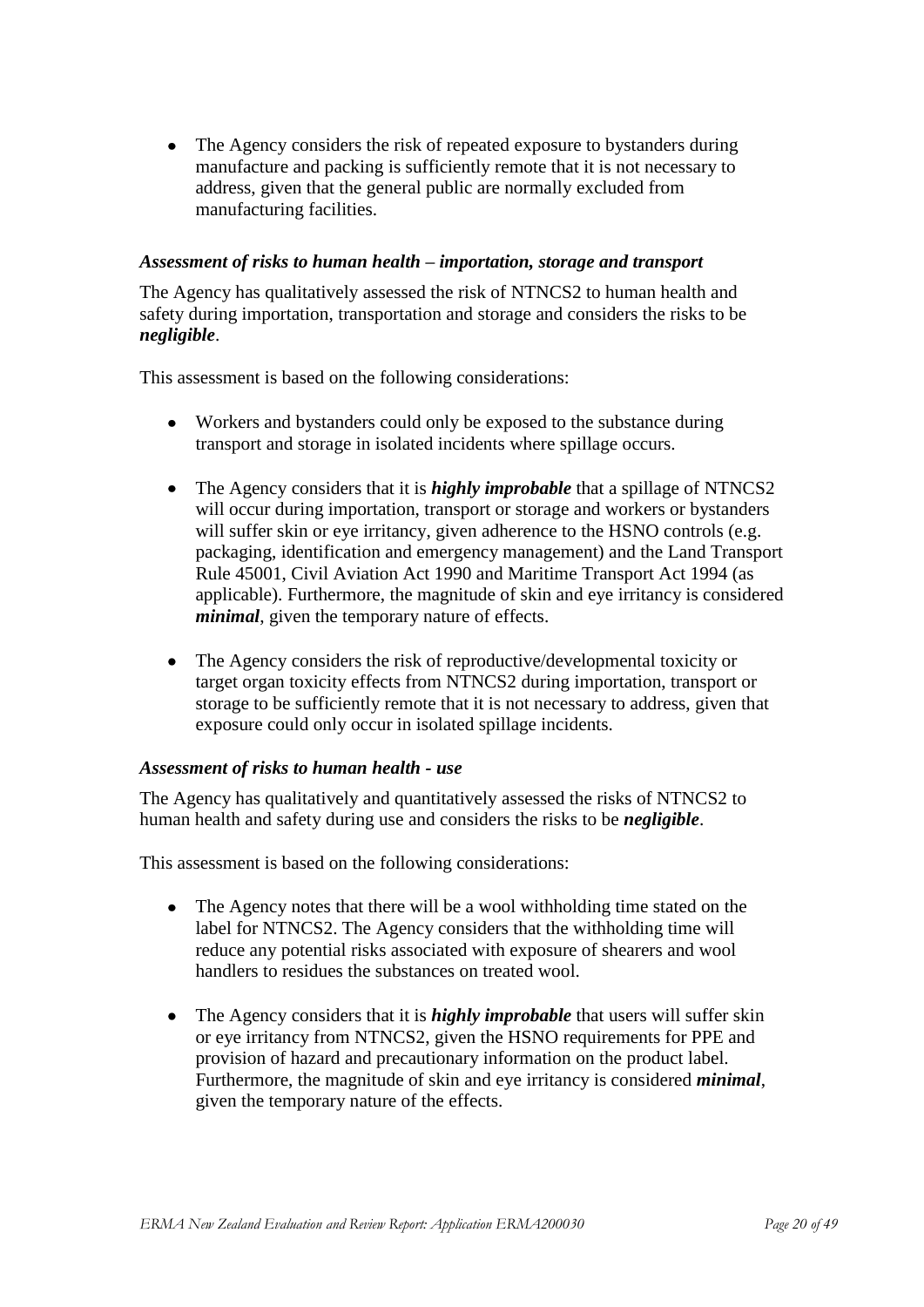The Agency considers that it is *highly improbable* that users will receive  $\bullet$ repeated exposure to NTNCS2 at levels required to cause reproductive/developmental toxicity or target organ toxicity, given requirements for PPE compliance with HSNO information provisions (e.g. labels, advertising, SDS). While reproductive/developmental toxicity and target organ toxicity effects are considered *major*, the Agency considers that the voluntary risk will be sufficiently managed by users of the substance to reduce the level of risk to human health during use to *negligible*.

#### *Assessment of risks to human health - disposal*

The Agency has qualitatively assessed the risk to human health and safety during disposal of NTNCS2, and considers the risks to the health and safety of people to be *negligible*.

This assessment is based on the following considerations:

- If NTNCS2 is disposed of by means other than use, this will be in accordance with the requirements of the Hazardous Substances (Disposal) Regulations 2001 and the Resource Management Act 1991.
- The Agency considers that it is *highly improbable* that workers will suffer skin or eye irritancy from NTNCS2 during disposal, given that NTNCS2 will generally be disposed of by use. Furthermore, the magnitude of skin and eye irritancy is considered *minimal*, given the temporary nature of effects.
- The Agency considers it *highly improbable* that users or bystanders could be  $\bullet$ repeatedly exposed to NTNCS2 during disposal to such an extent that reproductive/developmental toxicity or target organ toxicity effects occur. While the effects of reproductive/developmental toxicity and target organ toxicity are considered *major*, the Agency considers that people disposing of the substance will have the necessary skills and knowledge (e.g. via information provided on the label) to reduce the risk to human health from the disposal of the substance to *negligible.*

### **Environmental exposure and risk assessment**

#### *Assessment of environmental risks - manufacture, importation, transport and storage*

The Agency has qualitatively assessed the risks to the environment of NTNCS2 during manufacture, importation, transportation and storage and considers the risks to be *negligible.* 

This assessment is based on the following considerations:

 $\bullet$ The magnitude of adverse effects on the environment from a spillage during manufacture, importation, transport or storage are considered by the Agency to be *moderate*, as although the substance is very toxic to the aquatic environment, toxic to soil organisms, toxic to terrestrial vertebrates and very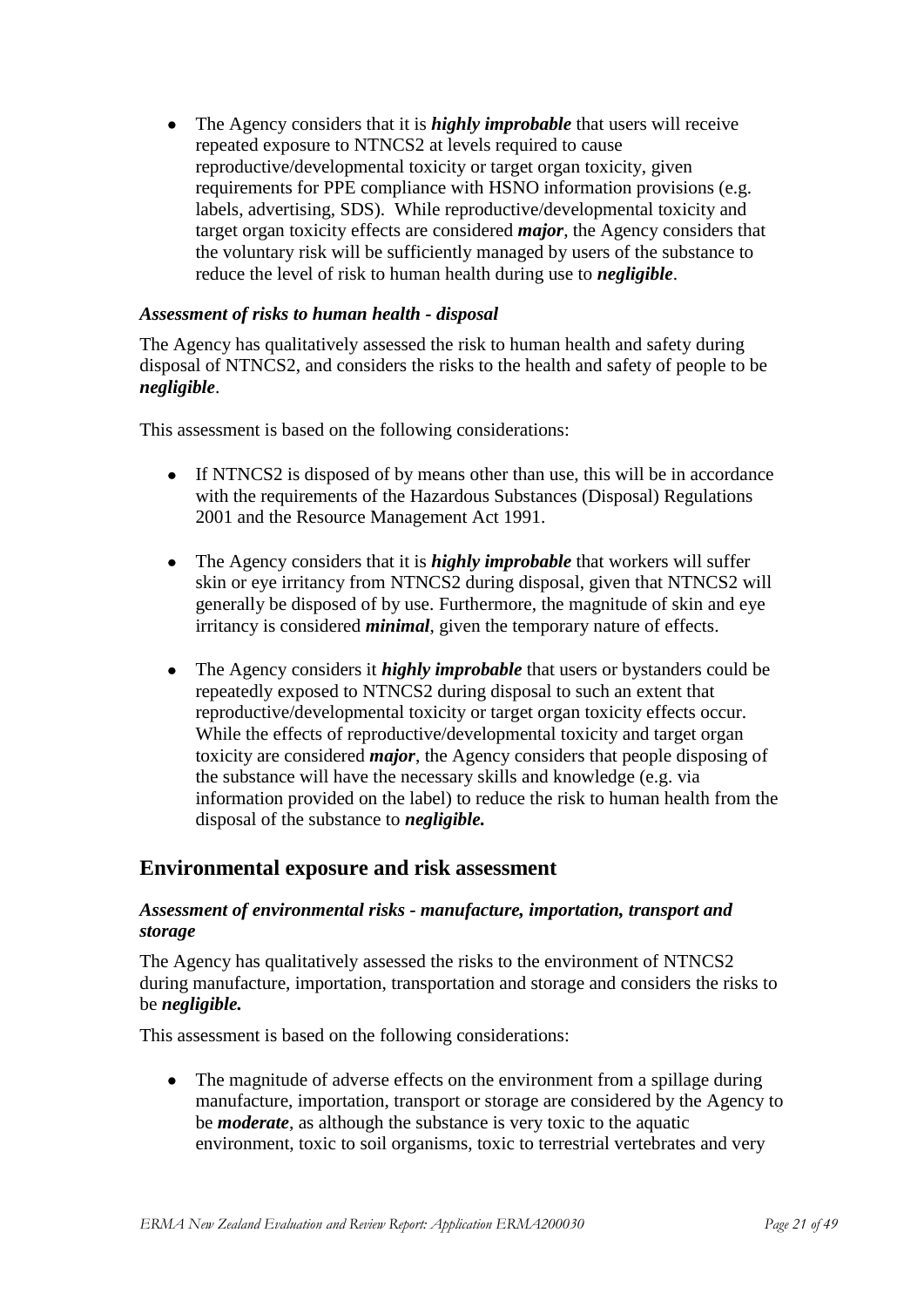toxic to terrestrial invertebrates, any spill would involve small quantities which would lead to localised effects only.

The Agency also considers such an event to be *highly improbable* given  $\bullet$ adherence to the HSNO controls (e.g. packaging, identification and emergency management) and the Land Transport Rule 45001, Civil Aviation Act 1990 and Maritime Transport Act 1994 (as applicable).

#### *Assessment of environmental risks – use*

The Agency has qualitatively assessed the risks to the environment during use of NTNCS2 and considers the risks to be *negligible*.

This assessment is based on the following considerations:

- NTNCS2 will be administered to animals as a pour-on drench. Based on this use pattern, the Agency considers it *highly improbable* that exposure to the environment will occur.
- Should exposure occur, the magnitude of any adverse effects on the aquatic or terrestrial environment is considered to be *moderate*, based on the toxicity of NTNCS2 to aquatic and terrestrial organisms and the small amount of the substance likely to be involved.

#### *Assessment of environmental risks – disposal*

The Agency has qualitatively assessed the risks to the environment of disposal of NTNCS2 and considers the risks to be *negligible*.

This assessment is based on the following considerations:

- NTNCS2 will generally be disposed of by normal use as a veterinary medicine.
- If NTNCS2 is disposed of by means other than use, this will be in accordance with the requirements of the Hazardous Substances (Disposal) Regulations 2001 and the Resource Management Act 1991. The Agency considers the likelihood of adverse effects to the environment arising from disposal to be *highly improbable* and the magnitude of such effects *minor*.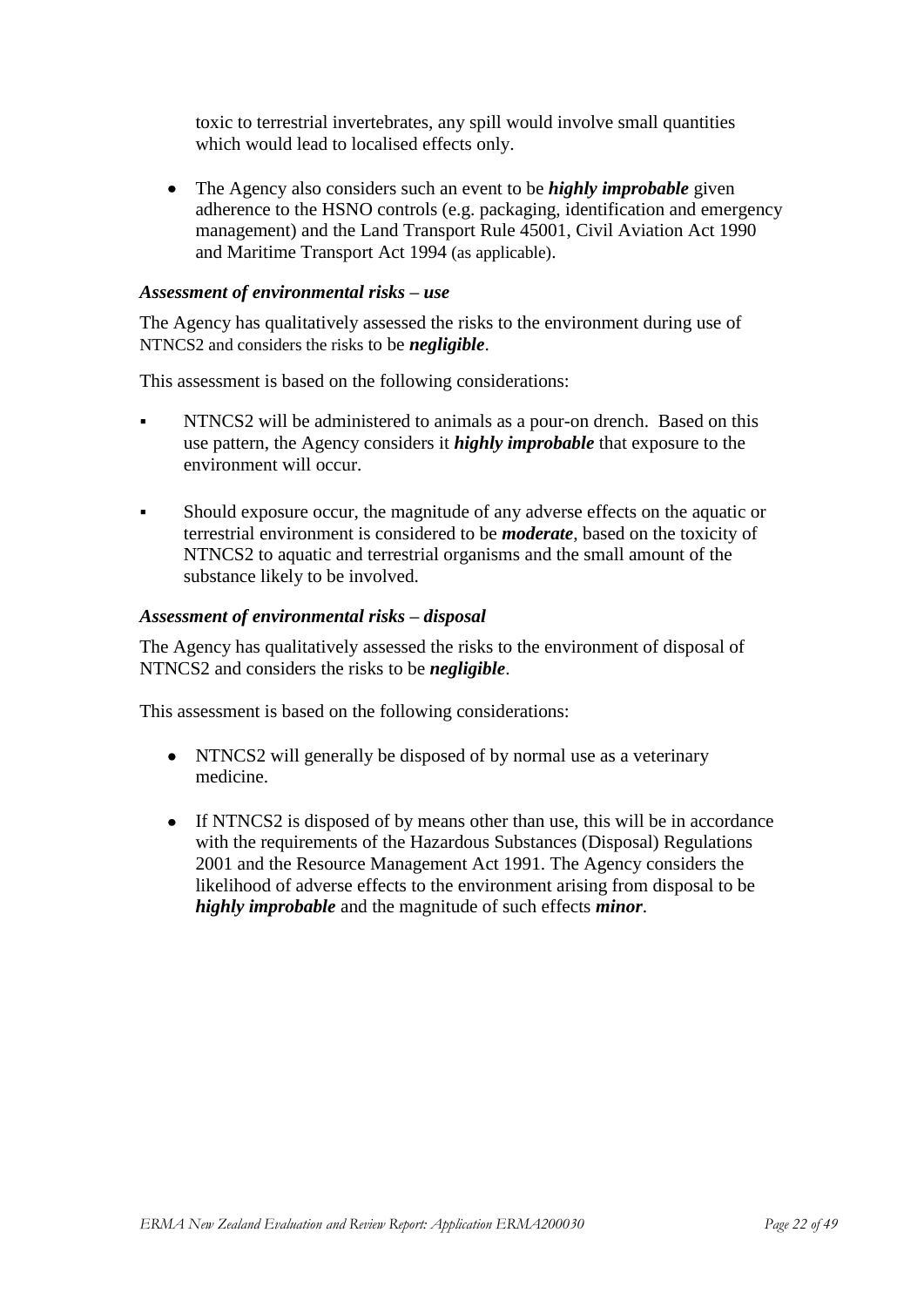# <span id="page-22-0"></span>**Appendix 3: Default controls for NTNCS2 and their variations.**

Based on the hazard classification as shown in Table A3.1, the set of associated controls has been identified. These default controls, expressed as control codes<sup>4,</sup> are listed in Table A3.1.

| <b>HSNO</b>    | <b>HSNO Controls</b>                                                                                |
|----------------|-----------------------------------------------------------------------------------------------------|
| Classification |                                                                                                     |
| 3.1D           | <b>Flammability</b>                                                                                 |
| 6.3A           | F <sub>2</sub> , F <sub>6</sub> , F <sub>11</sub>                                                   |
| 6.4A           | <b>Toxic</b>                                                                                        |
| 6.8A           | T1, T2, T3, T4, T5, T7                                                                              |
| 6.8C           | Ecotoxic                                                                                            |
| 6.9B           | E1, E2, E3, E5, E6, E7                                                                              |
| 9.1A           | <b>Identification</b>                                                                               |
| 9.2B           | 11, 13, 15, 19, 111, 113, 116, 117, 118, 119, 121, 123, 125, 128, 129                               |
| 9.3B           | Packaging                                                                                           |
| 9.4A           | P1, P3, P13, P15, PG3, PS4                                                                          |
|                | <b>Disposal</b>                                                                                     |
|                | D <sub>2</sub> , D <sub>4</sub> , D <sub>5</sub> , D <sub>6</sub> , D <sub>7</sub> , D <sub>8</sub> |
|                | <b>Emergency Management</b>                                                                         |
|                | EM1, EM6, EM7, EM8, EM9, EM10, EM11, EM12, EM13                                                     |
|                | <b>Approved Handler</b>                                                                             |
|                | AH1                                                                                                 |
|                | <b>Tracking</b>                                                                                     |
|                | TR1                                                                                                 |

**Table A3.1: List of default controls for NTNCS2** 

The Authority is able to vary the default controls and impose controls under sections 77 and 77A to produce a set of controls relevant to substance under assessment. Those controls which require calculations, derivations or extended discussion are considered in the following sections.

# **Toxicity Controls**

1

# **Setting of TELs (Control Code T1)**

Tolerable Exposure Limits (TELs) are designed to limit the extent to which the general public is exposed to hazardous (toxic) substances. A TEL represents the maximum concentration of a substance legally allowable in a particular medium, and can be set as either a guideline value or an action level that should not be exceeded.

Control codes are those assigned by ERMA NZ to enable easy cross reference with the regulations. A detailed list of these codes is contained in the Supplementary Information (section 2).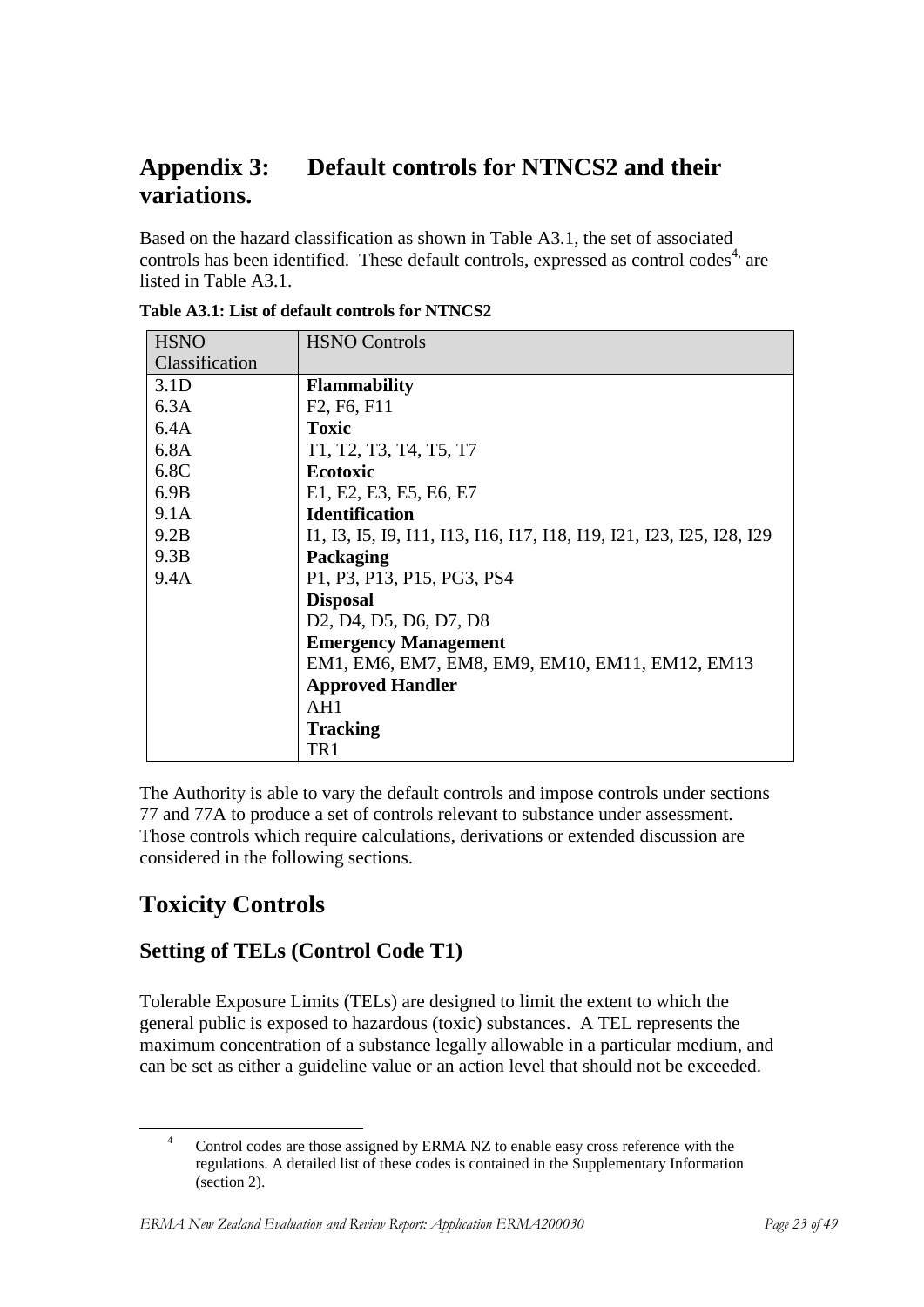For the purposes of setting TELs, an environmental medium is defined as air, water, soil or a surface that a hazardous substance may be deposited onto.

TELs are established from PDE (Potential Daily Exposure) values, which are themselves established from ADE (Acceptable Daily Exposure) values or reference doses (RFD) which are similar to ADE but are used to protect against a specific toxic effect of concern.

Human exposure may also occur through food or drinking water. Exposure through food is managed via the establishment of Maximum Residue Limits (MRLs) as set by the Minister of Food Safety on the advice of the New Zealand Food Safety Authority (NZFSA). Exposure through drinking water is managed via the establishment of Maximum Acceptable Values (MAVs) as set by the Ministry of Health. MRLs and MAVs are also established from ADE values.

### **Setting of PDEs**

If an ADE or RFD value is set for a substance, or component of a substance, a PDE value for each relevant exposure route must also be set. A PDE is an amount of substance (mg/kg bodyweight/day), calculated in accordance with Regulation 23 that estimates the relative likelihood of particular exposures. A PDE for any single exposure route is a fraction of the ADE or RFD, and the sum of all PDE values from all possible exposures must be less than or equal to the ADE or RFD.

The main routes of exposure considered are ingestion (food, water, air, and soil), inhalation (air) and skin contact (surface deposition, water, soil).

### **Setting of ADEs**

An ADE is an amount of a hazardous substance (mg/kg bodyweight/day), that, given a lifetime of daily exposure, would be unlikely to result in adverse human health effects. An RFD (reference dose) is a similar measure that can be used to protect against a specific toxic effect of concern.

Regulation 11(1) of the Hazardous Substances (Classes 6, 8 and 9 Controls) Regulations 2001 determines when an ADE/RfD is required to be set:

- *(1) This regulation applies to a class 6 substance if-*
	- *(a) it is likely to be present in- (i) 1 or more environmental media; or (ii) food; or (iii) other matter that might be ingested; AND*
	- *(b) it is a substance to which a person is likely to be exposed on 1 or more occasions during the lifetime of the person; AND*
	- *(c) exposure to the substance is likely to result in an appreciable toxic effect.*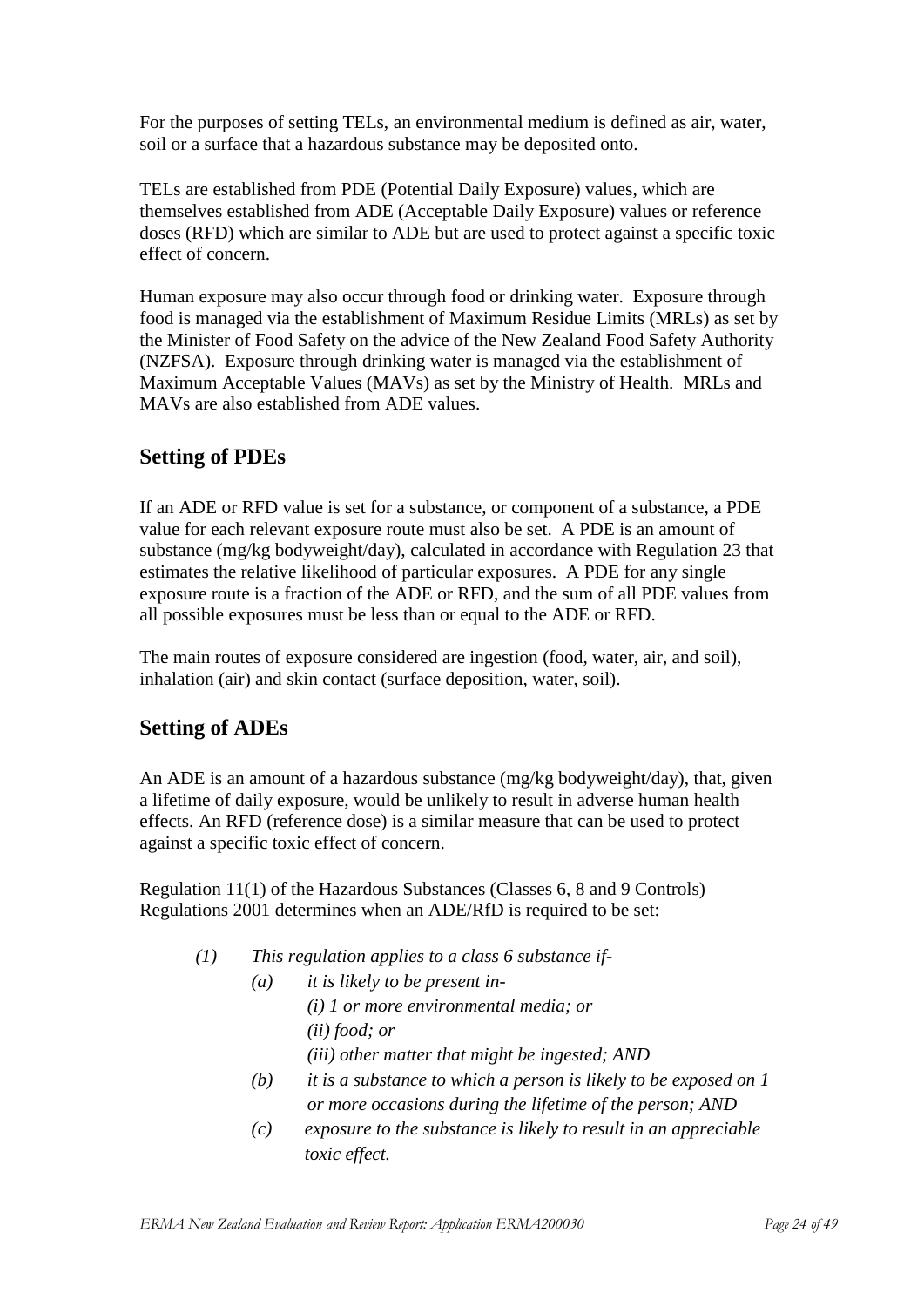If all three requirements of regulation 11(1) are met, then an ADE/RfD should be set for the relevant component(s), and PDE and TEL values subsequently established for each relevant exposure route.

The toxicity (Class 6) classifications of NTNCS2 that trigger the need to consider setting a TEL are 6.3A, 6.4A, 6.8A, 6.8C and 6.9B.

For NTNCS2, the Agency consider that Components A, B, E and F fulfil the requirements of Reg 11 (1)(a) and (b), and potentially Reg 11 (1)(c). Given the specific use of NTNCS2, the Agency considers that the principal source of exposure of the general public to this substance is via food residues, an exposure route managed by NZFSA through the setting of MRLs. The Agency notes that MRLs have been set for Components A and B.

With respect to setting TELs for other exposure routes, the Agency is intending to review the setting of ADEs, PDEs and TELs under s77B of the Act. Until this review is complete, the Agency proposes not to set ADEs, PDEs or TELs for any components of NTNCS2 at this time.

### **Setting of WES (Control Code T2)**

Workplace Exposure Standards (WES) are designed to protect persons in the workplace from the adverse effects of toxic substances. A WES is an airborne concentration of a substance (expressed as mg substance/ $m<sup>3</sup>$  of air, or ppm in air), which must not be exceeded in a workplace and only applies to places of work (Regulation 29(2), Hazardous substances (Classes 6, 8, and 9 Controls) Regulations 2001).

Regulation 29(1) of the Hazardous Substances (Classes 6, 8, and 9 Controls) Regulations 2001 determines when a WES is required to be set. If all three of the requirements of this regulation are met then a WES is required to be set.

Regulation 29 states:

- (*1) This regulation and regulation 30 apply to a class 6 substance if,-*
	- *(a) under the temperature and pressure the substance is to be used in, it can become airborne and disperse in air in the form of inspirable or respirable dust, mists, fumes, gases or vapours; AND*
	- *(b) human exposure to the substance is primarily through the inhalation or dermal exposure routes; AND*
	- *(c) the toxicological and industrial hygiene data available for the substance is sufficient to enable a standard to be set.*

When setting WES, the Authority must either adopt a value already proposed by the Department of Labour or already set under HSNO or derive a value by taking into account the matters described in Regulation 30(2) of the Hazardous Substances (Classes 6, 8, and 9 Controls) Regulations 2001.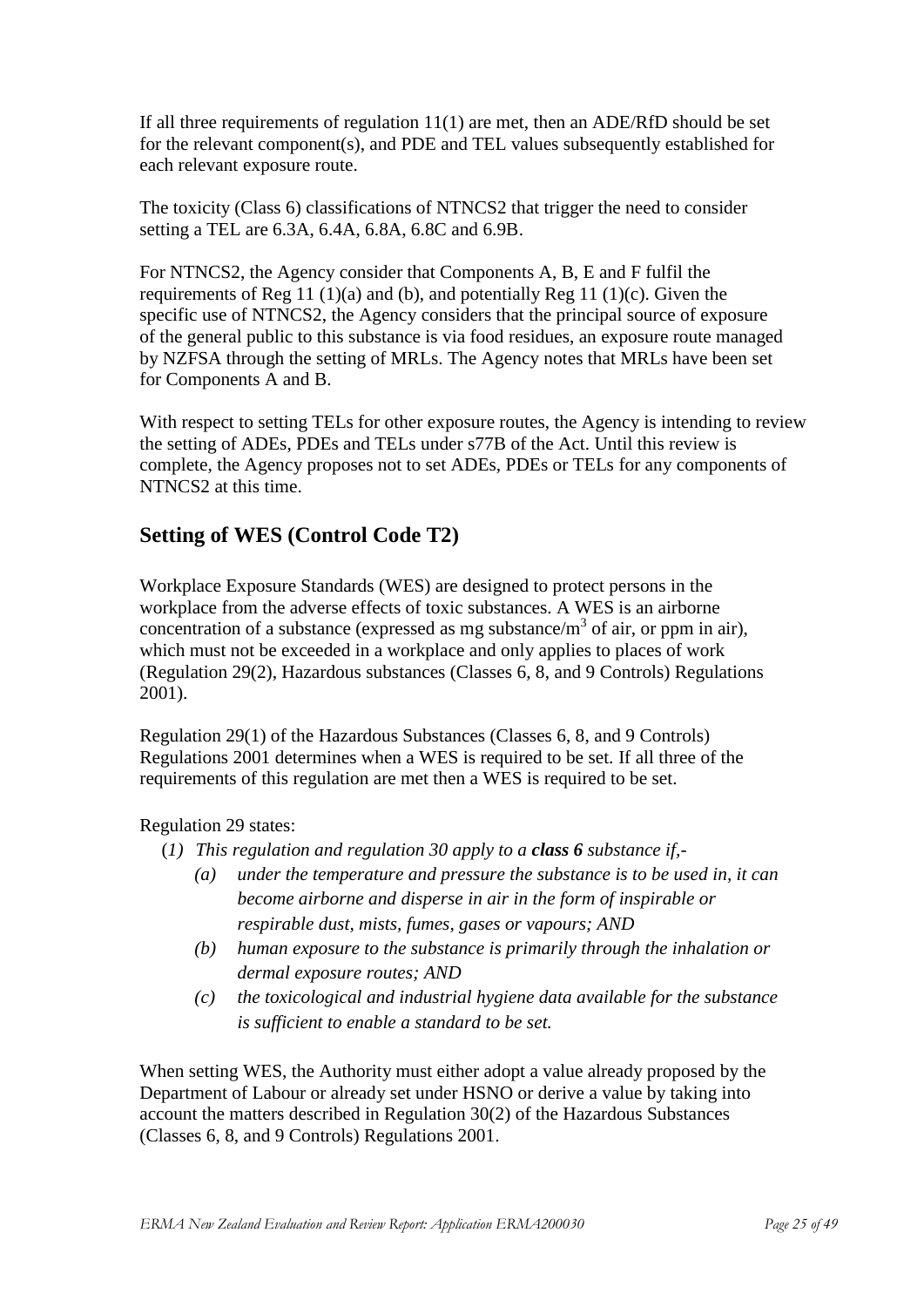The Agency typically adopts WES values listed in the Workplace Exposure Standards (Effective from 2002) document (refer to the link below). <http://www.osh.govt.nz/order/catalogue/pdf/wes2002.pdf>

The Agency notes that at this time Department of Labour WES values have been set for components D, E and F in NTNCS2. These Department of Labour WES values are considered relevant to NTNCS2 and it is proposed that these are adopted as HSNO WES.

# **Ecotoxicity Controls**

# **Setting of EELs (Control code E1)**

Regulation 33 of the Hazardous Substances (Classes 6, 8, and 9 Controls) Regulations 2001 specify that an environmental exposure limit (EEL) may be set for a class 9 substance for one or more environmental media if organisms that live in that environment may be exposed to the substance. An EEL is the (maximum) concentration of a substance in an environmental medium that will present a negligible risk of adverse environmental effects to organisms (excluding humans) in non-target areas.

As specified by regulation 32, a default EEL of 0.1 µg/L water is set for any class 9.1 substance, and 1  $\mu$ g/kg soil (dry weight) for any class 9.2 substance.

For the purposes of setting EELs, an environmental medium is defined as water, soil or sediment where these are in the natural environment, or a surface onto which a hazardous substance may be deposited.

An EEL can be established by one of three means:

- Applying the default EELs specified in regulation 32
- Adopting an established EEL as provided by regulation 35(a)
- Calculating an EEL from an assessment of available ecotoxicological data as provided by regulation 35(b).

The Hazardous Substances and New Organisms (Approvals and Enforcement) Act 2005 added a new section (s77B) to the HSNO Act, which, amongst other things provided the Authority with the ability to set EELs as guideline values, rather than the previous pass/fail values.

However, until the Agency has developed formal policy on the implementation of s77B, it proposes not to set EELs for any components of NTNCS2 at this time. It is also proposed that the default EEL water and soil values be deleted until the policy has been established.

# **Approved Handler Controls- Highly ecotoxic substances (AH1, E7)**

Approved handler requirements have been triggered for NTNCS2 as a result of its 9.1A and 9.4A classifications. The outcome of the ecological risk assessment (refer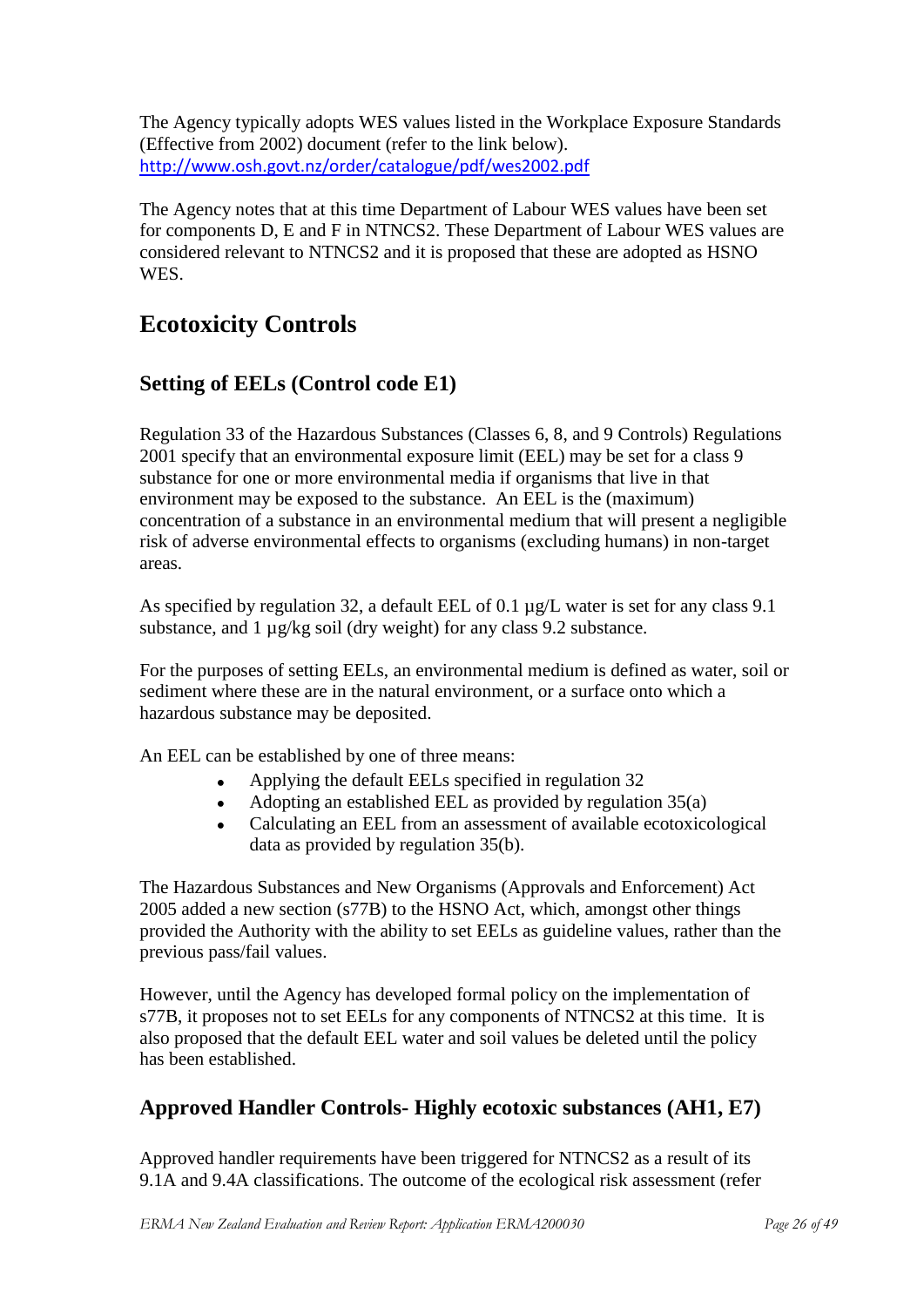Appendix 3) indicates that it is unlikely there will be any adverse environmental effects from the proposed use of this substance. The Agency therefore considers that the approved handler controls can be deleted as provided by section 77 (4)(b).

This approach is consistent with the Authority"s policy on approved handler and tracking controls for class 9 substances (November 2003).

### **Tracking control- Highly ecotoxic substances (TR1)**

Tracking requirements have been triggered for NTNCS2 as a result of its 9.1A and 9.4A classifications. However, for substance where the tracking control has been triggered solely as a result of ecotoxicity, it is considered that any risk that may arise during its life-cycle are adequately managed by other controls such as packaging, labeling and emergence management requirements. The Agency therefore considers the tracking control can be deleted as provided by section 77(4) (b).

This approach is consistent with the Authority"s policy on approved handler and tracking controls for class 9 substances (November 2003).

### **Setting of Application Rate (Control Code E2)**

These regulations relate to the requirement to set an application rate for a class 9 substance that is to be sprayed or applied to an area of land (or air or water) and for which an EEL has been set.

This product is not designed to be used in this manner, nor have any EELs been set. Consequently, the Agency considers this control is not relevant to NTNCS2.

### **Identification controls**

### **Identification of Toxic Components on Labels/Documentation (SDS)**

The Hazardous Substances (Identification) Regulations 2001 specify that certain toxic components are required to be specified on the product label and on SDS documentation.

### **Identification of toxic components on labels**

Regulations 25(e) and 25(f) require that certain toxic components are required to be specified on the product label.

Regulation 25(e) states:

...a toxic substance must be identified by...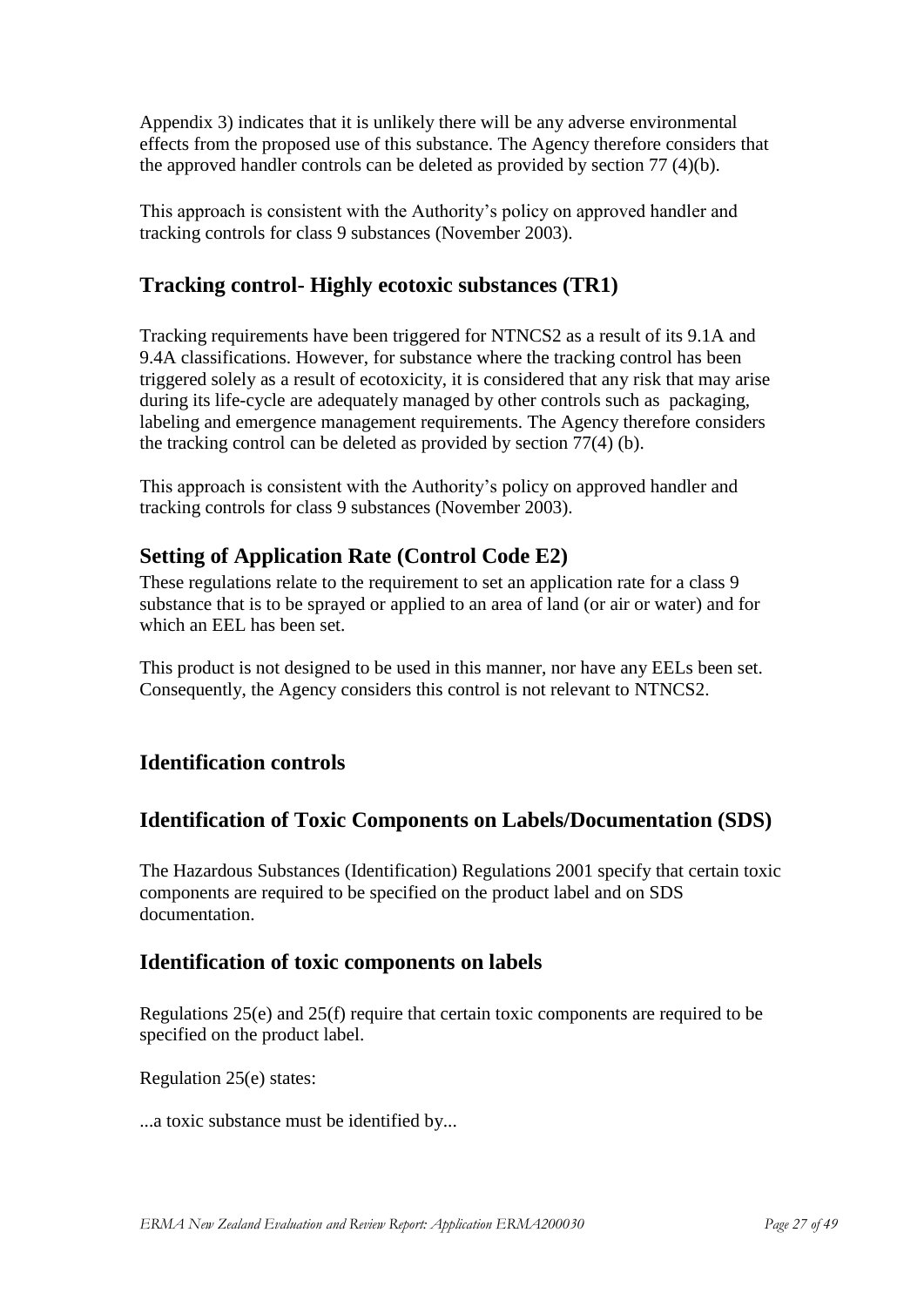*'information identifying, by its common or chemical name, every ingredient, that would, independently of any other ingredient, give the substance a hazard classification of 6.1A, 6.1B, 6.1C, 6.5, 6.6, 6.7, 6.8 or 6.9, and the concentration of that ingredient in the substance."*

Regulation 25(f) states:

...a toxic substance must be identified by...

*"information identifying (other than an ingredient referred to in paragraph (E)) that would, independently of any other ingredient, give the substance a hazard classification of 6.1D, and the concentration of the ingredient that would contribute the most to that classification."*

### **Identification of toxic components on SDS**

Regulation 39(5) of the Hazardous Substances (Identification) Regulations 2001, states that certain toxic components are required to be specified on documentation.

Regulations 39(5) states:

*"The requirements of regulation 25(e) apply to all documentation; but any ingredient required by that provision to be identified (other than an ingredient to which regulation 26 applies) must also be identified by any Chemical Abstract Services number allocated to it."*

### **Concentration cut-offs for component identification**

Consistent with the guidance provided by GHS, the Hazardous Substances Standing Committee (HSSC) agreed that the concentration cut-offs triggering the requirement for identification of components on labels and documentation are:

| <b>HSNO Classification</b> | Cut-off for label $(\% w/w)$ | Cut-off for SDS $(\% w/w)$ |
|----------------------------|------------------------------|----------------------------|
| 6.5A, 6.5B, 6.6A, 6.7A     |                              |                            |
| 6.6B                       |                              |                            |
| 6.7B                       |                              |                            |
| 6.8A, 6.8C                 |                              |                            |
| 6.8B                       |                              |                            |
| 6.9A, 6.9B                 |                              |                            |

### **NTNCS2 - Components requiring identification**

Under these regulations, as determined by the HSSC (March 2006), the name and concentration of the following components need to be specified on the label and documentation:

<span id="page-27-0"></span>

| Label        | <b>Documentation</b>  |
|--------------|-----------------------|
| Components F | Components A, B, E, F |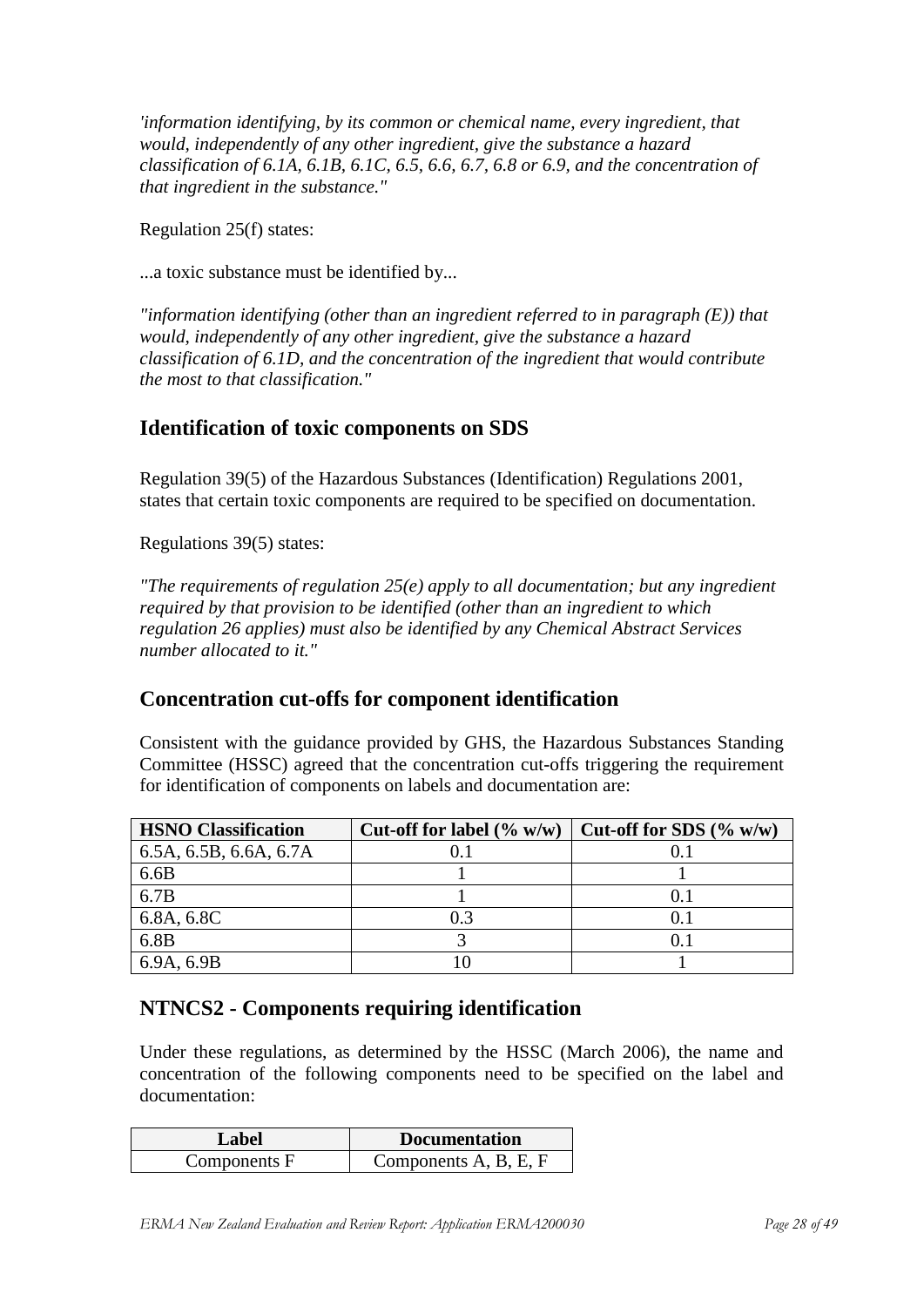# **Appendix 4: Proposed controls for NTNCS2**

| <b>Control</b><br>Code <sup>5</sup> | 2.11<br><b>Regulation</b> <sup>6</sup>                 | <b>Topic</b>                                                                                                                                                                                                                                                                                                                 | <b>Variations</b>                                                       |  |  |
|-------------------------------------|--------------------------------------------------------|------------------------------------------------------------------------------------------------------------------------------------------------------------------------------------------------------------------------------------------------------------------------------------------------------------------------------|-------------------------------------------------------------------------|--|--|
|                                     | Flammable substances (Classes 1 to 5) Regulations 2001 |                                                                                                                                                                                                                                                                                                                              |                                                                         |  |  |
| F2                                  | 8                                                      | General public transportation<br>restrictions and requirements for all<br>class 1 to 5 substances                                                                                                                                                                                                                            | Controls F2 and T7 are combined                                         |  |  |
| F <sub>6</sub>                      | 60-72                                                  | Requirements to prevent unintended<br>ignition of class 2.1.1, 2.1.2 and 3.1<br>substances                                                                                                                                                                                                                                   |                                                                         |  |  |
| F11                                 | 76                                                     | Segregation of incompatible substances                                                                                                                                                                                                                                                                                       |                                                                         |  |  |
|                                     |                                                        | Hazardous Substances (Classes 6, 8, and 9 Controls) Regulations 2001                                                                                                                                                                                                                                                         |                                                                         |  |  |
| T1                                  | $11-27$                                                | Limiting exposure to toxic substances                                                                                                                                                                                                                                                                                        | No ADE, PDE or TEL values are<br>set at this time                       |  |  |
| T <sub>2</sub>                      | 29, 30                                                 | Controlling exposure in places of work                                                                                                                                                                                                                                                                                       | WES values are set for<br>Components D, F and H                         |  |  |
| T3, E5                              | 5,6                                                    | Requirements for keeping records of<br>use                                                                                                                                                                                                                                                                                   | Controls T3 and E5 are combined                                         |  |  |
| T4, E6                              | $\overline{7}$                                         | Requirements for equipment used to<br>handle hazardous substances                                                                                                                                                                                                                                                            | Controls T4 and E6 are combined.                                        |  |  |
| T <sub>5</sub>                      | 8                                                      | Requirements for protective clothing<br>and equipment                                                                                                                                                                                                                                                                        |                                                                         |  |  |
| T7                                  | 10                                                     | Restrictions on the carriage of toxic or<br>corrosive substances on passenger<br>service vehicles                                                                                                                                                                                                                            |                                                                         |  |  |
| E1                                  | 32-45                                                  | Limiting exposure to ecotoxic<br>substances through the setting of EELs                                                                                                                                                                                                                                                      | No EEL values are set at this time<br>and the default EELs are deleted. |  |  |
|                                     |                                                        | <b>Hazardous Substances (Identification) Regulations 2001</b>                                                                                                                                                                                                                                                                |                                                                         |  |  |
| I <sub>1</sub>                      | $6, 7, 32-35,$<br>$36(1)-(7)$                          | General identification requirements<br>Regulation $6$ – Identification duties of<br>suppliers<br>Regulation $7$ – Identification duties of<br>persons in charge<br>Regulations 32 and 33 - Accessibility<br>of information<br>Regulations 34, 35, 36(1)-(7) –<br>Comprehensibility, Clarity and<br>Durability of information |                                                                         |  |  |

**Table A4.1: Proposed controls for NTNCS2 codes, regulations and variations.**

<sup>5</sup> Note: The numbering system used in this column relates to the coding system used in the ERMA New Zealand Controls Matrix. This links the hazard classification categories to the regulatory controls triggered by each category. It is available from the ERMA New Zealand website [www.ermanz.govt.nz/resources](http://www.ermanz.govt.nz/resources) and is also contained in the ERMA New Zealand User Guide to the HSNO Control Regulations.

**.** 

<sup>6</sup> These Regulations form the controls applicable to this substance. Refer to the cited Regulations for the formal specification, and for definitions and exemptions.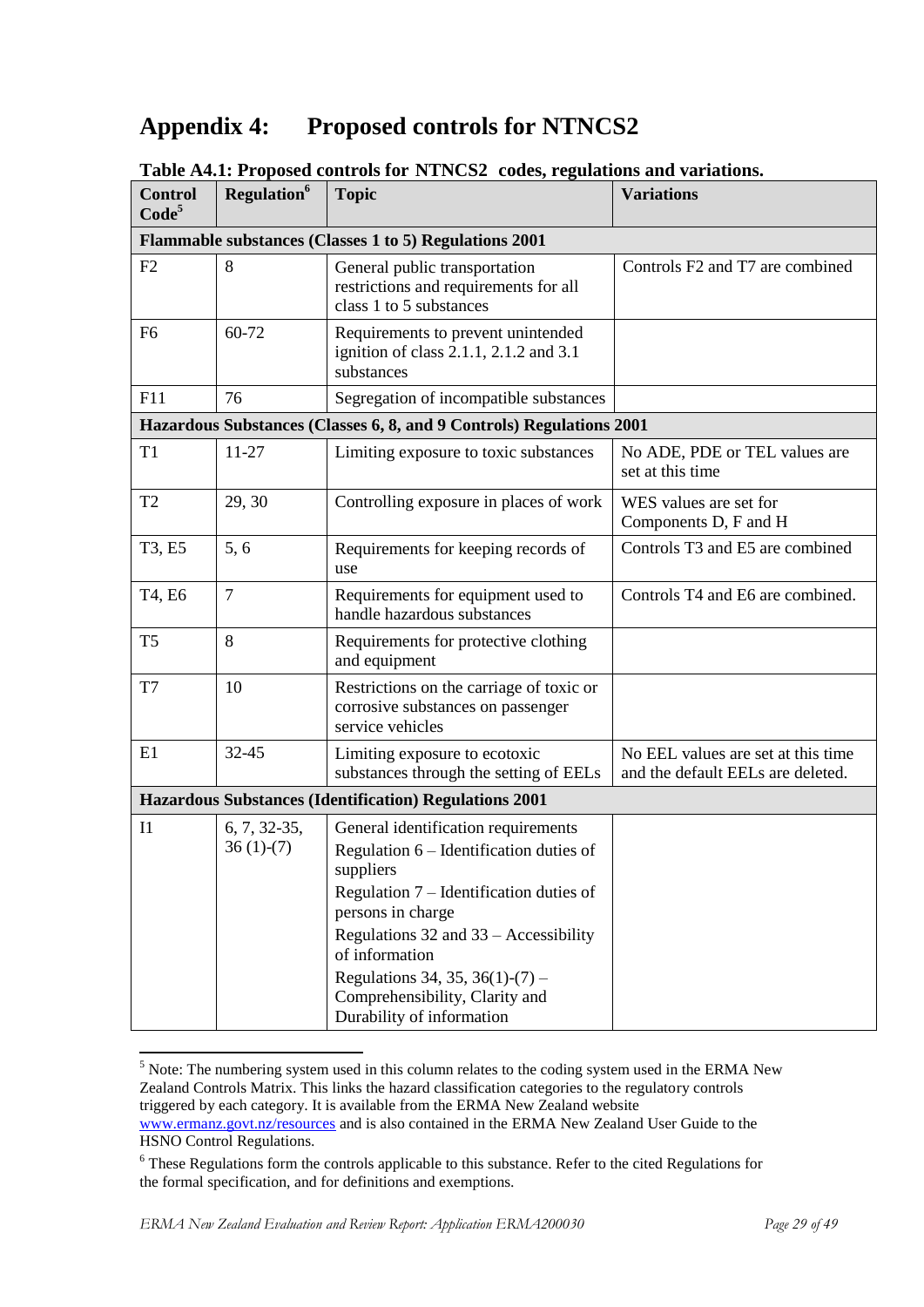| <b>Control</b><br>Code <sup>5</sup> | Regulation <sup>6</sup> | <b>Topic</b>                                                                                                                                                                                                                                                                                                          | <b>Variations</b>                                                  |                                                      |
|-------------------------------------|-------------------------|-----------------------------------------------------------------------------------------------------------------------------------------------------------------------------------------------------------------------------------------------------------------------------------------------------------------------|--------------------------------------------------------------------|------------------------------------------------------|
| I3                                  | 9                       | Priority identifiers for ecotoxic<br>substances                                                                                                                                                                                                                                                                       |                                                                    |                                                      |
| I <sub>5</sub>                      | 11                      | Priority identifiers for flammable<br>substances                                                                                                                                                                                                                                                                      |                                                                    |                                                      |
| I <sub>9</sub>                      | 18                      | Secondary identifiers for all hazardous<br>substances                                                                                                                                                                                                                                                                 |                                                                    |                                                      |
| I11                                 | 20                      | Secondary identifiers for ecotoxic<br>substances                                                                                                                                                                                                                                                                      |                                                                    |                                                      |
| I13                                 | 22                      | Secondary identifiers for flammable<br>substances                                                                                                                                                                                                                                                                     |                                                                    |                                                      |
| I16                                 | 25                      | Secondary identifiers for toxic<br>substances                                                                                                                                                                                                                                                                         | Revised cut-offs for component<br>labelling required by Regulation |                                                      |
| I17                                 | 26                      | Use of Generic Names                                                                                                                                                                                                                                                                                                  | 25(e)                                                              |                                                      |
| <b>I18</b>                          | 27                      | Use of Concentration Ranges                                                                                                                                                                                                                                                                                           | <b>HSNO</b><br><b>Classification of</b><br>Component               | Concentration<br><b>Cut-off for</b><br>Label $(\% )$ |
|                                     |                         |                                                                                                                                                                                                                                                                                                                       | 6.5A, 6.5B                                                         | $0.1^7$                                              |
|                                     |                         |                                                                                                                                                                                                                                                                                                                       | 6.6A, 6.7A                                                         | 0.1                                                  |
|                                     |                         |                                                                                                                                                                                                                                                                                                                       | 6.6B, 6.7B                                                         | $\mathbf{1}$                                         |
|                                     |                         |                                                                                                                                                                                                                                                                                                                       | 6.8A, 6.8C                                                         | 0.3                                                  |
|                                     |                         |                                                                                                                                                                                                                                                                                                                       | 6.8B                                                               | 3                                                    |
|                                     |                         |                                                                                                                                                                                                                                                                                                                       | 6.9A, 6.9B                                                         | 10                                                   |
| I19                                 | 29-31                   | Alternative information in certain<br>cases<br>Regulation 29 – Substances in fixed<br>bulk containers or bulk transport<br>containers<br>Regulation $30 -$ Substances in multiple<br>packaging<br>Regulation $31 -$ Alternative<br>information when substances are<br>imported                                        |                                                                    |                                                      |
| I21                                 | 37-39, 47-50            | Documentation required in places of<br>work<br>Regulation 37 – Documentation duties<br>of suppliers<br>Regulation 38 – Documentation duties<br>of persons in charge of places of work<br>Regulation 39 – General content<br>requirements for documentation<br>Regulation 47 – Information not<br>included in approval |                                                                    |                                                      |

<sup>&</sup>lt;sup>7</sup> Identification of sensitising components may be required below the 0.1% level if a lower value has been used for classification.

**.**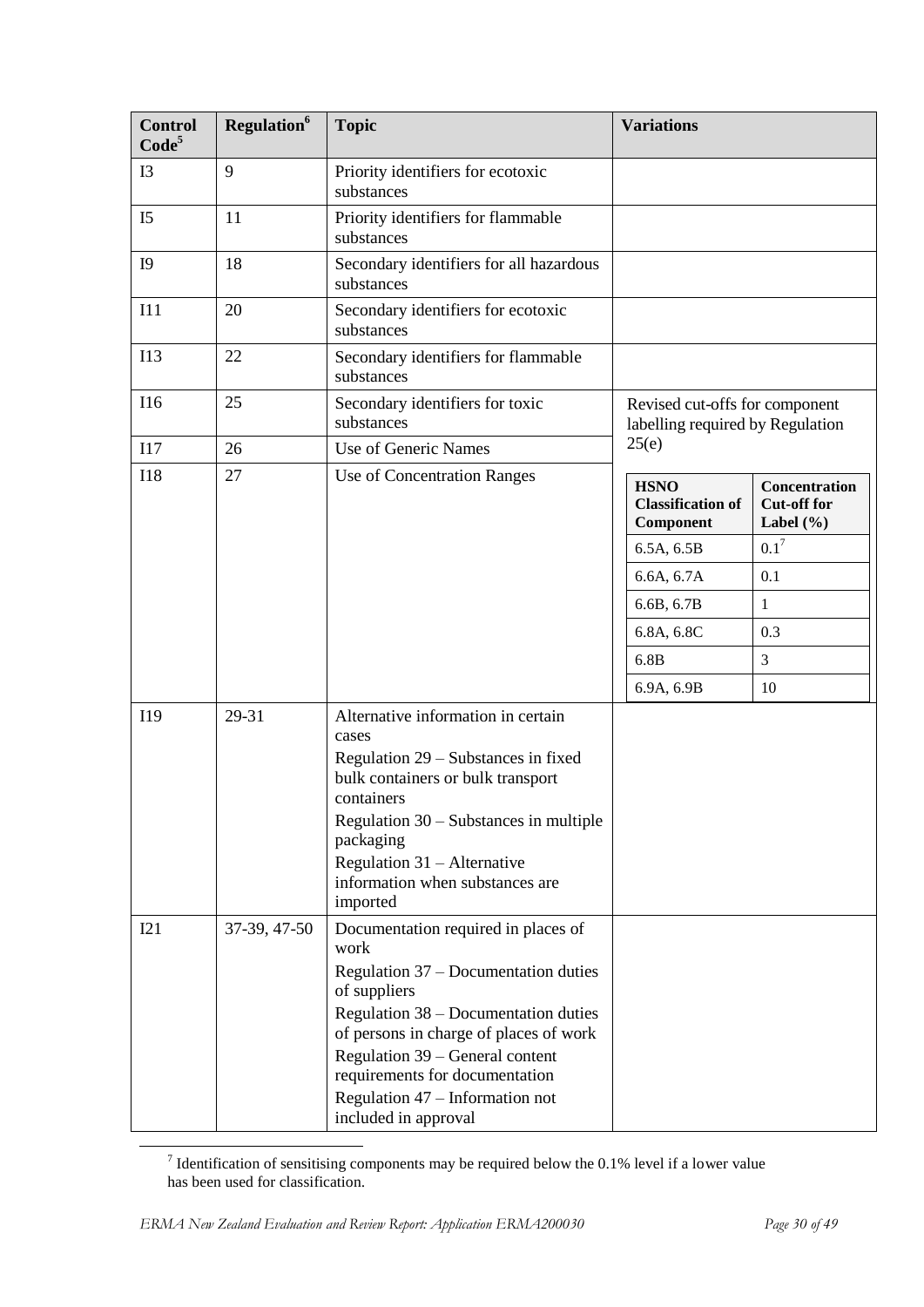| <b>Control</b><br>Code <sup>5</sup>                 | <b>Regulation</b> <sup>6</sup> | <b>Topic</b>                                                                                                                                                                                                 | <b>Variations</b>                      |
|-----------------------------------------------------|--------------------------------|--------------------------------------------------------------------------------------------------------------------------------------------------------------------------------------------------------------|----------------------------------------|
|                                                     |                                | Regulation 48 – Location and<br>presentation requirements for<br>documentation<br>Regulation 49 – Documentation<br>requirements for vehicles<br>Regulation $50 -$ Documentation to be<br>supplied on request |                                        |
| I23                                                 | 41                             | Specific documentation requirements<br>for ecotoxic substances                                                                                                                                               |                                        |
| I25                                                 | 43                             | Specific documentation requirements<br>for flammable substances                                                                                                                                              |                                        |
| <b>I28</b>                                          | 46                             | Specific documentation requirements<br>for toxic substances                                                                                                                                                  |                                        |
| I29                                                 | 51, 52                         | Signage requirements                                                                                                                                                                                         |                                        |
|                                                     |                                | <b>Hazardous Substances (Packaging) Regulations 2001</b>                                                                                                                                                     |                                        |
| P <sub>1</sub>                                      | 5, 6, 7(1), 8                  | General packaging requirements<br>Regulation $5 -$ Ability to retain<br>contents<br>Regulation 6 – Packaging markings                                                                                        |                                        |
|                                                     |                                | Regulation $7(1)$ – Requirements when<br>packing hazardous substance<br>Regulation $8$ – Compatibility<br>Regulation 9A and 9B - Large<br>Packaging                                                          |                                        |
| P <sub>3</sub>                                      | 9                              | Packaging requirements for substances<br>packed in limited quantities                                                                                                                                        |                                        |
| P13, P15                                            | 19, 21                         | Packaging requirements for toxic and<br>ecotoxic substances                                                                                                                                                  | Controls P13 and P15 combined          |
| PG3                                                 | Schedule 3                     | The tests in Schedule 3 correlate to<br>packaging requirements of UN<br>Packing Group III (UN PGIII)                                                                                                         |                                        |
| PS4                                                 | Schedule 4                     | This schedule describes the minimum<br>packaging requirements that must be<br>complied with when a substance is<br>packaged in limited quantities                                                            |                                        |
|                                                     |                                | <b>Hazardous Substances (Disposal) Regulations 2001</b>                                                                                                                                                      |                                        |
| D <sub>2</sub> , D <sub>4</sub> ,<br>D <sub>5</sub> | 6, 8, 9                        | Disposal requirements for flammable,<br>toxic, corrosive and ecotoxic<br>substances                                                                                                                          | Controls D2, D4 and D5 are<br>combined |
| D <sub>6</sub>                                      | 10                             | Disposal requirements for packages                                                                                                                                                                           |                                        |
| D7                                                  | 11, 12                         | Disposal information requirements                                                                                                                                                                            |                                        |
| D <sub>8</sub>                                      | 13, 14                         | Disposal documentation requirements                                                                                                                                                                          |                                        |
|                                                     |                                | <b>Hazardous Substances (Emergency Management) Regulations 2001</b>                                                                                                                                          |                                        |
| EM1                                                 | $6, 7, 9-11$                   | Level 1 emergency management<br>information: General requirements                                                                                                                                            |                                        |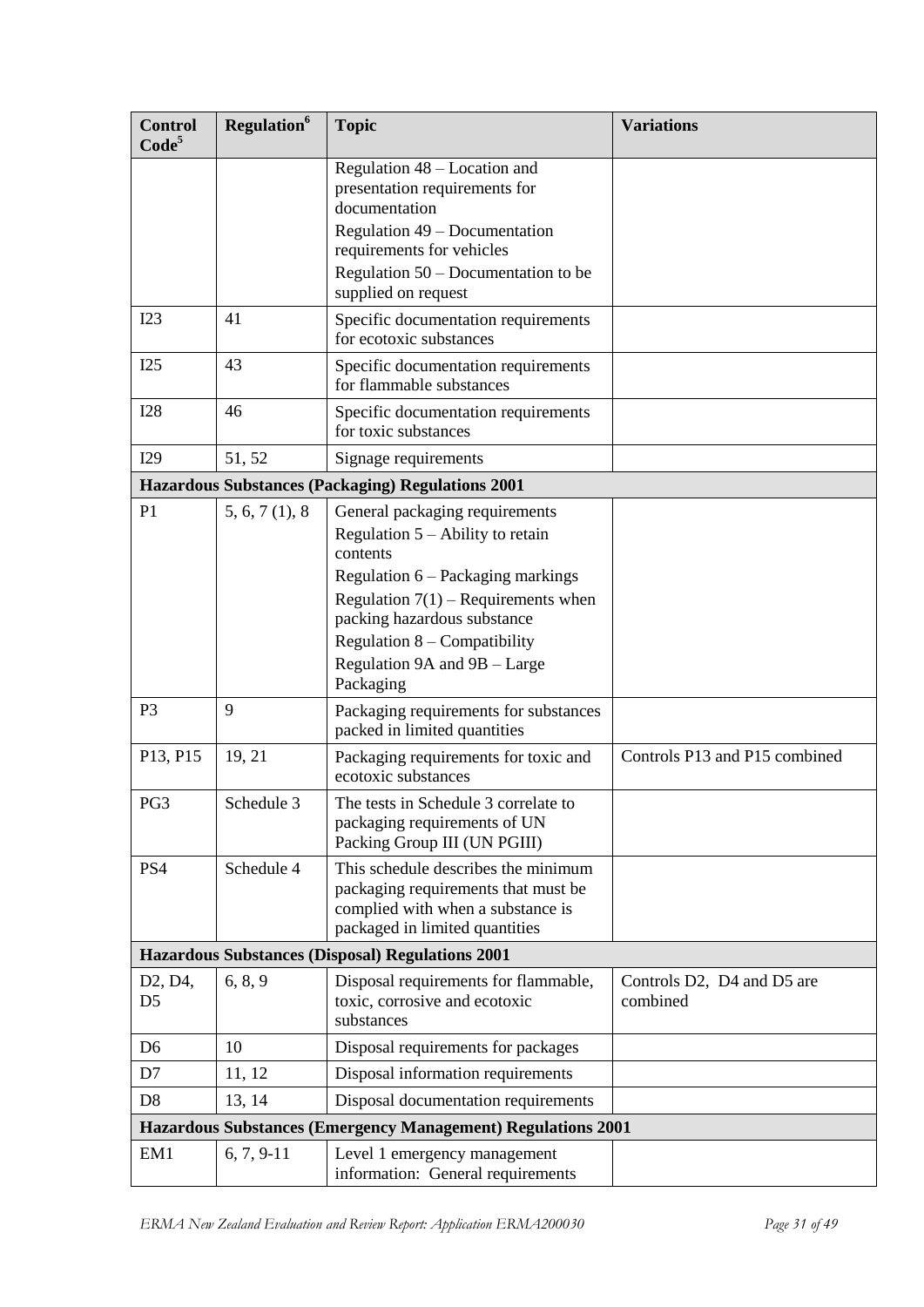| <b>Control</b><br>Code <sup>5</sup> | Regulation <sup>6</sup> | <b>Topic</b>                                                                                       | <b>Variations</b>                                                                                                                                                                                                                                                                                                                                                                                                                                                                                                                                                                                                                                                                                                                                                                                                                                                              |
|-------------------------------------|-------------------------|----------------------------------------------------------------------------------------------------|--------------------------------------------------------------------------------------------------------------------------------------------------------------------------------------------------------------------------------------------------------------------------------------------------------------------------------------------------------------------------------------------------------------------------------------------------------------------------------------------------------------------------------------------------------------------------------------------------------------------------------------------------------------------------------------------------------------------------------------------------------------------------------------------------------------------------------------------------------------------------------|
| EM <sub>6</sub>                     | 8(e)                    | Information requirements for toxic<br>substances                                                   |                                                                                                                                                                                                                                                                                                                                                                                                                                                                                                                                                                                                                                                                                                                                                                                                                                                                                |
| EM7                                 | 8(f)                    | Information requirements for ecotoxic<br>substances                                                |                                                                                                                                                                                                                                                                                                                                                                                                                                                                                                                                                                                                                                                                                                                                                                                                                                                                                |
| EM <sub>8</sub>                     | 12-16, 18-20            | Level 2 emergency management<br>documentation requirements                                         |                                                                                                                                                                                                                                                                                                                                                                                                                                                                                                                                                                                                                                                                                                                                                                                                                                                                                |
| EM9                                 | 17                      | Additional information requirements<br>for flammable oxidising substances<br>and organic peroxides |                                                                                                                                                                                                                                                                                                                                                                                                                                                                                                                                                                                                                                                                                                                                                                                                                                                                                |
| <b>EM10</b>                         | $21 - 24$               | Fire extinguisher requirements                                                                     |                                                                                                                                                                                                                                                                                                                                                                                                                                                                                                                                                                                                                                                                                                                                                                                                                                                                                |
| EM11                                | 25-34                   | Level 3 emergency management<br>requirements - emergency response<br>plans                         |                                                                                                                                                                                                                                                                                                                                                                                                                                                                                                                                                                                                                                                                                                                                                                                                                                                                                |
| <b>EM12</b>                         | $35 - 41$               | Level 3 emergency management<br>requirements: secondary containment                                | The following subclauses shall be<br>added after subclause (3) of<br>regulation 36:<br>(4)<br>For the purposes of this<br>regulation, and regulations 37<br>to 40, where this substance is<br>contained in pipework that is<br>installed and operated so as to<br>manage any loss of<br>containment in the pipework<br>$it-$<br>is not to be taken into<br>(a)<br>account in determining<br>whether a place is required<br>to have a secondary<br>containment system; and<br>is not required to be<br>(b)<br>located in a secondary<br>containment system.<br>(5)<br>In this clause, pipework—<br>means piping that-<br>$\left(a\right)$<br>is connected to a<br>(i)<br>stationary container;<br>and<br>is used to transfer a<br>(ii)<br>hazardous substance<br>into or out of the<br>stationary container;<br>and<br>$(b)$ includes a process<br>pipeline or a transfer line. |
| <b>EM13</b>                         | 42                      | Level 3 emergency management<br>requirements: signage                                              |                                                                                                                                                                                                                                                                                                                                                                                                                                                                                                                                                                                                                                                                                                                                                                                                                                                                                |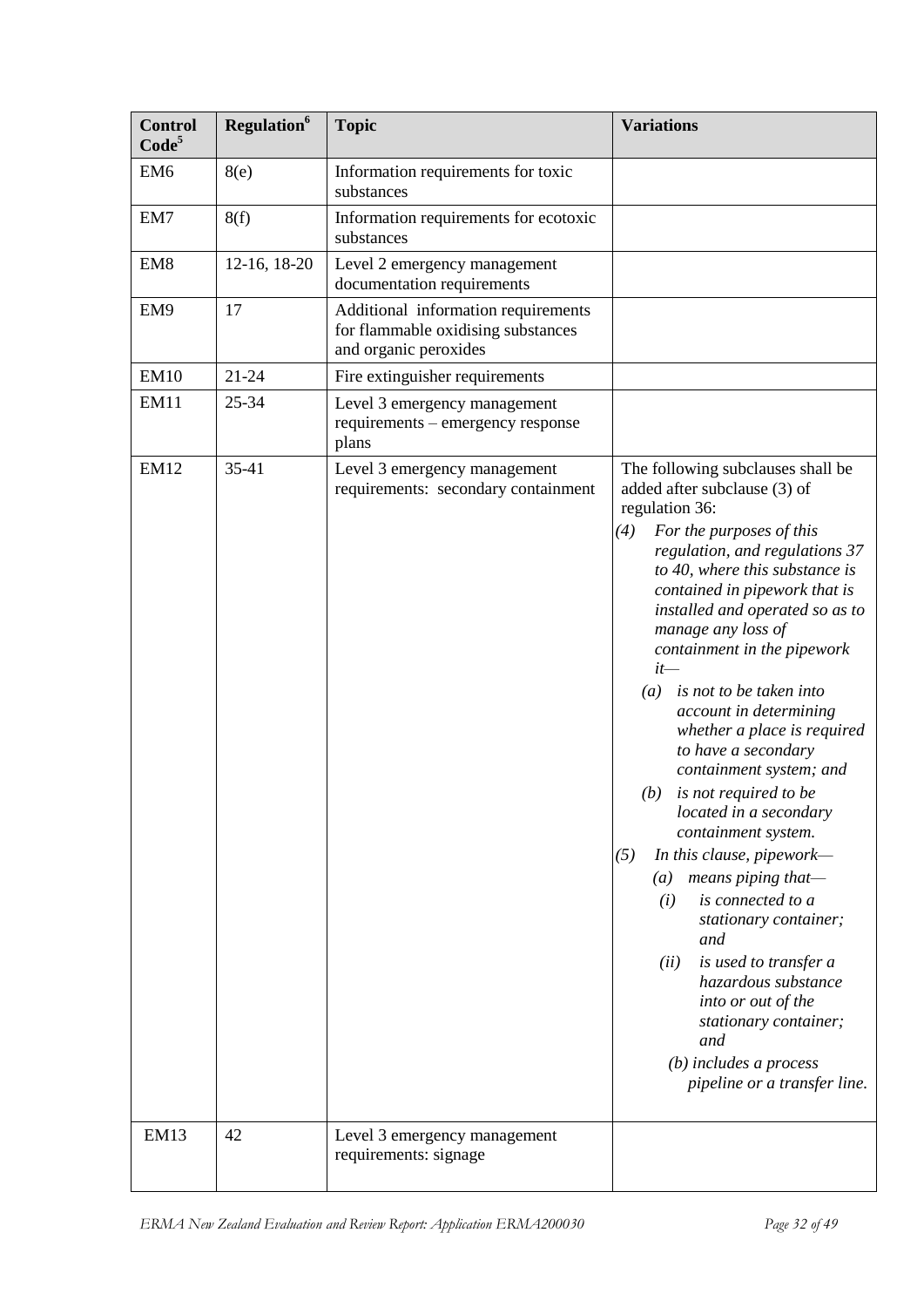| <b>Control</b><br>Code <sup>5</sup>                                              | Regulation <sup>6</sup>                   | <b>Topic</b>                                                                                                                                                                                                                                                                                                                                                                                                                                                                      | <b>Variations</b> |  |
|----------------------------------------------------------------------------------|-------------------------------------------|-----------------------------------------------------------------------------------------------------------------------------------------------------------------------------------------------------------------------------------------------------------------------------------------------------------------------------------------------------------------------------------------------------------------------------------------------------------------------------------|-------------------|--|
|                                                                                  |                                           | Hazardous Substances (Tank Wagons and Transportable Containers) Regulations 2004                                                                                                                                                                                                                                                                                                                                                                                                  |                   |  |
| Regulations 4 to 43<br>where applicable                                          |                                           | The Hazardous Substances (Tank Wagons and Transportable Containers)<br>Regulations 2004 prescribe a number of controls relating to tank wagons and<br>transportable containers and must be complied with as relevant                                                                                                                                                                                                                                                              |                   |  |
|                                                                                  | <b>Additional controls set under s77A</b> |                                                                                                                                                                                                                                                                                                                                                                                                                                                                                   |                   |  |
|                                                                                  |                                           | The controls relating to stationary container systems, secondary containment and unintended ignition of<br>flammable substances, as set out in schedules 8, 9 and 10 of the Hazardous Substances (Dangerous Goods<br>and Scheduled Toxic Substances) Transfer Notice 2004 (Supplement to the New Zealand Gazette, 26<br>March 2004, No 35, page 767), as amended, shall apply to this substance, notwithstanding clause 1(1) of<br>Schedules 8 and 9 and clause 1 of Schedule 10. |                   |  |
| Addition of subclauses after subclause (3) of Regulation 36, refer control EM12. |                                           |                                                                                                                                                                                                                                                                                                                                                                                                                                                                                   |                   |  |
|                                                                                  |                                           | NTNCS2shall only be used as a veterinary medicine.                                                                                                                                                                                                                                                                                                                                                                                                                                |                   |  |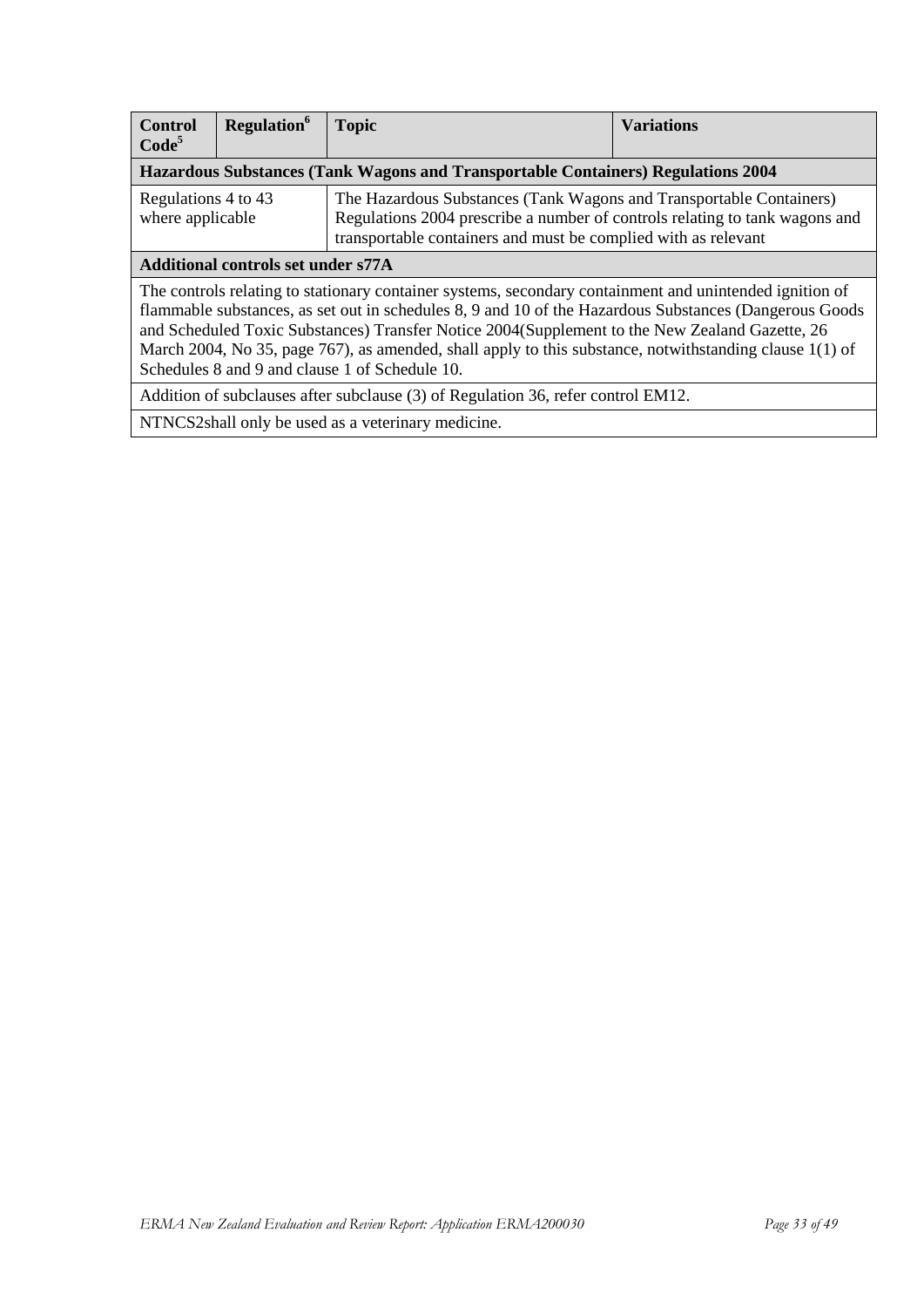# <span id="page-33-0"></span>**Appendix 5: Parties notified**

Aakland Chemicals (1997) Limited Agcarm Incorporated AgResearch Limited Ancare Scientific Limited ARPPA BALDWINS BASF New Zealand Limited Chancery Green CSD Consultancy Ltd Far North District Council Federated Farmers of New Zealand (Incorporated) Fort Dodge New Zealand Limited Grayson Wagner Company Ltd Green Party of Aotearoa New Zealand Intervet Limited Kaipara District Council Landcorp Farming Limited Lowndes Associates Massey University Merial New Zealand Limited Ministry of Research Science and Technology (MoRST) New Zealand Bee Industry Group - Federated Farmers New Zealand Chemical Industry Council Inc New Zealand Customs Service New Zealand Press Association New Zealand Society of Gunsmiths Inc Ngati Kahungunu Iwi Incorporated Northland Regional Council Pesticide Action Network Aotearoa New Zealand Pfizer New Zealand Limited PharmVet Solutions Reckitt Benckiser South Taranaki District Council Syngenta Crop Protection Limited Taupo District Council Television New Zealand University of Auckland Virbac New Zealand Limited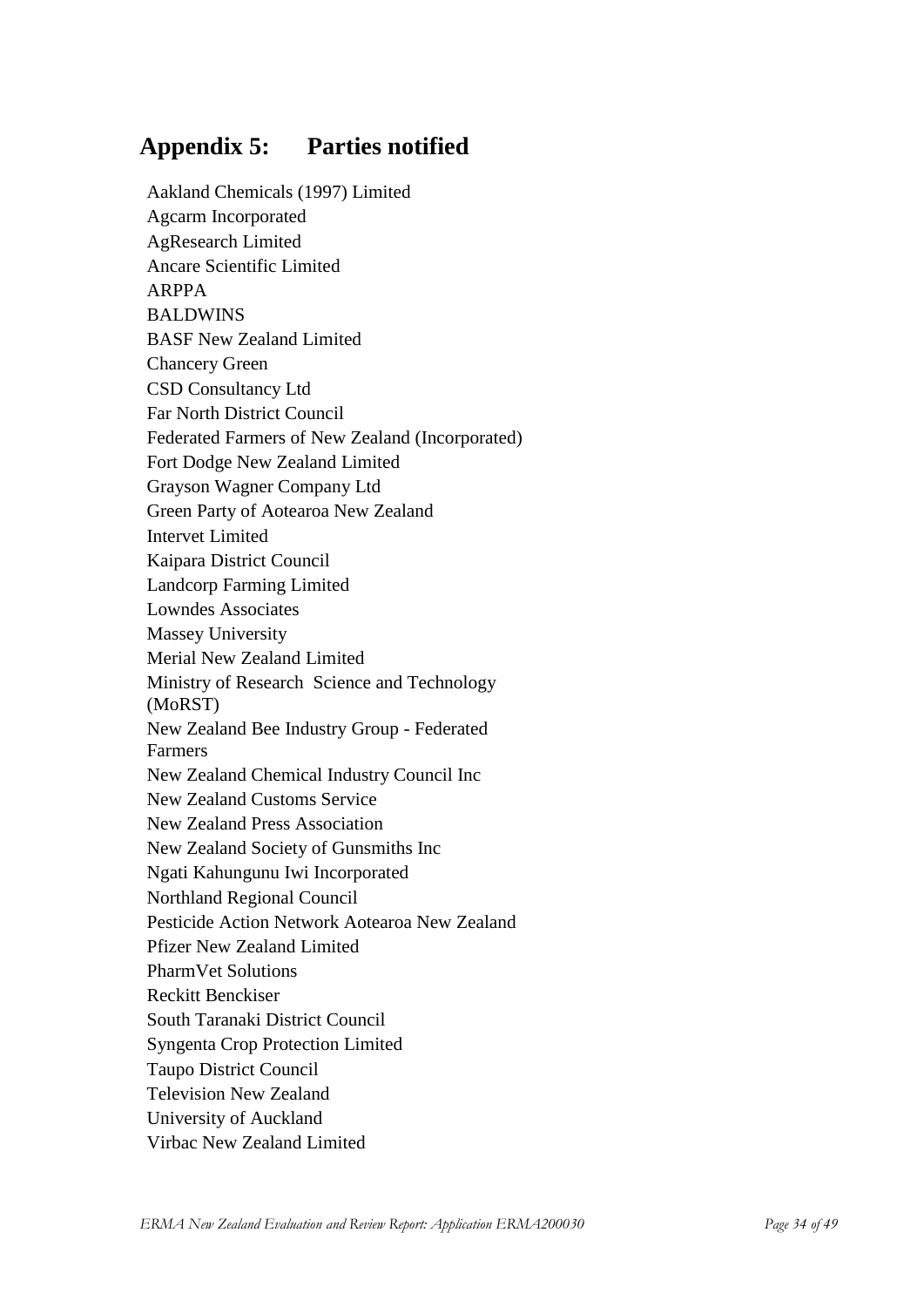# <span id="page-34-0"></span>**Appendix 6: References**

ERMA New Zealand (2008a) *User Guide to HSNO Thresholds and Classifications.* ERMA New Zealand, Wellington.

ERMA New Zealand (2008b) HSNO Chemical Classification Information Database (CCID) <http://www.ermanz.govt.nz/hs/compliance/chemicals.html>

European Union (2006) *Regulation (EC) No 1907/2006 of the European Parliament and of the Council of 18 December 2006 concerning the Registration, Evaluation, Authorisation and Restriction of Chemicals (REACH), establishing a European Chemicals Agency, amending Directive 1999/45/EC and repealing Council Regulation (EEC) No 793/93 and Commission Regulation (EC) No 1488/94 as well as Council Directive 76/769/EEC and Commission Directives 91/155/EEC, 93/67/EEC, 93/105/EC and 2000/21/EC*.<http://reach.jrc.it/>

Klimisch, HJ, Andreae, E, Tillman, U (1997). A systematic approach for evaluating the quality of experimental and ecotoxicological data. *Regulatory Toxicology and Pharmacology* 25: 1–5.

OECD (1990) Manual for Investigation of HPV Chemicals. [http://www.oecd.org/document/21/0,3343,en\\_2649\\_34379\\_1939669\\_1\\_1\\_1\\_1,00.htm](http://www.oecd.org/document/21/0,3343,en_2649_34379_1939669_1_1_1_1,00.html) [l](http://www.oecd.org/document/21/0,3343,en_2649_34379_1939669_1_1_1_1,00.html) Retrieved 23 January 2008.

Urban DJ, Cook, NJ (1986) *Hazard Evaluation Division Standard Evaluation Procedure: Ecological Risk Assessment*. EPA 540/9-85-001. United States Environmental Protection Agency Office of Pesticide Programs, Washington DC, USA.

USEPA (2001) Generic Estimated Environmental Concentration Model v2 (GENEEC2). United States Environmental Protection Agency Office of Pesticide Programs,Washington DC, USA

<span id="page-34-1"></span><http://www.epa.gov/oppefed1/models/water/index.htm#geneec2>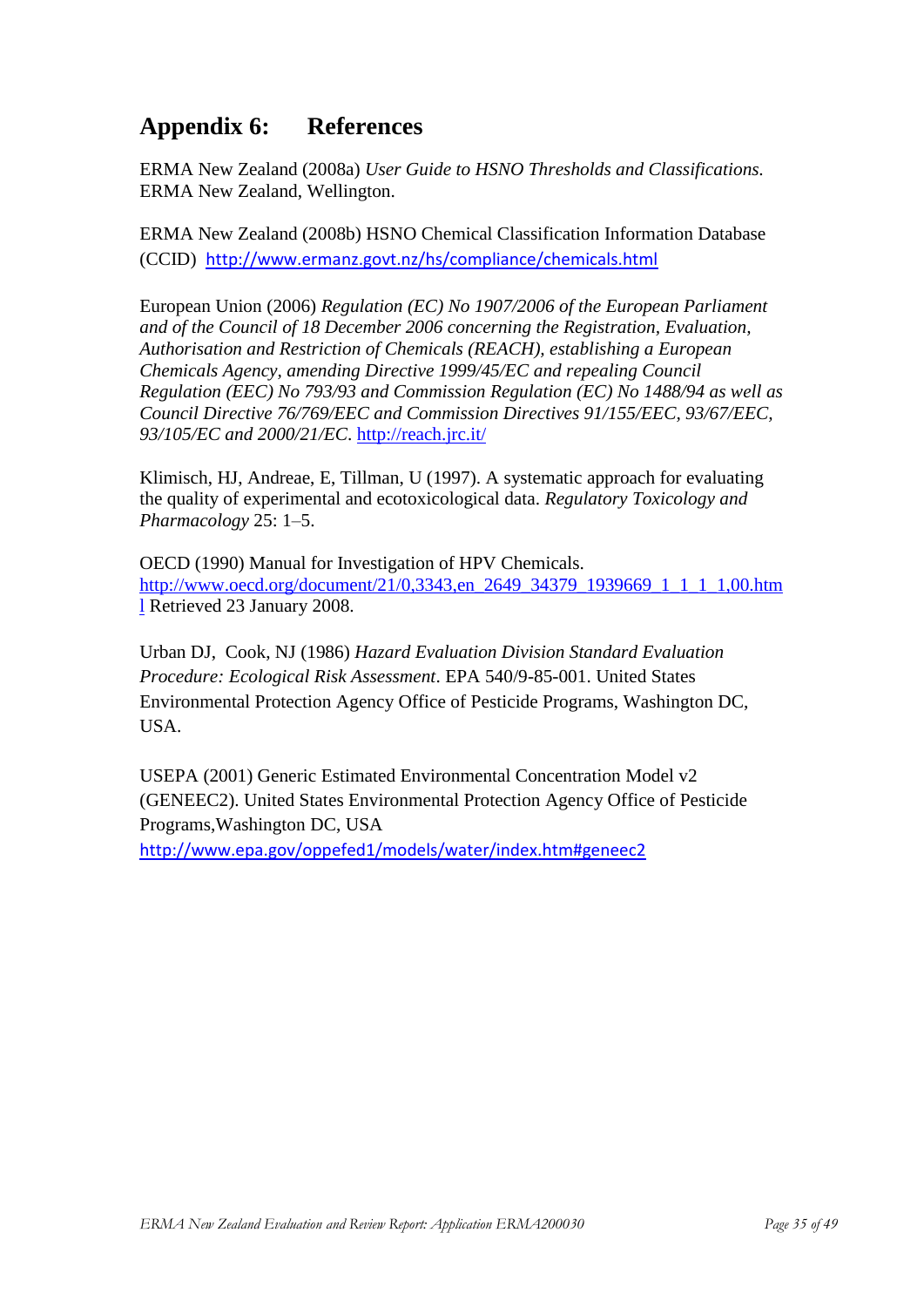# **Appendix 7: Confidential material**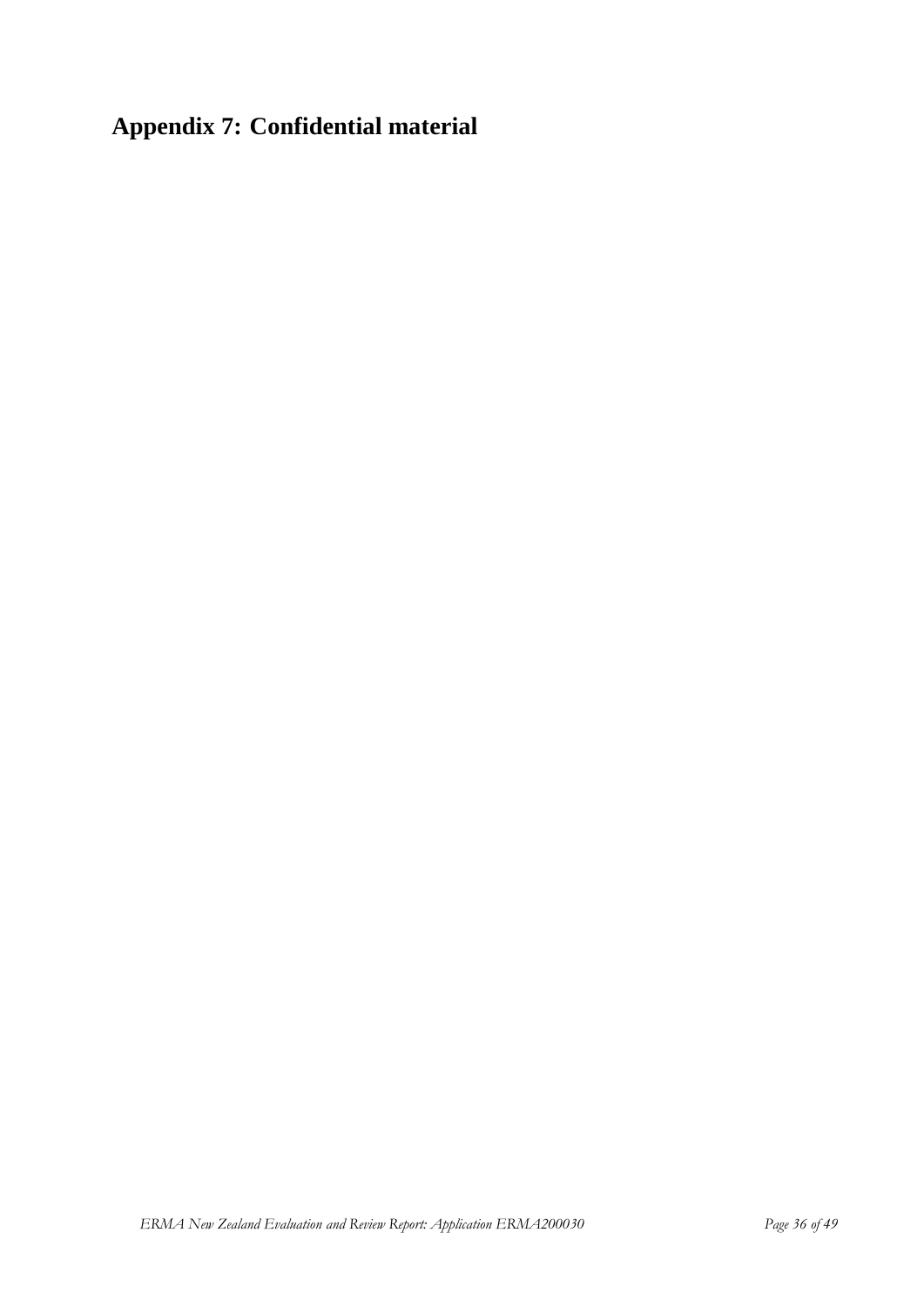# <span id="page-36-0"></span>**Supplementary Information**

This document has been prepared to support the Agency"s Hazardous Substances Evaluation and Review reports. It contains background information on five areas and has been divided into the following sections:

- 1) The regulatory basis for assessing the application.
- 2) Legislation that will affect the use of hazardous substances within New Zealand. This section covers the range of default controls available for use by the Agency and lists other legislation that will affect the use of hazardous substances.
- 3) Risk Assessment The steps and methodology involved in assessment of effects.
- 4) Qualitative Descriptors for Risk/Benefit Assessment the descriptors used to assess the level of each risk or benefit to determine their level of significance.
- 5) Decision Pathway to be used when assessing an application for the release of hazardous substances.

# <span id="page-36-1"></span>**1. Regulatory basis for assessing the application**

- 1.1. The application was lodged pursuant to section 28 of the Hazardous Substances and New Organisms Act 1996 ("the Act").
- 1.2. The Evaluation and Review report ("the E&R report") takes into account matters to be considered in section 29; matters specified under Part 2 of the Act; and the relevant provisions of the Hazardous Substances and New Organisms (Methodology) Order 1998 ("the Methodology"). Unless otherwise stated, references to section numbers in the report refer to sections of the Act and clauses to clauses of the Methodology.
- 1.3. The Minister for the Environment was advised of the application under section 53(4) (a) and given the opportunity to "call-in" the application under section 68. This action was not initiated.
- 1.4. The Authority is able to vary the default controls and impose controls under sections 77 and 77A to produce a set of controls relevant to the substance. Variations and additional controls for the substance are considered in Section 5 of the E&R report.
- 1.5. In undertaking this assessment the Agency has considered the Authority"s approvals given to substances under Part 5 of the Act as well as those transferred to the Act under the *Hazardous Substances (Pesticides) Transfer Notice 2004*.
- 1.6. Section 96 provides that the Authority may identify and report to the Minister where it considers that a reduction in the likely occurrence of adverse effects similar to that achieved by the controls attached to any substance could be achieved by any environmental user charge, or a combination of an environmental user charge and controls.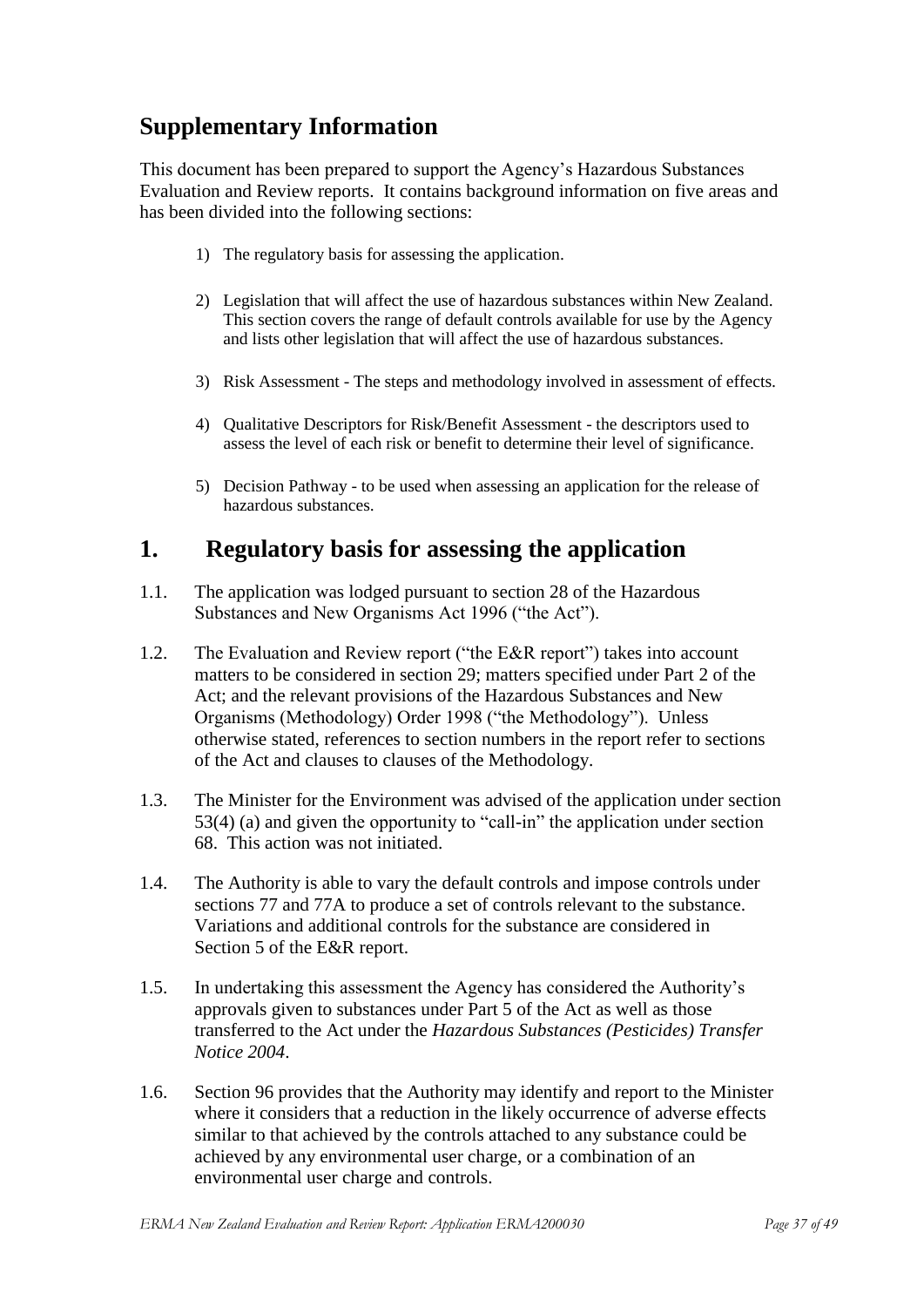1.7. The Agency considers that use of controls is the most effective means of managing the risks throughout the lifecycle of the substance being assessed. The imposition of an environmental user charge instead of, or in combination with controls, is therefore not recommended under this approval.

# <span id="page-37-0"></span>**2. Legislation that will affect the use of hazardous substances within New Zealand**

2.1. The HSNO legislation and other legislation, such as the Resource Management Act 1992 ("the RMA") and the Health and Safety in Employment Act ("the HSE Act") provide for a number of controls that are aimed at preventing exposure to hazardous substances, and/or mitigating any adverse effects caused by such substances in the event of an accident, or a breach of controls. The key controls that relate to the protection of human health and the environment during the various stages of the lifecycle of hazardous substances are outlined in the sections below.

#### **HSNO Legislation**

- 2.2. The controls available to control a substances use under the HSNO legislation are determined by the substances hazard classification and are comprehensively described in ERMA New Zealand"s User Guide to the Threshold and Classifications under the Hazardous Substances and New Organisms Act 1996. The following paragraphs describe the sorts of controls available and list those that are available for use.
- 2.3. The *Hazardous Substances (Class 1 to 5 Controls) Regulations 2001* prescribe a number of controls aimed at ensuring hazardous substances handled in a manner appropriate to their flammability.

|                        | <b>Flammability Controls</b>                                                                    |
|------------------------|-------------------------------------------------------------------------------------------------|
| F1                     | General test certification requirements for hazardous substance locations                       |
| F2                     | Restrictions on the carriage of flammable substances on passenger service vehicles              |
| F3                     | General limits on flammable substances                                                          |
| F4                     | Approved handler/security requirements for certain flammable substances                         |
| F5                     | Requirements regarding hazardous atmosphere zones for class 2.1.1, 2.1.2 and 3.1<br>substances  |
| F <sub>6</sub>         | Requirements to prevent unintended ignition of class 2.1.1, 2.1.2 and 3.1 substances            |
| F7                     | Limits on ignition sources and temperature for class 3.2 and 4 substances                       |
| $\overline{\text{F8}}$ | Requirements to prevent unintended ignition of class 4.1.1 substances                           |
| F9                     | Requirements to prevent unintended ignition of class 4.1.2 substances                           |
| F10                    | Requirements to prevent unintended ignition of class 3.2 and 4.1.3 substances                   |
| F11                    | Segregation of incompatible substances                                                          |
| F12                    | Requirement to establish a hazardous substance locations if flammable substances are<br>present |
| F13                    | Controls on hazardous substance locations where class 3.2 and 4 substances are<br>present       |
| F14                    | Test certification requirements for facilities where class 2.1.1, 2.1.2 or 3.1 substances       |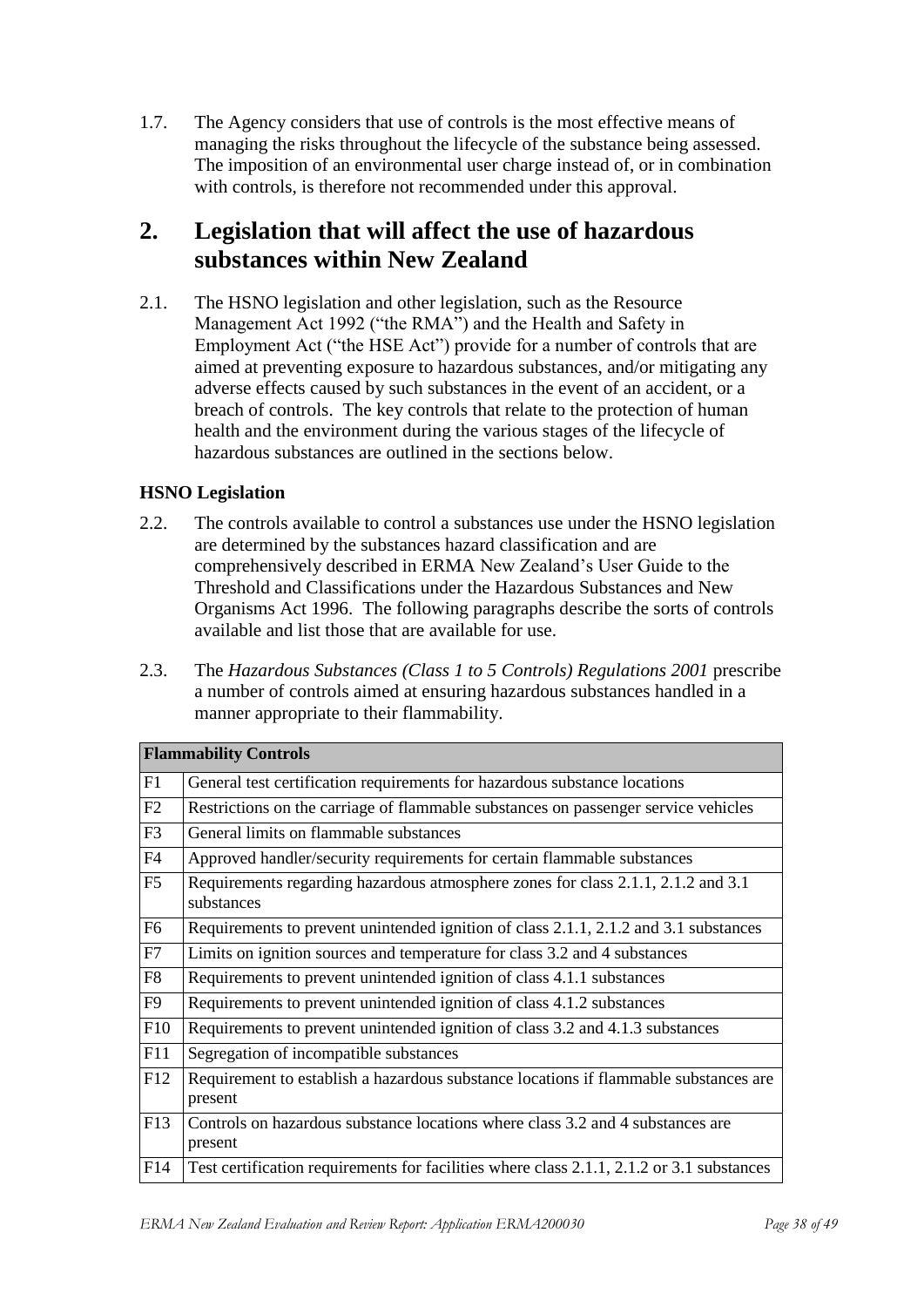|      | are present                                                                               |
|------|-------------------------------------------------------------------------------------------|
| F15  | <b>Test certification requirements for facilities where class 3.2 or 4 substances are</b> |
|      | present                                                                                   |
| IF16 | Controls on transit depots where flammable substances are present                         |

2.4. The *Hazardous Substances (Identification) Regulations 2001* require that the hazardous properties of substances be clearly identified on the label, as well as described in any documentation (Safety Data Sheet) supplied with the substance. While the substance is being transported (including importation), the regulations provide for bulk transport containers and/or any outer packaging to be labelled or marked in compliance with either the Land Transport Rule 45001, Civil Aviation Act 1990 or the Maritime Safety Act 1994 as relevant (control code I19).

|                  | <b>Identification Controls</b>                                                                                        |  |
|------------------|-----------------------------------------------------------------------------------------------------------------------|--|
| I1               | Identification requirements, duties of persons in charge, accessibility,<br>comprehensibility, clarity and durability |  |
| I2               | Priority identifiers for corrosive substances                                                                         |  |
| I3               | Priority identifiers for ecotoxic substances                                                                          |  |
| I4               | Priority identifiers for explosive substances                                                                         |  |
| I <sub>5</sub>   | Priority identifiers for flammable substances                                                                         |  |
| <b>I6</b>        | Priority identifiers for organic peroxides                                                                            |  |
| I7               | Priority identifiers for oxidising substances                                                                         |  |
| ${\rm I}8$       | Priority identifiers for toxic substances                                                                             |  |
| I <sub>9</sub>   | Secondary identifiers for all hazardous substances                                                                    |  |
| <b>I10</b>       | Secondary identifiers for corrosive substances                                                                        |  |
| I11              | Secondary identifiers for ecotoxic substances                                                                         |  |
| I12              | Secondary identifiers for explosive substances                                                                        |  |
| I13              | Secondary identifiers for flammable substances                                                                        |  |
| I14              | Secondary identifiers for organic peroxides                                                                           |  |
| I15              | Secondary identifiers for oxidising substances                                                                        |  |
| <b>I16</b>       | Secondary identifiers for toxic substances                                                                            |  |
| <b>I17</b>       | Use of generic names                                                                                                  |  |
| $\overline{118}$ | Requirements for using concentration ranges                                                                           |  |
| I19              | Additional information requirements, including situations where substances are in<br>multiple packaging               |  |
| I20              | Durability of information for class 6.1 substances                                                                    |  |
| I21              | General documentation requirements                                                                                    |  |
| I22              | Specific documentation requirements for corrosive substances                                                          |  |
| I23              | Specific documentation requirements for ecotoxic substances                                                           |  |
| I24              | Specific documentation requirements for explosive substances                                                          |  |
| I25              | Specific documentation requirements for flammable substances                                                          |  |
| 126              | Specific documentation requirements for organic peroxides                                                             |  |
| I27              | Specific documentation requirements for oxidising substances                                                          |  |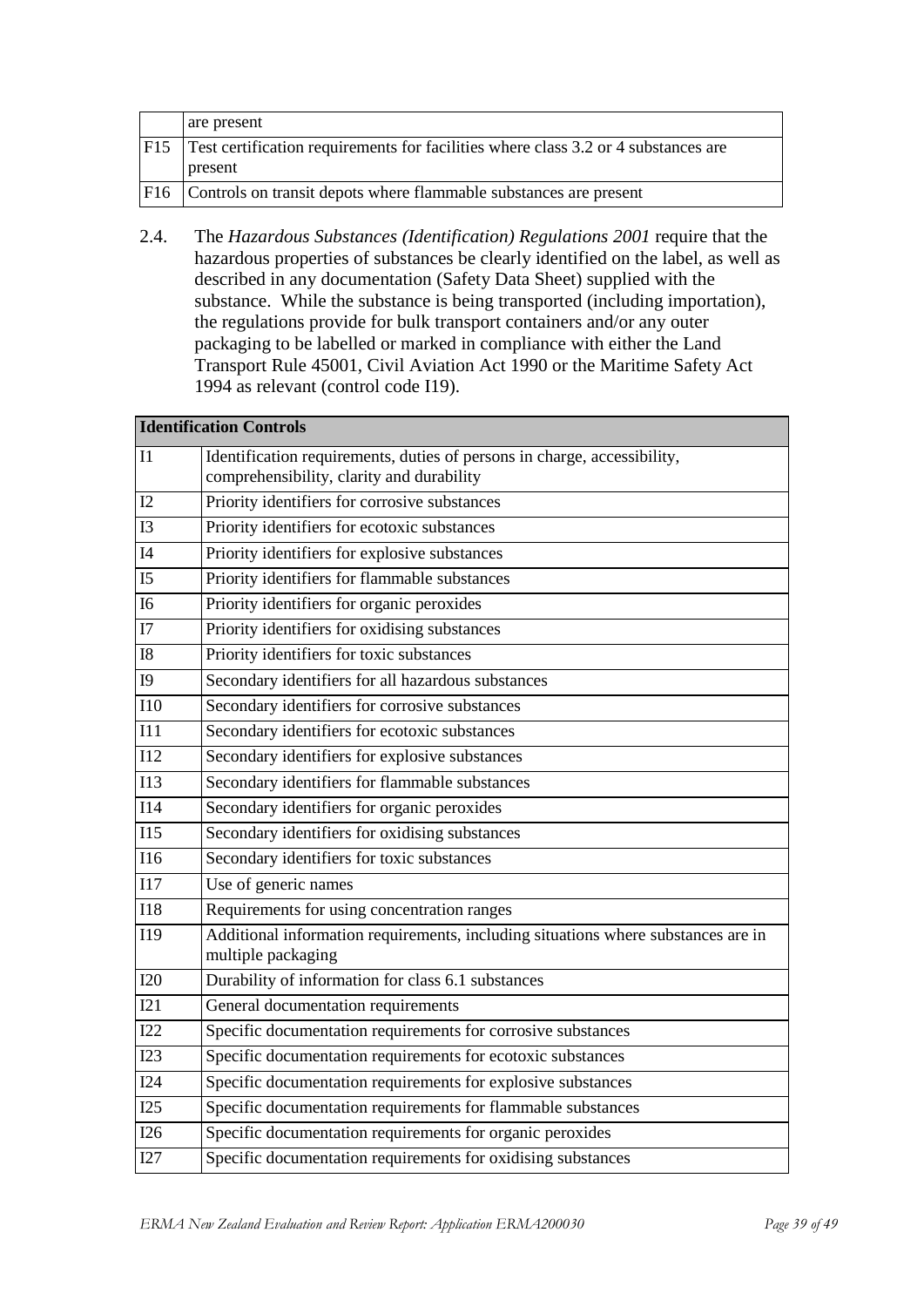| I28        | Specific documentation requirements for toxic substances |  |
|------------|----------------------------------------------------------|--|
| I29        | Signage requirements                                     |  |
| <b>I30</b> | Advertising corrosive and toxic substances               |  |

2.5. The *Hazardous Substances (Emergency Management) Regulations 2001* prescribe controls that must be complied with if the levels of substance held are above the trigger quantities specified. These controls are aimed at mitigating adverse effects in the event of a spill and prescribe specific requirements with respect to emergency management information, emergency response plans, secondary containment facilities and signage.

| <b>Emergency Management Controls</b> |                                                                                                     |  |
|--------------------------------------|-----------------------------------------------------------------------------------------------------|--|
| EM1                                  | Level 1 information requirements for suppliers and persons in charge                                |  |
| EM <sub>2</sub>                      | Information requirements for corrosive substances                                                   |  |
| EM <sub>3</sub>                      | Information requirements for explosive substances                                                   |  |
| EM4                                  | Information requirements for flammable substances                                                   |  |
| EM <sub>5</sub>                      | Information requirements for oxidising substances and organic peroxides                             |  |
| EM <sub>6</sub>                      | Information requirements for toxic substances                                                       |  |
| EM7                                  | Information requirements for ecotoxic substances                                                    |  |
| EM <sub>8</sub>                      | Level 2 information requirements for suppliers and persons in charge                                |  |
| EM9                                  | Additional information requirements for flammable and oxidising substances and<br>organic peroxides |  |
| <b>EM10</b>                          | Fire extinguisher requirements                                                                      |  |
| <b>EM11</b>                          | Level 3 emergency management requirements: duties of person in charge,<br>emergency response plans  |  |
| <b>EM12</b>                          | Level 3 emergency management requirements: secondary containment                                    |  |
| <b>EM13</b>                          | Level 3 emergency management requirements: signage                                                  |  |

2.6. The *Hazardous Substances (Packaging) Regulations 2001* prescribe a number of controls aimed at ensuring hazardous substances are adequately and appropriately packaged.

| <b>Packaging Controls</b> |                                                                                                                |
|---------------------------|----------------------------------------------------------------------------------------------------------------|
| P1                        | General packaging requirements                                                                                 |
| P <sub>2</sub>            | Specific criteria for class 4.1.2 and 5.2 substances                                                           |
| P <sub>3</sub>            | Criteria that allow substances to be packaged to a standard not meeting Packing<br>Group I, II or III criteria |
| <b>P4</b>                 | Packaging requirements for explosive substances                                                                |
| <b>P5</b>                 | Packaging requirements for flammable liquids                                                                   |
| P <sub>6</sub>            | Packaging requirements for liquid desensitised explosives                                                      |
| P7                        | Packaging requirements for flammable solids                                                                    |
| P <sub>8</sub>            | Packaging requirements for self-reactive flammable substances                                                  |
| P <sub>9</sub>            | Packaging requirements for substances liable to spontaneous combustion                                         |
| P10                       | Packaging requirements for substances that emit flammable gases when in contact<br>with water                  |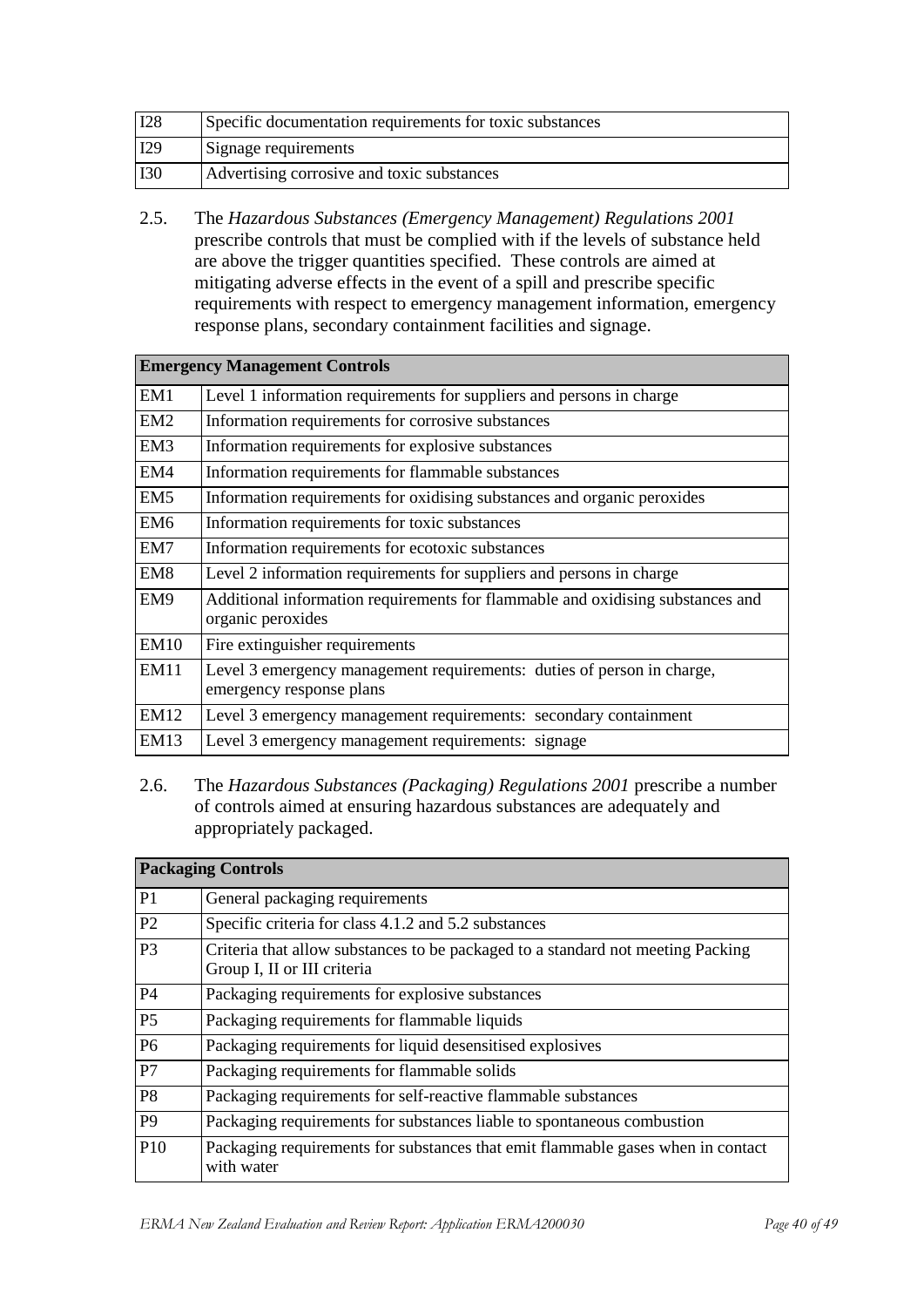| P11             | Packaging requirements for oxidising substances           |
|-----------------|-----------------------------------------------------------|
| P <sub>12</sub> | Packaging requirements for organic peroxides              |
| P13             | Packaging requirements for toxic substances               |
| P14             | Packaging requirements for corrosive substances           |
| P15             | Packaging requirements for ecotoxic substances            |
| PG1             | Packaging requirements equivalent to UN Packing Group I   |
| PG2             | Packaging requirements equivalent to UN Packing Group II  |
| PG3             | Packaging requirements equivalent to UN Packing Group III |
| PS4             | Packaging requirements as specified in Schedule 4         |

2.7. The *Hazardous Substances (Classes 6, 8 and 9 Controls) Regulations 2001* prescribe a number of controls aimed at ensuring hazardous substances handled in a manner appropriate to their toxicity.

| <b>Toxicity Controls</b> |                                                                                                |
|--------------------------|------------------------------------------------------------------------------------------------|
| T1                       | Limiting exposure to toxic substances through the setting of TELs                              |
| T2                       | Controlling exposure in places of work through the setting of WESs.                            |
| T3                       | Requirements for keeping records of use                                                        |
| T <sub>4</sub>           | Requirements for equipment used to handle substances                                           |
| T5                       | Requirements for protective clothing and equipment                                             |
| T <sub>6</sub>           | Approved handler/security requirements for certain toxic substances                            |
| T7                       | Restrictions on the carriage of toxic or corrosive substances on passenger service<br>vehicles |
| T <sub>8</sub>           | Controls for vertebrate poisons                                                                |

2.8. The *Hazardous Substances (Classes 6, 8 and 9 Controls) Regulations 2001* specify a number of controls primarily aimed at limiting the extent to which the environment are exposed to hazardous substances with ecotoxic properties.

| <b>Ecotoxicity Controls</b> |                                                                                    |
|-----------------------------|------------------------------------------------------------------------------------|
| E <sub>1</sub>              | Limiting exposure to ecotoxic substances through the setting of EELs               |
| E2                          | Restrictions on use of substances in application areas                             |
| E <sub>3</sub>              | Controls relating to protection of terrestrial invertebrates eg beneficial insects |
| E4                          | Controls relating to protection of terrestrial vertebrates                         |
| $\overline{E}$ 5            | Requirements for keeping records of use                                            |
| E <sub>6</sub>              | Requirements for equipment used to handle substances                               |
| E7                          | Approved handler/security requirements for certain ecotoxic substances             |

#### 2.9. The *Hazardous Substances (Disposal) Regulations 2001* specify controls on the disposal of substances and their containers.

#### **Disposal Controls**

| D1 | Disposal requirements for explosive substances |  |
|----|------------------------------------------------|--|
| D2 | Disposal requirements for flammable substances |  |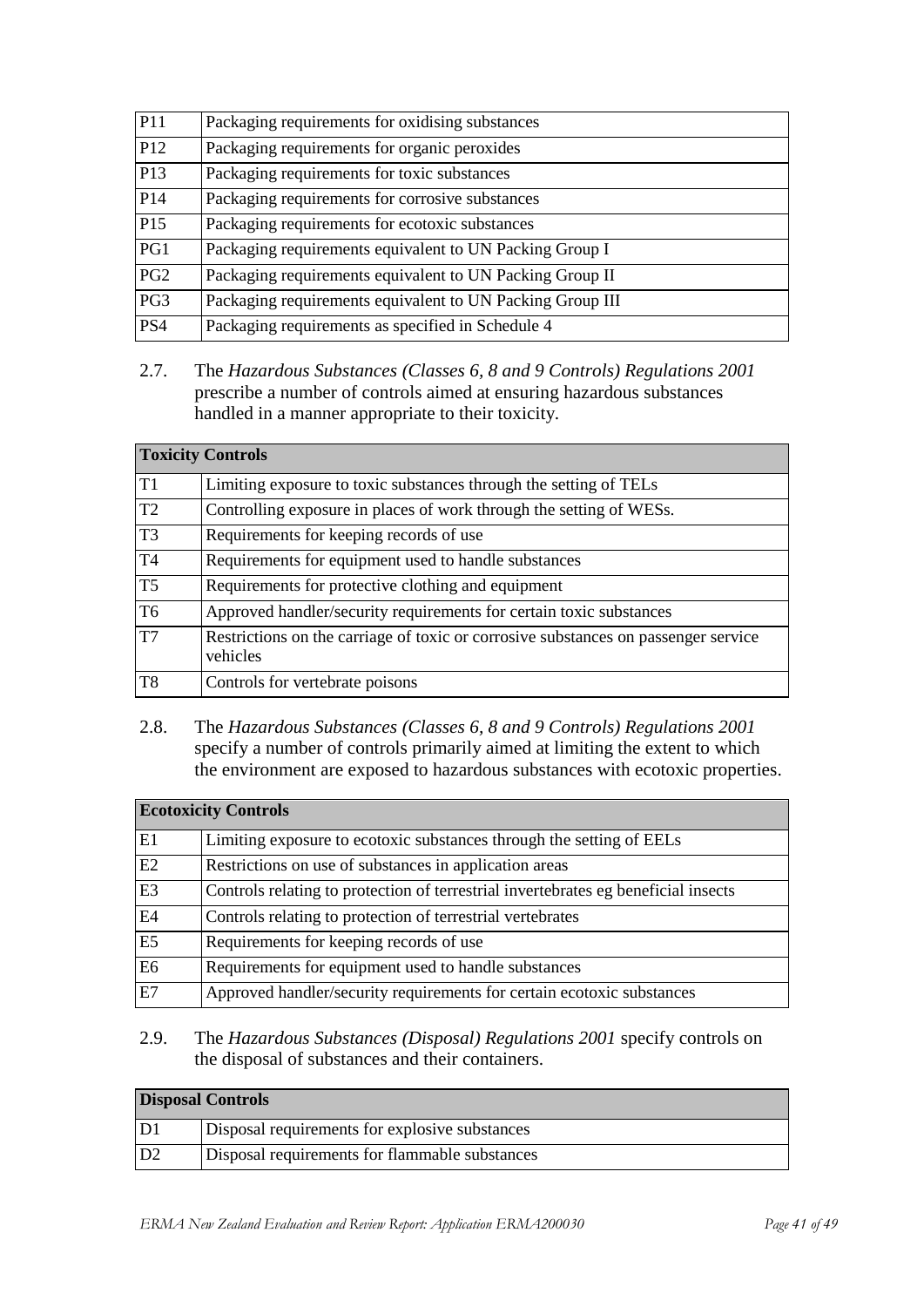| $\overline{D3}$ | Disposal requirements for oxidising substances and organic peroxides                            |  |
|-----------------|-------------------------------------------------------------------------------------------------|--|
| D4              | Disposal requirements for toxic and corrosive substances                                        |  |
| $\overline{D5}$ | Disposal requirements for ecotoxic substances                                                   |  |
| D <sub>6</sub>  | Disposal requirements for packages                                                              |  |
| $\overline{D7}$ | Information requirements for manufacturers, importers and suppliers, and persons in<br>charge   |  |
| D <sub>8</sub>  | Documentation requirements for manufacturers, importers and suppliers, and<br>persons in charge |  |

2.10. The *Hazardous Substances (Tracking) Regulations 2001* specify controls for the tracking of substances.

| <b>Tracking Controls</b> |                               |
|--------------------------|-------------------------------|
| TR <sub>1</sub>          | General tracking requirements |

2.11. The *Hazardous Substances (Personnel Qualifications) Regulations 2001* specify the qualifications required of an approved handler.

| <b>Approved handler Controls</b> |                                                                             |
|----------------------------------|-----------------------------------------------------------------------------|
| AH1                              | Approved Handler requirements (including test certificate and qualification |
|                                  | requirements)                                                               |

2.12. The *Hazardous Substances (Tank Wagon and Transportable Container) Regulations 2001* prescribe a number of controls relating to tank wagons and transportable containers.

#### **Tank Wagon and Transportable Containers Controls**

The Hazardous Substance (Tank Wagons and Transportable Containers) Regulations 2004 prescribe a number of controls relating to tank wagons and transportable containers.

#### **Other legislation**

- 2.13. For internal land transport within New Zealand, the Land Transport Rule: Dangerous Goods 2005 will govern the type of transport, the qualifications of the driver and carrier, and the information requirements for transportation including packaging. Drivers are required to carry emergency management instructions for the substance they are carrying. For internal sea transport within New Zealand (e.g. across the Cook Strait), packages will have to meet the labelling requirements of the IMDG Code for the transport of dangerous goods by sea.
- 2.14. Under the HSE Act, employers and workers are required to be aware of all hazards.
- 2.15. The RMA prohibits discharge of contaminants into the environment unless it has been expressly allowed for in a Regional Plan, resource consent or by regulation. This is relevant to all stages of the substance"s lifecycle, with specific relevance to the substance during its manufacturing, storage, use and disposal.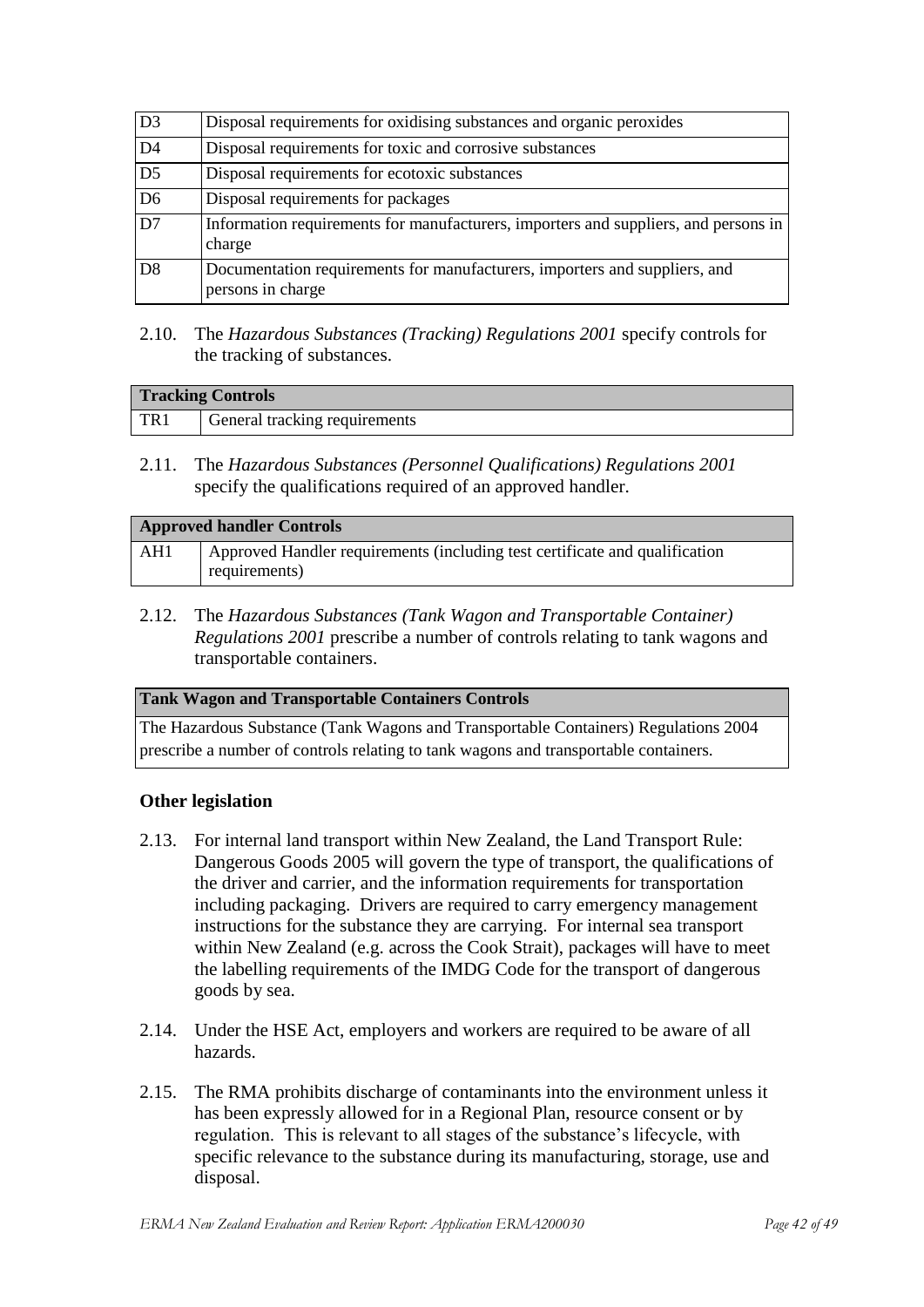# <span id="page-42-0"></span>**3. Risk assessment**

- 3.1. The process by which the risk assessment of substances should be undertaken is specified in the Methodology. The process requires that the risks and benefits of a substance be identified and then assessed for their level of significance.
- 3.2. Potentially non-negligible risks must first be identified for evaluation following clauses 9 and 11, (which incorporate sections 5, 6 and 8) of the Methodology. These risks must then be assessed in accordance with sections 5 and 6 and clauses 9 and 12. The assessment must be undertaken with regard to:
	- $\bullet$  the environment.
	- human health and safety,
	- $\bullet$  the relationship of Māori to the environment.
	- society and the community,
	- the market economy, and
	- New Zealand"s international obligations.  $\bullet$
- 3.3. For the purposes of the assessment the following definitions are made in Regulation 2 of the Methodology.
	- A "cost" is "the value of a particular adverse effect expressed in monetary or non-monetary terms". Thus, these should be assessed in an integrated fashion together with the risks of the adverse effects in the following assessment.
	- A "benefit" is "the value of a particular positive effect expressed in monetary or non-monetary terms". Benefits that may arise from any of the matters set out in clauses 9 and 11 were considered in terms of clause 13.
- 3.4. To facilitate the assessment of risks the applicant and the Agency have identified the most common potential sources of risk to the environment and to human health and safety through release, spillage or exposure throughout the lifecycle of the substance. These are tabulated in Table S3.1 and are used as the basis for the risk assessment in the "Identification and Assessment of effects" section of the E&R report.

| Lifecycle<br><b>Activity</b> | <b>Associated Source of Risk</b>                                                                                                                                      |
|------------------------------|-----------------------------------------------------------------------------------------------------------------------------------------------------------------------|
| Manufacture /<br>Import      | An incident during the manufacture or importation of the substance<br>resulting in spillage and subsequent exposure of people or the<br>environment to the substance. |
| Packing                      | An incident during the packing of the substance resulting in spillage and<br>subsequent exposure of people or the environment to the substance.                       |
| Transport or<br>storage      | An incident during the transport or storage of the substance resulting in<br>spillage and subsequent exposure of people or the environment to the<br>substance.       |

|  |  |  |  | Table S3.1: Potential sources of risks associated with hazardous substances |
|--|--|--|--|-----------------------------------------------------------------------------|
|  |  |  |  |                                                                             |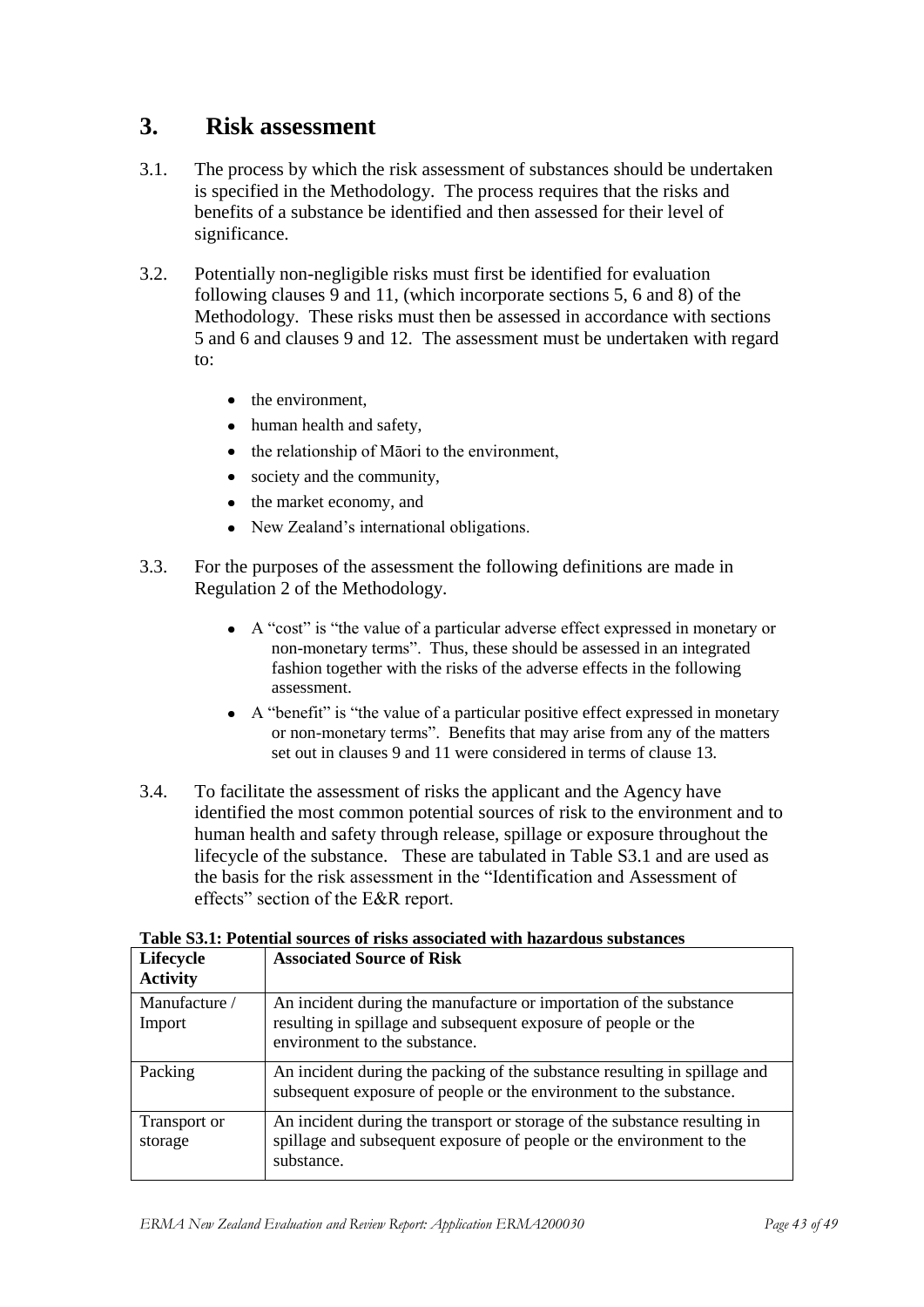| Use      | Application of the substance resulting in exposure of users or bystanders<br>or the environment; or an incident during use resulting in spillage and<br>subsequent exposure of users or the environment to the substance. |
|----------|---------------------------------------------------------------------------------------------------------------------------------------------------------------------------------------------------------------------------|
| Disposal | Disposal of the substance or packaging resulting in exposure of people or<br>the environment to the substance.                                                                                                            |

- 3.5. In undertaking the assessment the Agency notes that the evidence provided by the applicant and additional evidence found by the Agency, relating to the hazardous properties of the substances is largely scientific in nature (clause 25(1)). However, as some of the evaluation of risks, costs and benefits has been carried out on a qualitative basis, it is recognised that there is a degree of uncertainty in the risk analysis.
- 3.6. Where qualitative assessment is used at any stages of the lifecycle the level of risk has been evaluated on the basis of the magnitude and likelihood of adverse effects occurring to people or the environment.
- 3.7. In accordance with section 29, consideration is given to the likely effects of the substances being unavailable.
- 3.8. As in 3.2 above outlining the aspects in which the risk assessment is undertaken in relation with, the Agency assesses each application for any effects associated with the relationship of Māori to the environment. In most cases the substance will trigger a number of hazardous properties giving rise to the potential for cultural risk including the deterioration of the mauri of taonga flora and fauna species, the environment and the general health and well-being of individuals and the community.
- 3.9. In addition, the introduction and use of hazardous substances have the potential to inhibit the ability of iwi/Māori to fulfil their role as kaitiaki, particularly in relation to the guardianship of waterways given the highly ecotoxic nature of the substance to aquatic species, and potential risks to the mauri ora of human health under prolonged exposure to this substance.
- 3.10. Where significant effects on the relationship of Māori to the environment are identified during the Agency"s risk assessment these will be fully discussed in the body of the E&R report. Where effects are identified which will have a negligible impact the following process will be undertaken to ensure that significant effects are not overlooked.
- 3.11. The Agency will consider the information outlined in the report, to determine that there is a minimal impact from the substance on the relationship of Māori and their culture and traditions with their ancestral lands, water, sites, wāhi tapu, valued flora and fauna and other taonga to ensure that any impacts are highly improbable.
- 3.12. If this is determined the overall level of risk will therefore be considered to be negligible assuming that the substance will be handled, stored, transported, used, and disposed of, in accordance with the explicitly stated default and additional controls proposed in the report, and any other controls required by other legislation.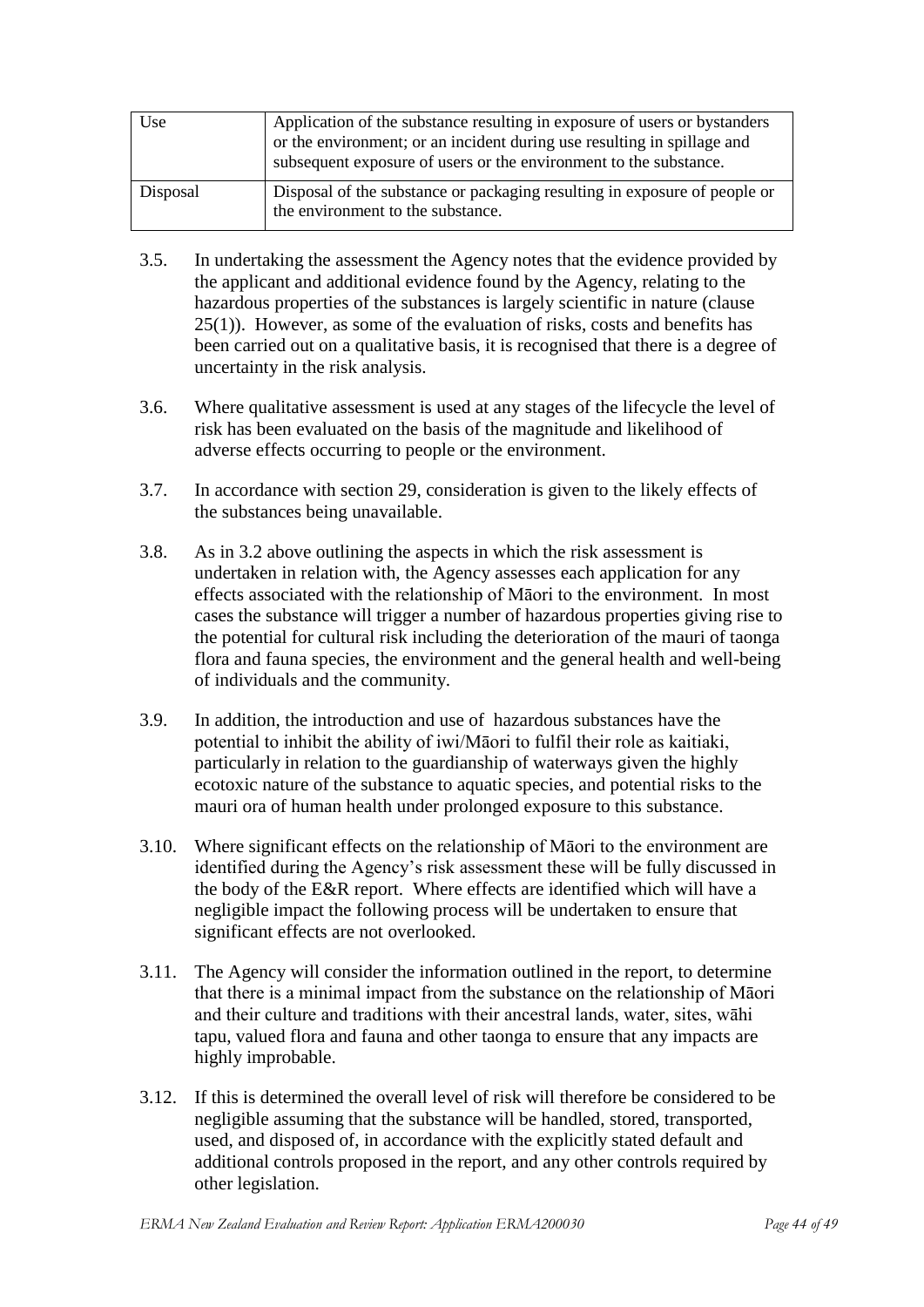3.13. However, the Agency will propose that should inappropriate use, or accident, result in the contamination of waterways or the environment generally, that users will be required to notify the appropriate authorities including the relevant iwi authorities in that region. This action should include advising them of the contamination and the measures taken to contain and remediate.

# <span id="page-44-0"></span>**4. Qualitative descriptors for risk/benefit assessment**

- 4.1. This section describes how the Agency staff and the Authority address the qualitative assessment of risks, costs and benefits. Risks and benefits are assessed by estimating the magnitude and nature of the possible effects and the likelihood of their occurrence. For each effect, the combination of these two components determines the level of the risk associated with that effect, which is a two dimensional concept. Because of lack of data, risks are often presented as singular results. In reality, they are better represented by "families" of data which link probability with different levels of outcome (magnitude).
- 4.2. The magnitude of effect is described in terms of the element that might be affected. The qualitative descriptors for magnitude of effect are surrogate measures that should be used to gauge the end effect or the 'what if' element. Tables S4.1 and S4.2 contain generic descriptors for magnitude of adverse and beneficial effect. These descriptors are examples only, and their generic nature means that it may be difficult to use them in some particular circumstances. They are included here to illustrate how qualitative tables may be used to represent levels of adverse and beneficial effect.

| <b>Descriptor</b> | <b>Examples of descriptions - Adverse</b>                                                                                                                                            |  |  |  |
|-------------------|--------------------------------------------------------------------------------------------------------------------------------------------------------------------------------------|--|--|--|
| Minimal           | Mild reversible short term adverse health effects to individuals in highly localised area                                                                                            |  |  |  |
|                   | Highly localised and contained environmental impact, affecting a few (less than ten)<br>individuals members of communities of flora or fauna, no discernible ecosystem impact        |  |  |  |
|                   | Local/regional short-term adverse economic effects on small organisations (businesses,<br>individuals), temporary job losses                                                         |  |  |  |
|                   | No social disruption                                                                                                                                                                 |  |  |  |
| Minor             | Mild reversible short term adverse health effects to identified and isolated groups                                                                                                  |  |  |  |
|                   | Localised and contained reversible environmental impact, some local plant or animal<br>communities temporarily damaged, no discernible ecosystem impact or species damage            |  |  |  |
|                   | Regional adverse economic effects on small organisations (businesses, individuals) lasting<br>less than six months, temporary job losses                                             |  |  |  |
|                   | Potential social disruption (community placed on alert)                                                                                                                              |  |  |  |
| Moderate          | Minor irreversible health effects to individuals and/or reversible medium term adverse<br>health effects to larger (but surrounding) community (requiring hospitalisation)           |  |  |  |
|                   | Measurable long term damage to local plant and animal communities, but no obvious<br>spread beyond defined boundaries, medium term individual ecosystem damage, no species<br>damage |  |  |  |
|                   | Medium term (one to five years) regional adverse economic effects with some national<br>implications, medium term job losses                                                         |  |  |  |
|                   | Some social disruption (e.g. people delayed)                                                                                                                                         |  |  |  |

**Table S4.1 Magnitude of adverse effect (risks and costs)**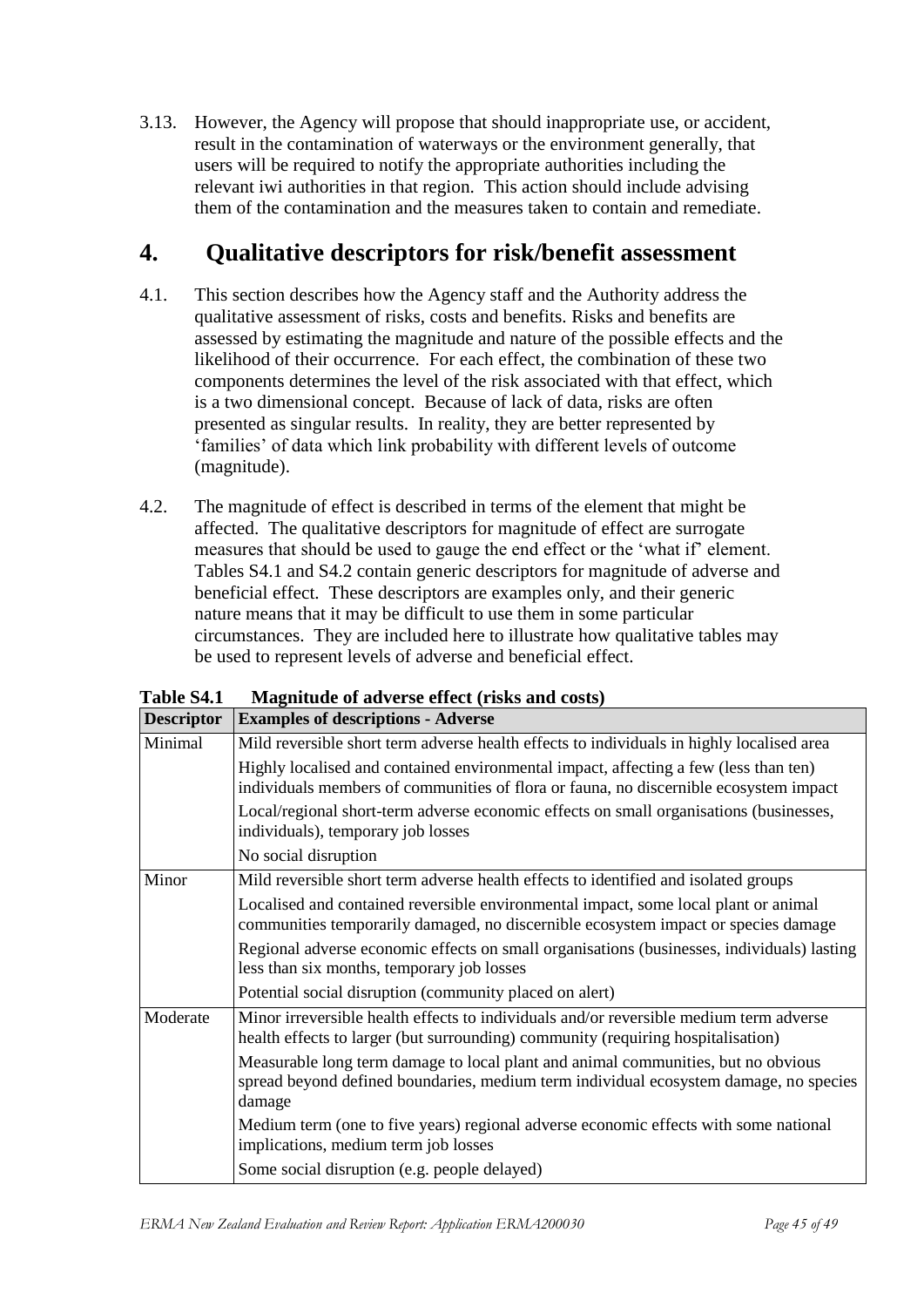| Major   | Significant irreversible adverse health effects affecting individuals and requiring<br>hospitalisation and/or reversible adverse health effects reaching beyond the immediate<br>community |
|---------|--------------------------------------------------------------------------------------------------------------------------------------------------------------------------------------------|
|         | Long term/irreversible damage to localised ecosystem but no species loss                                                                                                                   |
|         | Measurable adverse effect on GDP, some long term (more than five years) job losses                                                                                                         |
|         | Social disruption to surrounding community, including some evacuations                                                                                                                     |
| Massive | Significant irreversible adverse health effects reaching beyond the immediate community<br>and/or deaths                                                                                   |
|         | Extensive irreversible ecosystem damage, including species loss                                                                                                                            |
|         | Significant on-going adverse effect on GDP, long term job losses on a national basis                                                                                                       |
|         | Major social disruption with entire surrounding area evacuated and impacts on wider<br>community                                                                                           |

#### **Table S4.2 Magnitude of beneficial effect (benefits)**

| <b>Descriptor</b> | <b>Examples of descriptions - Beneficial</b>                                                                                                                                  |  |  |  |
|-------------------|-------------------------------------------------------------------------------------------------------------------------------------------------------------------------------|--|--|--|
| Minimal           | Mild short term positive health effects to individuals in highly localised area                                                                                               |  |  |  |
|                   | Highly localised and contained environmental impact, affecting a few (less than ten)<br>individuals members of communities of flora or fauna, no discernible ecosystem impact |  |  |  |
|                   | Local/regional short-term beneficial economic effects on small organisations (businesses,<br>individuals), temporary job creation                                             |  |  |  |
|                   | No social effect                                                                                                                                                              |  |  |  |
| Minor             | Mild short term beneficial health effects to identified and isolated groups                                                                                                   |  |  |  |
|                   | Localised and contained beneficial environmental impact, no discernible ecosystem<br>impact                                                                                   |  |  |  |
|                   | Regional beneficial economic effects on small organisations (businesses, individuals)<br>lasting less than six months, temporary job creation                                 |  |  |  |
|                   | Minor localised community benefit                                                                                                                                             |  |  |  |
| Moderate          | Minor health benefits to individuals and/or medium term health impacts on larger (but<br>surrounding) community and health status groups                                      |  |  |  |
|                   | Measurable benefit to localised plant and animal communities expected to pertain to<br>medium term                                                                            |  |  |  |
|                   | Medium term (one to five years) regional beneficial economic effects with some national<br>implications, medium term job creation                                             |  |  |  |
|                   | Local community and some individuals beyond immediate community receive social<br>benefit.                                                                                    |  |  |  |
| Major             | Significant beneficial health effects to localised community and specific groups in wider<br>community                                                                        |  |  |  |
|                   | Long term benefit to localised ecosystem(s)                                                                                                                                   |  |  |  |
|                   | Measurable beneficial effect on GDP, some long term (more than five years) job creation                                                                                       |  |  |  |
|                   | Substantial social benefit to surrounding community, and individuals in wider community.                                                                                      |  |  |  |
| Massive           | Significant long term beneficial health effects to the wider community                                                                                                        |  |  |  |
|                   | Long term, wide spread benefits to species and/or ecosystems                                                                                                                  |  |  |  |
|                   | Significant on-going effect beneficial on GDP, long term job creation on a national basis                                                                                     |  |  |  |
|                   | Major social benefit affecting wider community                                                                                                                                |  |  |  |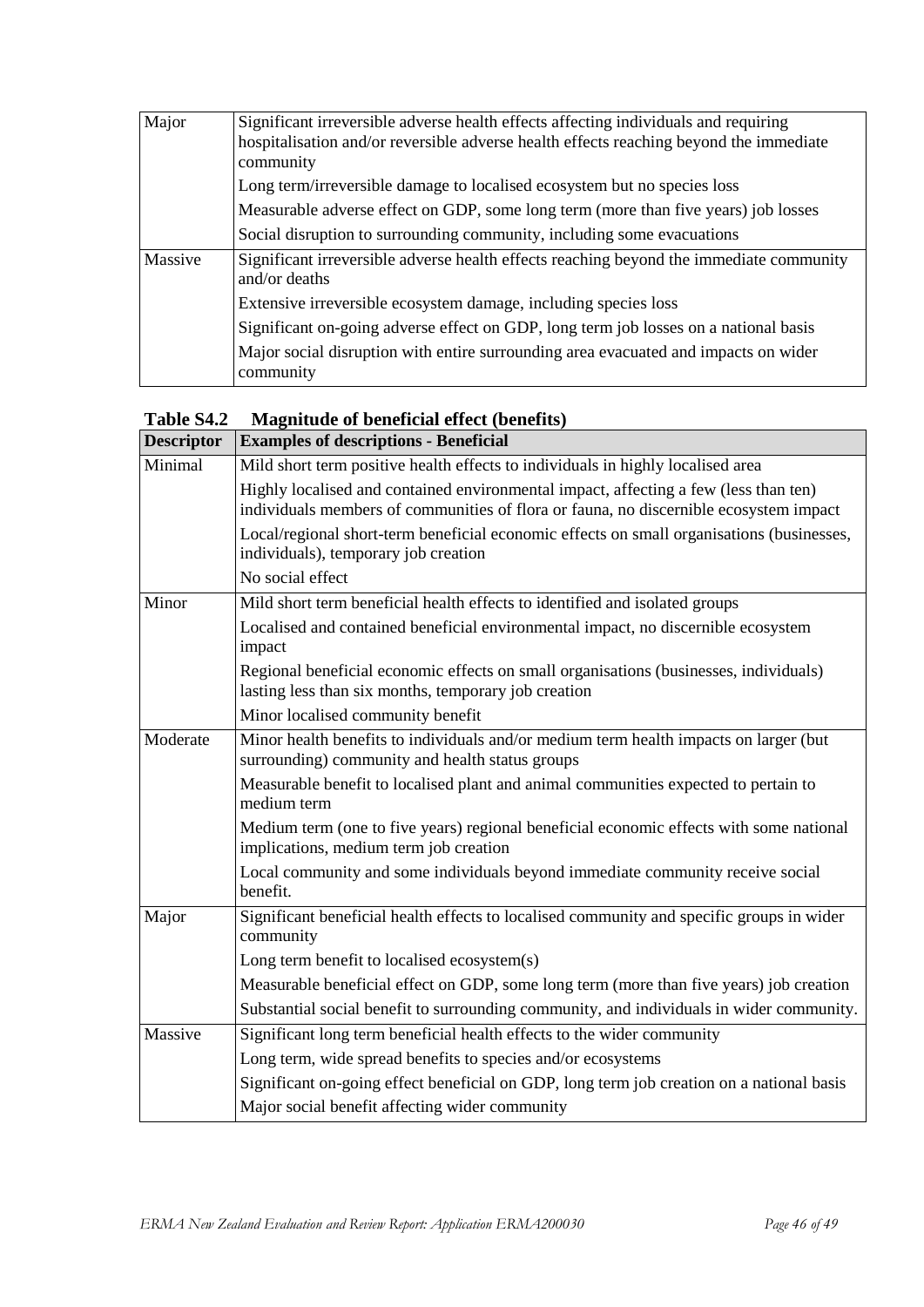- 4.3. The likelihood applies to the composite likelihood of the end effect, and not either to the initiating event, or any one of the intermediary events. It includes:
	- the concept of an initiating event (triggering the hazard), and
	- the exposure pathway that links the source (hazard) and the area of impact  $\bullet$ (public health, environment, economy, or community).
- 4.4. Thus, the likelihood is not the likelihood of an organism escaping, or the frequency of accidents for trucks containing hazardous substances, but the likelihood of the specified adverse effect8 resulting from that initiating event. It will be a combination of the likelihood of the initiating event and several intermediary likelihoods<sup>9</sup>. The best way to determine the likelihood is to specify and analyse the complete pathway from source to impact.
- 4.5. Likelihood may be expressed as a frequency or a probability. While frequency is often expressed as a number of events within a given time period, it may also be expressed as the number of events per head of (exposed) population. As a probability, the likelihood is dimensionless and refers to the number of events of interest divided by the total number of events (range 0-1).

| TANIL DAN<br>Linthinvu   |                                                                                |  |  |  |
|--------------------------|--------------------------------------------------------------------------------|--|--|--|
| <b>Descriptor</b>        | <b>Description</b>                                                             |  |  |  |
| Highly improbable        | Almost certainly not occurring but cannot be totally ruled out                 |  |  |  |
| Very unlikely            | Considered only to occur in very unusual circumstances                         |  |  |  |
| Unlikely<br>(occasional) | Could occur, but is not expected to occur under normal operating<br>conditions |  |  |  |
| Likely                   | A good chance that it may occur under normal operating conditions              |  |  |  |
| Highly likely            | Almost certain, or expected to occur if all conditions met                     |  |  |  |

**Table S4.3 Likelihood**

- 4.6. Using the magnitude and likelihood tables a matrix representing a level of risk/benefit can be constructed.
- 4.7. In the example shown in Table S4.4, four levels of risk/benefit are allocated: A (negligible), B (low), C (medium), and D (high). These terms have been used to avoid confusion with the descriptions used for likelihood and magnitude, and to emphasise that the matrix is a tool to help decide which risks/benefits require further analysis to determine their significance in the decision making process.
- 4.8. For negative effects, the levels are used to show how risks can be reduced by the application of additional controls. Where the table is used for positive effects it may also be possible for controls to be applied to ensure that a

 $\overline{\mathbf{R}}$ The specified effect refers to scenarios established in order to establish the representative risk, and may be as specific as x people suffering adverse health effects, or y% of a bird population being adversely affected. The risks included in the analysis may be those related to a single scenario, or may be defined as a combination of several scenarios.

<sup>&</sup>lt;sup>9</sup> Qualitative event tree analysis may be a useful way of ensuring that all aspects are included.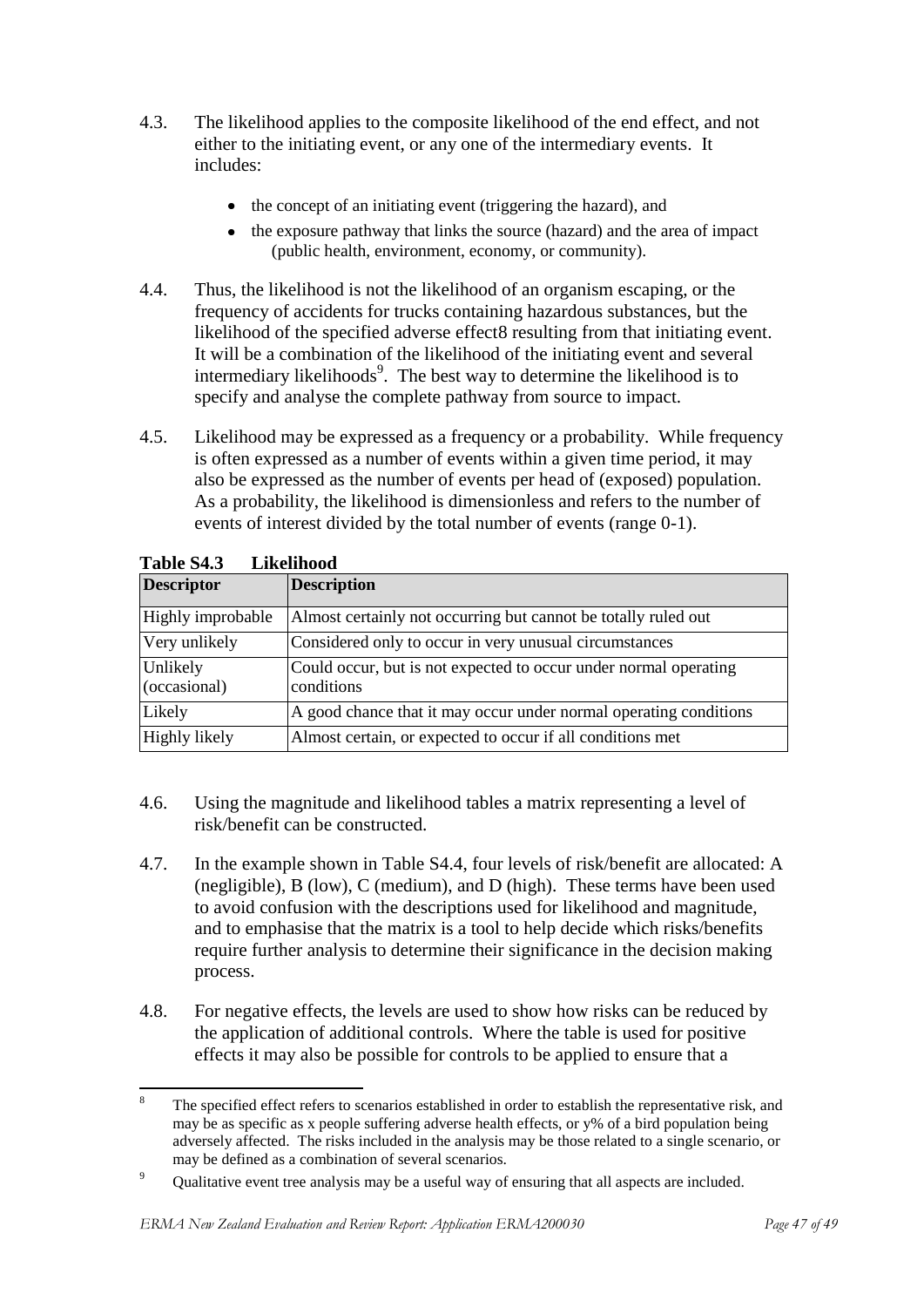particular level of benefit is achieved, but this is not a common approach. The purpose of developing the tables for both risk and benefit is so that the risks and benefits can be compared.

|                      | <b>Magnitude of effect</b> |              |                 |              |                |  |  |
|----------------------|----------------------------|--------------|-----------------|--------------|----------------|--|--|
| Likelihood           | <b>Minimal</b>             | <b>Minor</b> | <b>Moderate</b> | <b>Major</b> | <b>Massive</b> |  |  |
| Highly improbable    |                            |              |                 | В            |                |  |  |
| Very unlikely        |                            | A            | Н               |              |                |  |  |
| Unlikely             |                            | B            | В               |              |                |  |  |
| Likely               |                            | B            |                 |              |                |  |  |
| <b>Highly likely</b> |                            |              |                 |              |                |  |  |

**Table S4.4 Level of risk**